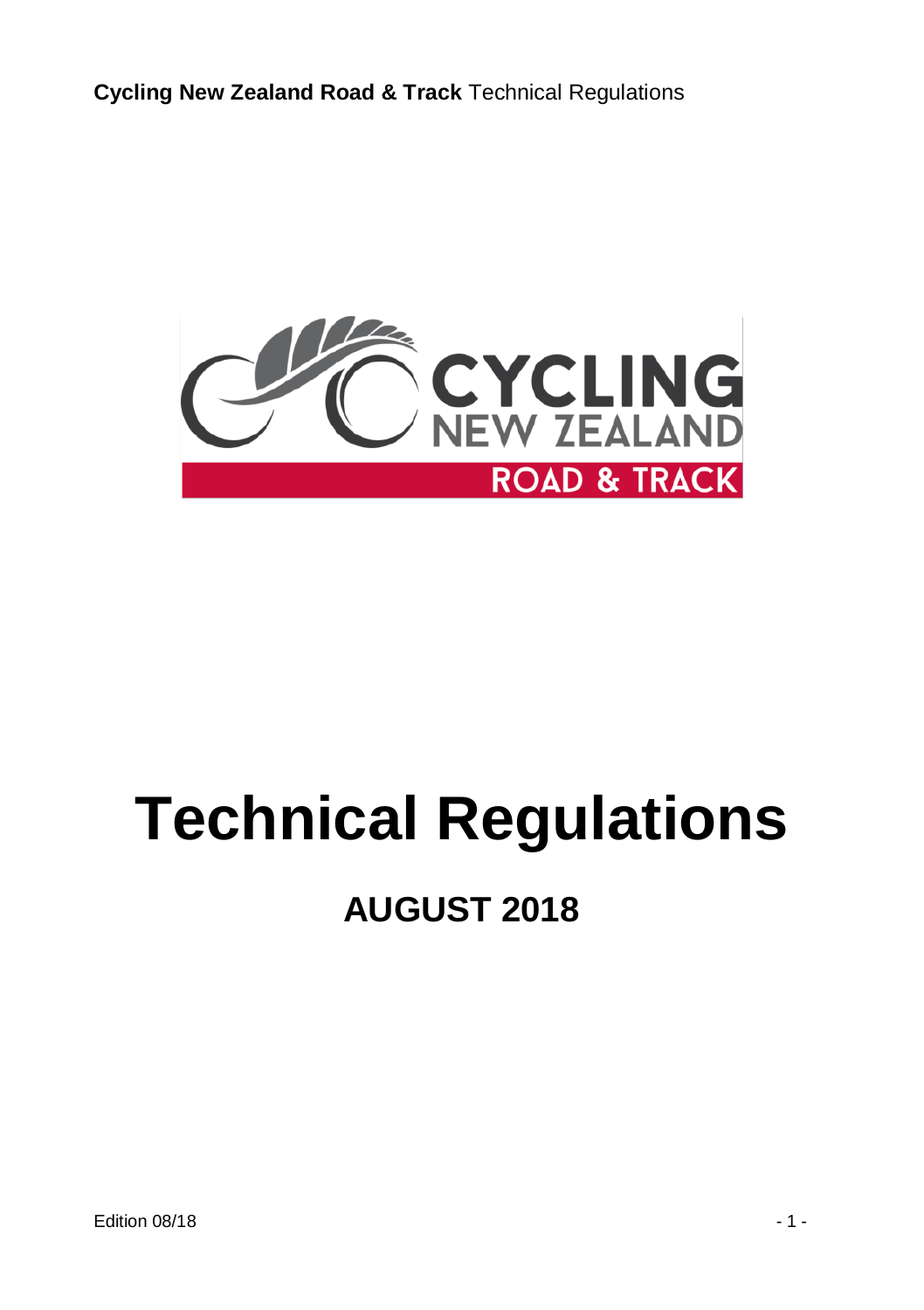| <b>Section A: General</b> |                                                        |                 |
|---------------------------|--------------------------------------------------------|-----------------|
| 1.                        | Licences                                               | 5               |
| 2.                        | Clothing                                               | 7               |
| 3.                        | <b>Helmets</b>                                         | $\overline{7}$  |
| 4.                        | <b>Numbers</b>                                         | $\overline{7}$  |
| 5.                        | Equipment                                              | 8               |
| 6.                        | Own Risk - Rider Health & Safety Obligations           | 9               |
|                           | 7. Entries and Scratchings                             | 9               |
|                           | <b>Handicap Races</b>                                  | 10              |
|                           | 9. Definition of Open Races                            | 11              |
|                           | 10. Winning                                            | 11              |
|                           | 11. At the Start                                       | 11              |
|                           | 12. Finish                                             | 11              |
|                           | 13. Prizes                                             | 11              |
|                           | 14. Protests - Deleted                                 |                 |
|                           | 15. Appeals - Deleted                                  |                 |
|                           | 16. Disqualification                                   | 11              |
|                           | 17. Refusal to attend Inquiry                          | 12              |
|                           | 18. Offensive and Undesirable Language                 | 12 <sup>2</sup> |
|                           | 19. Control                                            | 12              |
|                           | 20. General                                            | 12              |
|                           | 21. Junior Under 15                                    | 13              |
|                           | 22 Junior Under 17                                     | 13              |
|                           | 23 Junior Under 19 (MJ & WJ)                           | 14              |
|                           | 24. Sanctions                                          | 14              |
|                           | 24 Anti-Doping                                         | 15              |
|                           | <b>Section B: Track Racing</b>                         |                 |
|                           | 30. Track Markings                                     | 16              |
|                           | 31. Equipment                                          | 16              |
|                           | 32. Timing                                             | 15              |
|                           | 33. Judging of the Finish                              | 15              |
|                           | 34. Record Attempts                                    | 15              |
|                           | 35. Track Limits for Mass Start Events                 | 17              |
|                           | 36. Deleted                                            |                 |
|                           | 37. Deleted                                            |                 |
|                           | 38. Deleted                                            |                 |
|                           | 39. Deleted                                            |                 |
|                           | 40. Madison                                            | 18              |
|                           | 41. Elimination Race                                   | 18              |
|                           | 42. Omnium                                             | 18              |
|                           | 43. Other Events - Australian Pursuit, Danish Pts Race | 18              |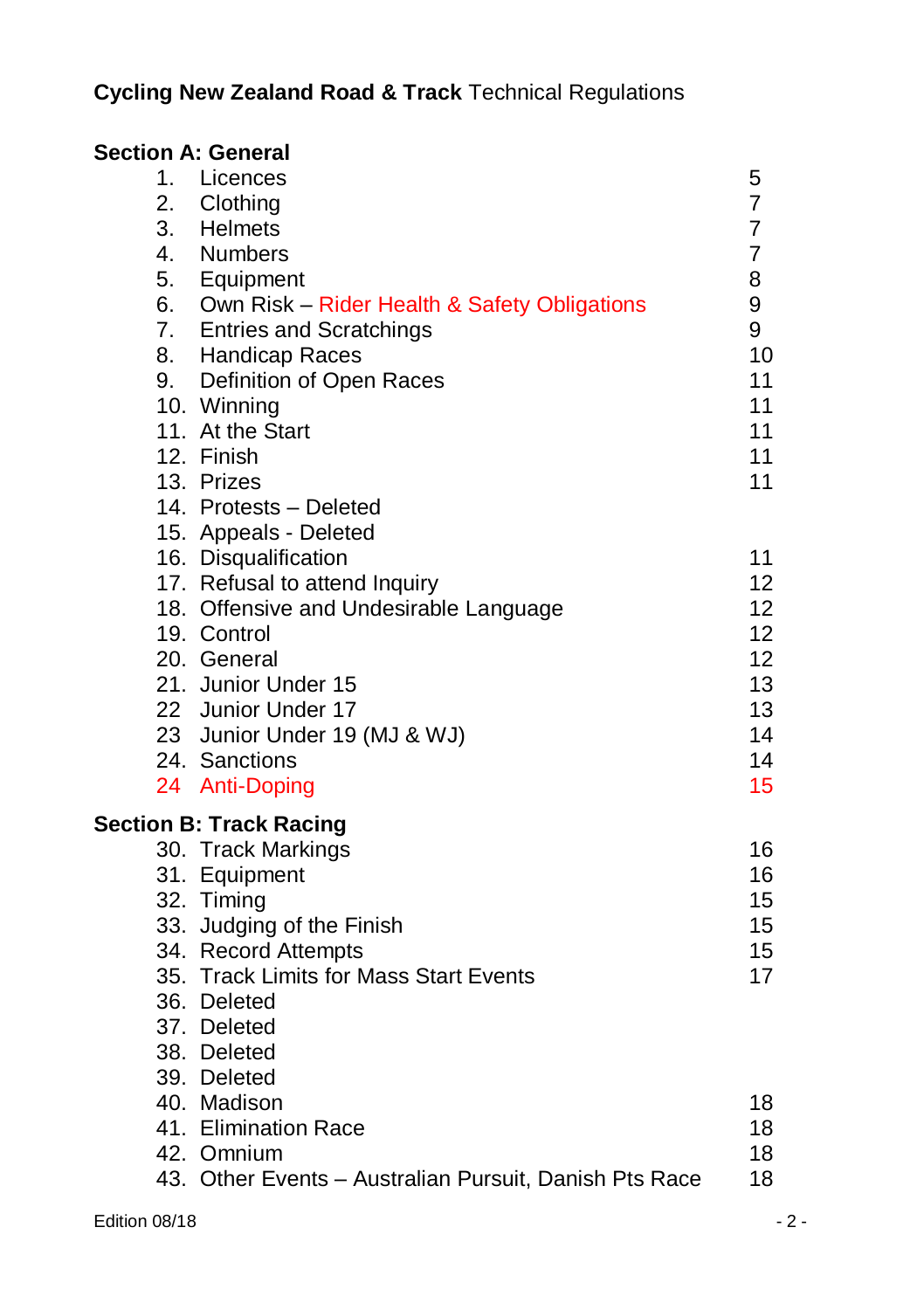| 43 Derby, 250m Time Trial (Standing Start)         | 19    |
|----------------------------------------------------|-------|
| <b>Section C: Road Racing</b>                      |       |
| 50. Traffic Safety                                 | 20    |
| 51. Warming Up                                     | 20    |
| 52. At the Start                                   | 20    |
| 53. Turning Point                                  | 20    |
| 54. Finishing Line                                 | 20    |
| 55. Time Trials                                    | 20    |
| 56. Handicap Races                                 | 21    |
| 57. Criteriums                                     | 21    |
| 58. Outside Assistance                             | 21    |
| 59. General                                        | 21    |
| 60. Junior Gear Limits (U15, U17, U19)             | 22    |
| 61 Disc Brakes                                     | 22    |
| Section D: N.Z. Championships - General            |       |
| 70. Control                                        | 23    |
| 71. Entries                                        | 23    |
| 72. Team Managers                                  | 24    |
| 73. Centre & Club Colours                          | 24    |
| 74. Time of Championships                          | 25    |
| 75. Officials                                      | 25    |
| 76. Technical Delegate                             | 25    |
| 77. Commissaires Panel                             | 25    |
| 78. Entry Eligibility                              | 26    |
| 79. Public Address System                          | 26    |
| 80. Track Events Maximum Entries                   | 26    |
| 81. Qualifying Times                               | 26    |
| 82. Road Events                                    | 28    |
| 83. Trophies                                       | 28    |
| 84. National Title and Jerseys at Elite/U23 Champs | 28    |
| 85. National Jersey U19 - Road Champs              | 28    |
| <b>Section E: NZ Championships - Track</b>         |       |
| 100. Sprint                                        | 29    |
| 101. Kilometre Time Trial                          | 29    |
| 102. Individual Pursuit                            | 29    |
| 103. Teams Pursuit                                 | 29    |
| 104. Points Race                                   | 29    |
| 105. Scratch Races (4,000m, 8,000m and 15,000m)    | 29    |
| 106. Keirin                                        | 29    |
| 107.<br>Derby                                      | 29    |
| Edition 08/18                                      | $-3-$ |
|                                                    |       |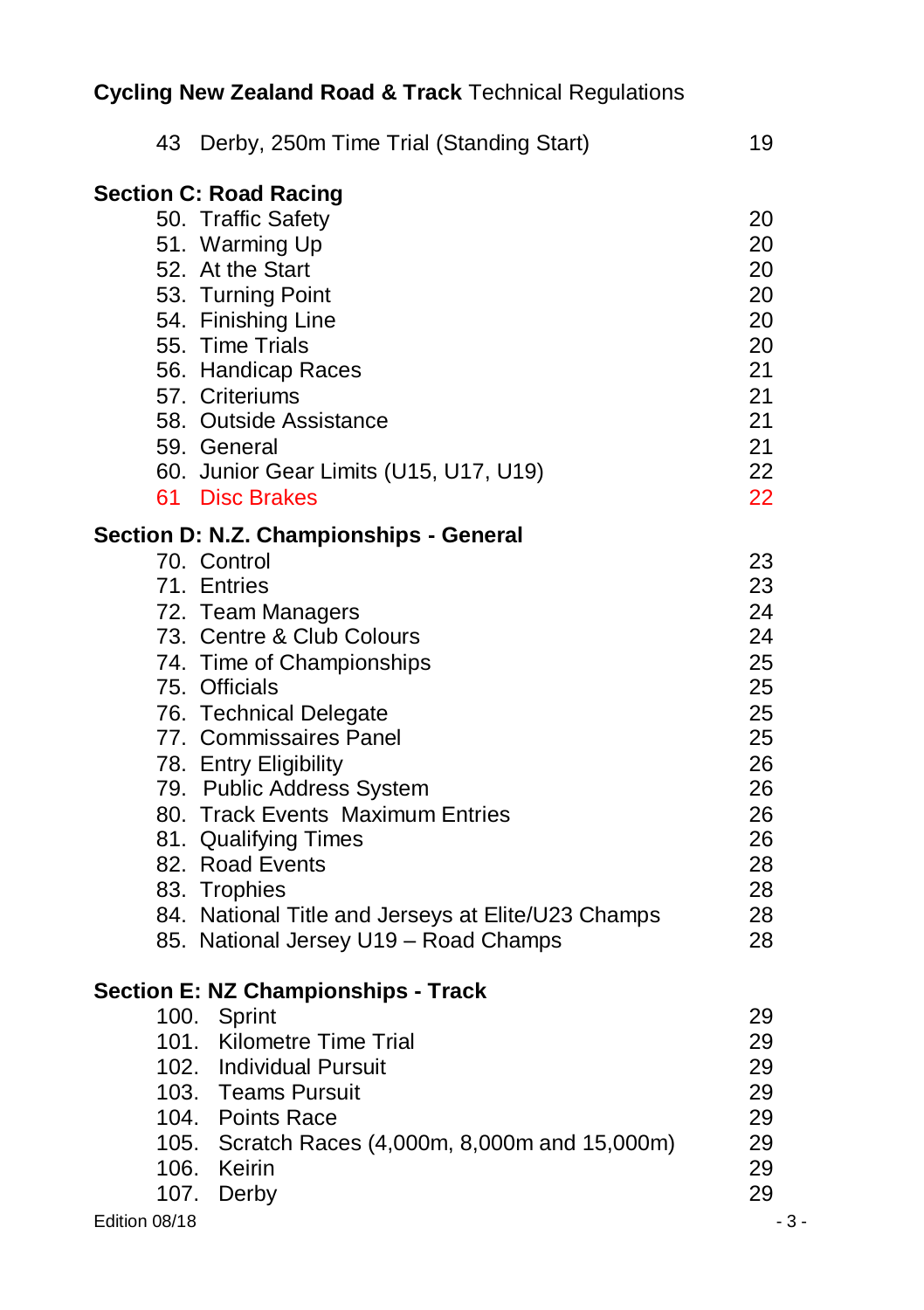|            | <b>Cycling New Zealand Road &amp; Track Technical Regulations</b>                        |          |
|------------|------------------------------------------------------------------------------------------|----------|
|            | 108. Team Sprint                                                                         | 29       |
|            | 109. Points Shield                                                                       | 29       |
|            | 110. Pool System                                                                         | 29       |
|            | 111. Reserves                                                                            | 29       |
|            | Section F: NZ Championships - Road                                                       |          |
|            | 120. Individual Race                                                                     | 30       |
|            | 121. Individual Time Trial                                                               | 30       |
|            | 122. Criterium                                                                           | 31       |
|            | 123. Team Time Trial Champs                                                              | 32       |
|            | 124. Points Shield                                                                       | 33<br>33 |
|            | 125. Criteria for Combining Masters Events                                               | 33/34    |
|            | 126. Road Championship Medals                                                            |          |
|            | <b>Section G: New Zealand Trade Teams</b>                                                |          |
| 131        | <b>General Provisions</b>                                                                | 35       |
| 132        | Licencing                                                                                | 35       |
| 133        | Sponsorship                                                                              | 35       |
| 134        | Race Entry                                                                               | 35       |
| 135        | Race Attire                                                                              | 36       |
|            | 136 Team Composition                                                                     | 36       |
| 137        | NZ Continental Trade Teams                                                               | 36       |
| 138        | <b>Annual Fees</b>                                                                       | 36/37    |
| Appendix 1 |                                                                                          |          |
|            | Guidelines to imposing Sanctions in Competition                                          | 38-46    |
| Appendix 2 | Guidelines to Road Championship Distances                                                | 47-48    |
| Appendix 3 |                                                                                          |          |
|            | Entry Limits for National Track Championships                                            | 49-52    |
| Appendix 4 | Events for which NZ National Records will be held                                        |          |
|            |                                                                                          | 53-54    |
| Appendix 5 | <b>National Trophies</b>                                                                 | 55-62    |
|            | Appendix 6 (Reserved, will be added late 2018)<br>CNZ Road & Track Policies & Procedures |          |
| Index      |                                                                                          | 63-65    |
|            |                                                                                          |          |
|            |                                                                                          |          |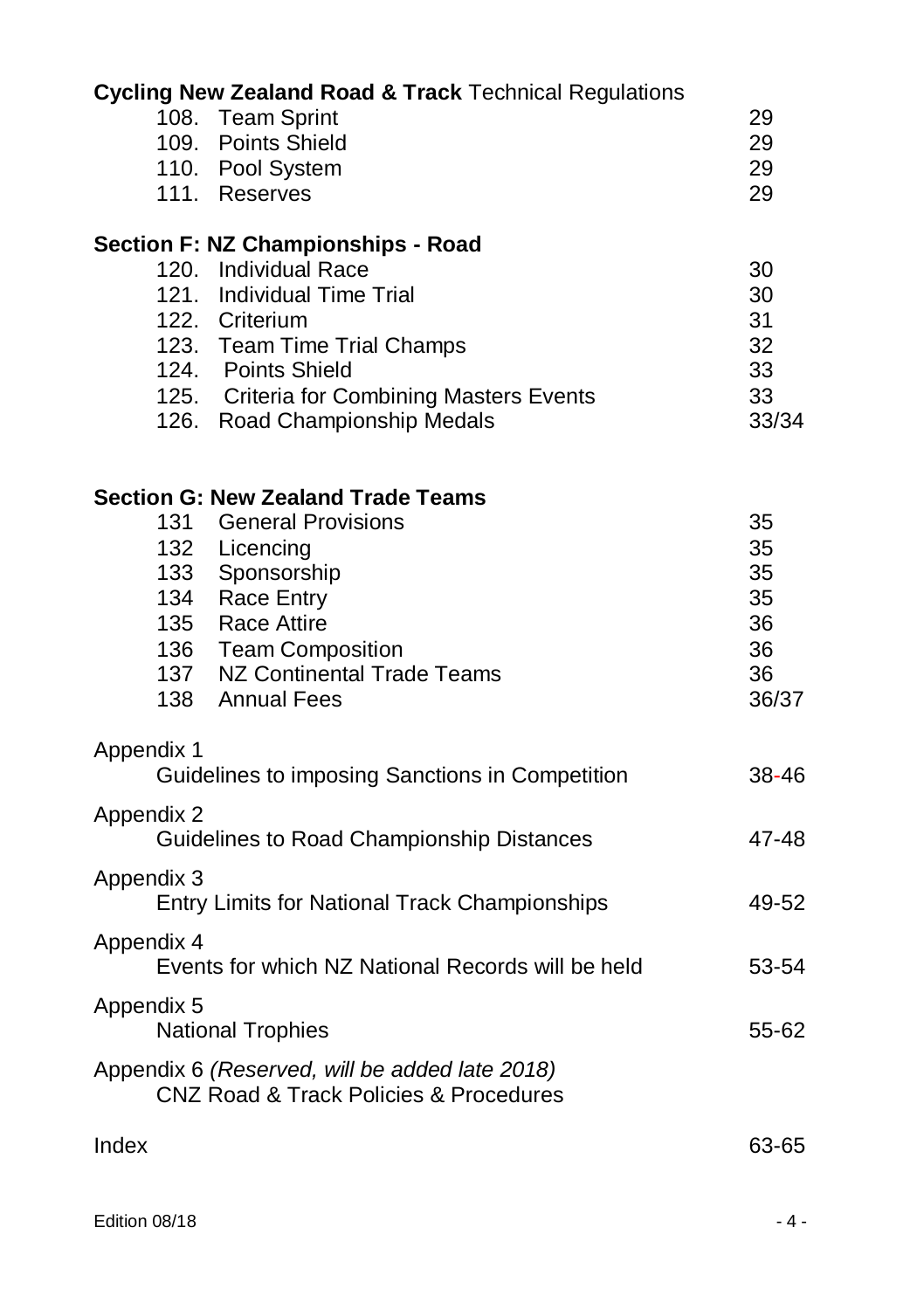### **Section A: General**

### **1 LICENCES:**

- 1.1 All Members, Riders and Officials shall be licensed.
- 1.2 Licence Categories:
	- a. ME Men Elite (Senior) Riders 23 to 34 years of age.(see 1.10)
	- b. WE Women Elite (Senior) Riders 23 to 34 years of age (see 1.10)
	- c. MU Men Under 23 Riders 19 to 22 years of age
	- d. WU Women Under 23 Riders 19 to 22 years of age.
	- d. MJ & WJ Junior Under 19 Riders 17 to 18 years of age.
	- e. M17 / W17 Junior Under 17 Riders 15 to 16 years of age.
	- f. M15 / W15 Junior Under 15 Riders under 15 years of age
	- g. Masters 35 and over in 5 year age brackets ( Men Masters MM, Women Masters WM) – all road events and Timed Track events Masters 1 - 35 to 39 years of age Masters 2 - 40 to 44 years of age Masters 3 – 45 to 49 years of age Masters  $4 - 50$  to 54 years of age Masters  $5 - 55$  to 59 years of age Masters 6 – 60 to 64 years of age Masters 7 – 65 to 69 years of age Masters  $8 - 70$  to 74 years of age Masters 9 – 75 and over
	- h. Masters Track Category 1 Riders 35 to 44 years of age.
	- i. Masters Track Category 2 Riders 45 to 54 years of age.
	- j. Masters Track Category 3 Riders 55 to 64 years of age
	- k. Masters Track Category 4 Riders 65 and over
	- l. Official / Technical for team & club officials and handlers who are not otherwise licensed under 1.2a. to k. inclusive.
	- m. Commissaire
- 1.3 Licences are valid until 31 December of the year in which an age limit is attained (refer 1.4 below for exception to this). Licence category cannot be changed during a UCI Calendar year. Licence Type may be changed – i.e. Technical to Rider, upgrade to International etc.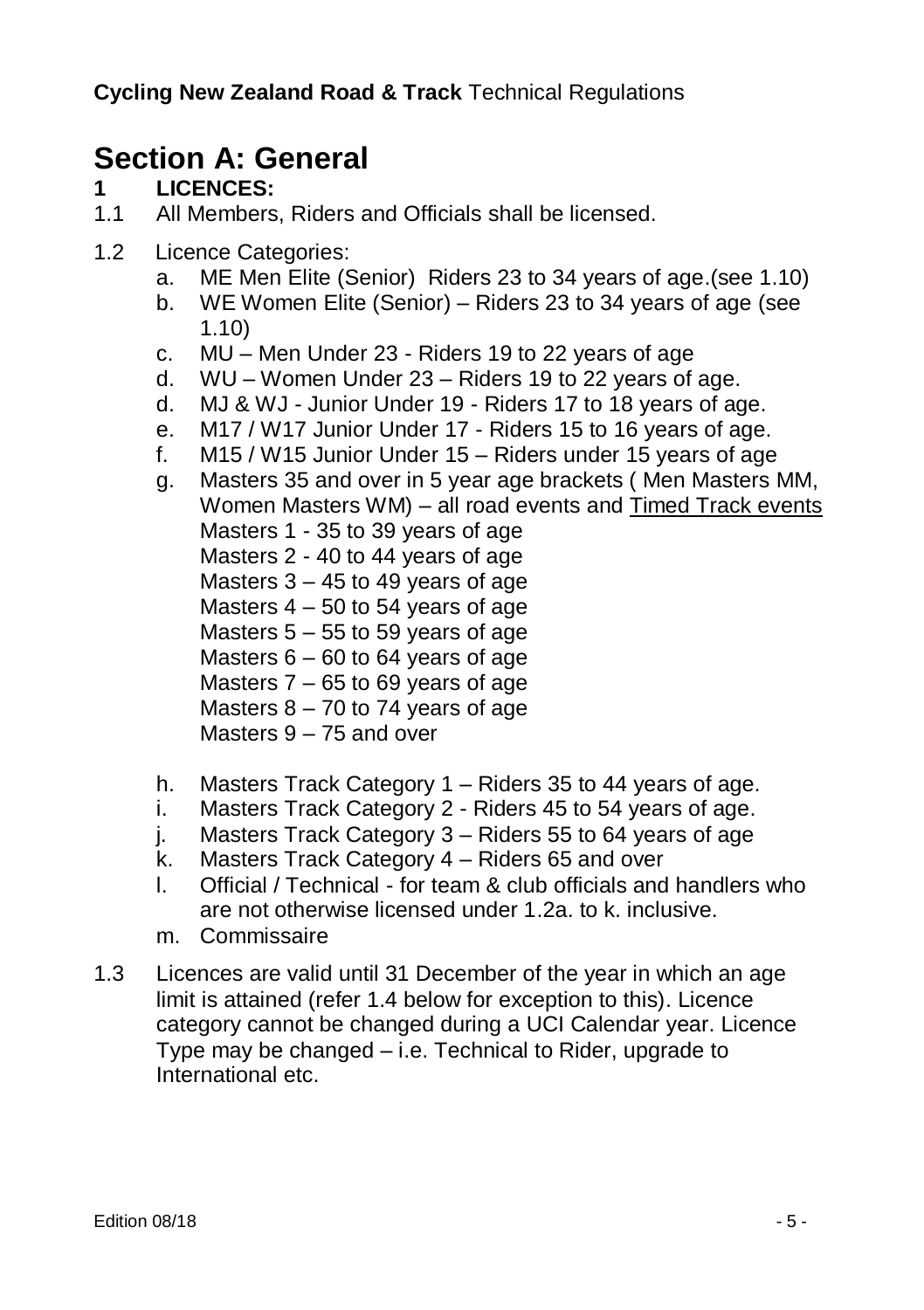- 1.4 Licences for the following year may be taken out as from October. Once that licence has been issued, the previous licence becomes invalid and the Rider must compete in the category specified on their new licence. Riders are not permitted to return to their previous age category (see also Regulation 1.10)
- 1.5 Eligibility for age limits will be published annually by Cycling New Zealand Road & Track, along with the Licence classes available.
- 1.6 All Licences are issued by Cycling New Zealand after application on line by the Member, Rider or Official.
- 1.7 Commissaires may licence directly with Cycling New Zealand. Where Commissaires have licenced as riders, their licence will carry an appropriate endorsement to confirm their status as an official.
- 1.8 Advertising sponsors and Trade Teams shall be recorded on the Licence from details supplied by the applicant. *(text modified 01/08/10)*
- 1.9 Licence Types:
	- a. Youth for riders under the age of 19 as at 31 December. For use in any Club, Centre, Open Event or National event in NZ.
	- b. Adult For riders ages 19 and older as at 31 December. For use in any Club, Centre, Open Event or National event in NZ.
	- c. International For riders competing outside New Zealand.
- 1.10 Masters riders can elect to licence in the ME & WE category instead of their own Masters age category. This must be requested when making application for a licence. The rider will then compete as ME or WE for the entire licence year. The licence category cannot be changed again during the year, from either Elite to Masters or vice versa
- 1.11 Riders may have one licence only a Cycling New Zealand Licence will not be issued to any rider holding a current licence issued by another Federation.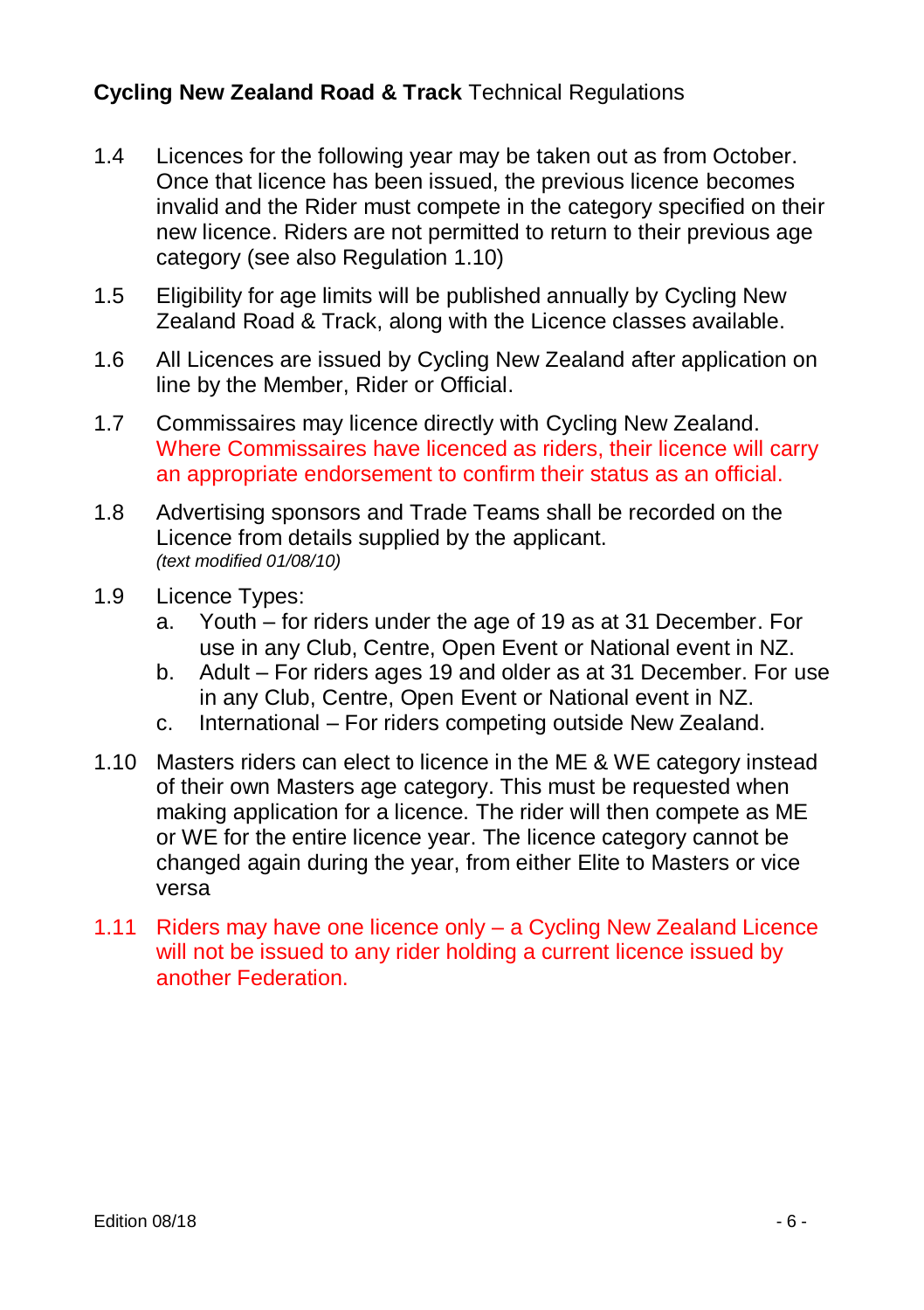## 2. **CLOTHING:**<br>2.1 **Fach Club are**

- Each Club and Centre must register with Cycling New Zealand the uniform design and colours that will be worn by their representatives at National Championships. (Refer Appendix 6). Riders may only wear the approved Club or Centre uniform, with the exception of shorts, which may contain advertising for those sponsors as listed on their licence in accordance with the Regulation 2.4. See also Reg 73.
- 2.2 In Events other than National Championships, Riders clothing must be in accordance with UCI Regulations 1.3.026 – 1.3.034. The clothing may contain advertising for those sponsors as listed on their licence in accordance with the Regulations 2.3 & 2.4

### 2.3 JERSEY

The name, style or trademark of the sponsor or sponsors may be freely disposed. In addition, the jersey may bear other lettering which may even differ from one race or centre to another, without any limitation in the number.

### 2.4 SHORTS

Sponsors logos or name will be contained within a lateral strip of maximum 9cm wide on each leg. The manufacturer's label, which is to be a maximum size of 50  $\text{mm}^2$  can be located anywhere.

### **3. HELMETS:**

- 3.1 The wearing of an approved Crash Helmet is compulsory in all road and track riding, by riders and pacers. The helmet used must comply with UCI Cycling Regulation 1.3.031 (See Regulation 3.2 for specific requirements relating to Road events)
- 3.2 In addition, Helmets used in Road events must also comply with NZ Traffic Regulations and be Standards approved. These Standards are listed on the NZ Transport Agency website. *http://www.nzta.govt.nz/assets/resources/factsheets/01/docs/01 cycles.pdf*

### **4. NUMBERS:**

- 4.1 The wearing of numbers shall be compulsory for all Riders on road and track. The number shall be attached securely and worn as directed. The number shall be used by riders without any kind of alteration - not folded or reduced in size, and shall be in full view
- 4.2 Maximum size: *Refer UCI Cycling Regulations 1.3.075*
- $\blacksquare$  Edition 08/18  $\blacksquare$  7 -4.3 Advertising: *Refer UCI Cycling Regulations 1.3.075*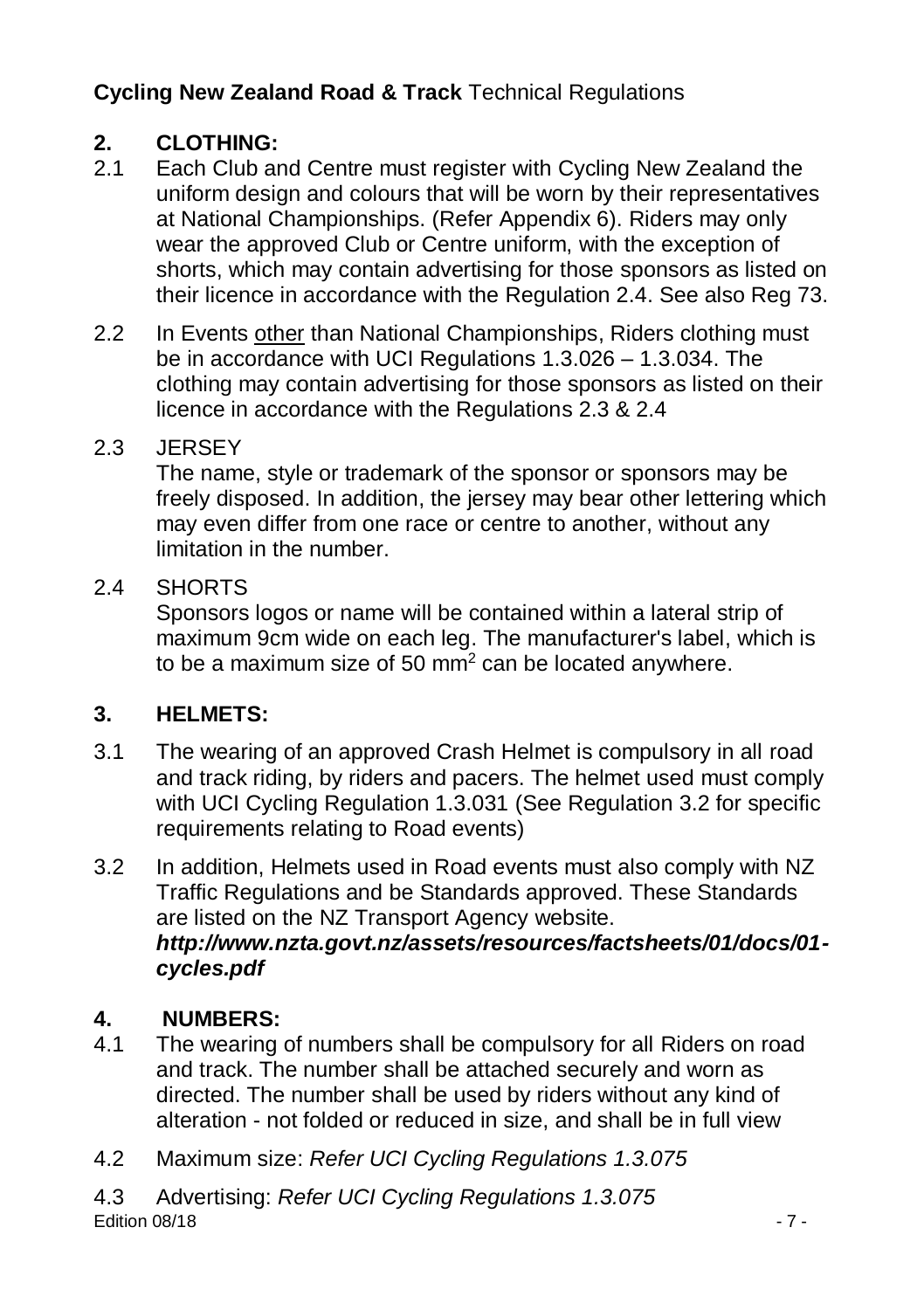- 4.4 Riders shall wear two body numbers except for the 500m & kilometre time trial, Individual & Team Pursuit, Team Sprint and Road Time Trials, where one number shall be worn. *(Refer UCI 1.3.075)*
- 4.5 Frame number plates are recommended for road events. They should be fitted behind the headset or seat post, and carry the same number as on the rider<sup>1</sup>s body number. Size: *Refer UCI Cycling Regulations 1.3.075*
- 4.6 Transponders must be used when stipulated

## **5. EQUIPMENT:**<br>5.1 General Provis

5.1 General Provisions

Each licence-holder shall ensure that his equipment (including, but not limited to their bicycle, accessories and other devices fitted, headgear, apparel etc.) does not, by virtue of its quality, condition, materials or design, constitute any danger to themselves or to others.

Cycling New Zealand shall not be liable for any consequences deriving from the choice of the equipment used by licence-holders, nor for any defects it may have or its non-compliance. In no case shall the fact that the rider or any other licence-holder has been able to take the start incur the liability of Cycling New Zealand as any verification of equipment that might have been conducted by the commissaires is limited to ensuring compliance of the overall external appearance of that equipment with purely sporting requirements.

5.2 Bicycles

*Refer UCI Cycling Regulations 1.3.001 to 1.3.024* A useful Clarification Guide can be found at http://uci.ch/insideuci/rules-and-regulations/equipment-165067/

5.3 Technical Innovations

No technical innovation (bicycle or accessory) may be used until approved by the UCI Executive Committee or the CNZ Technical Panel. Requests for approval shall be submitted to the CNZ Technical Panel before 31 August of any year, accompanied by all necessary documentation. If accepted, the innovation will generally be permitted only as from 1 January of the following year.

5.4 Acceptance shall refer solely to the fact that the innovation will be acceptable from a sporting point of view.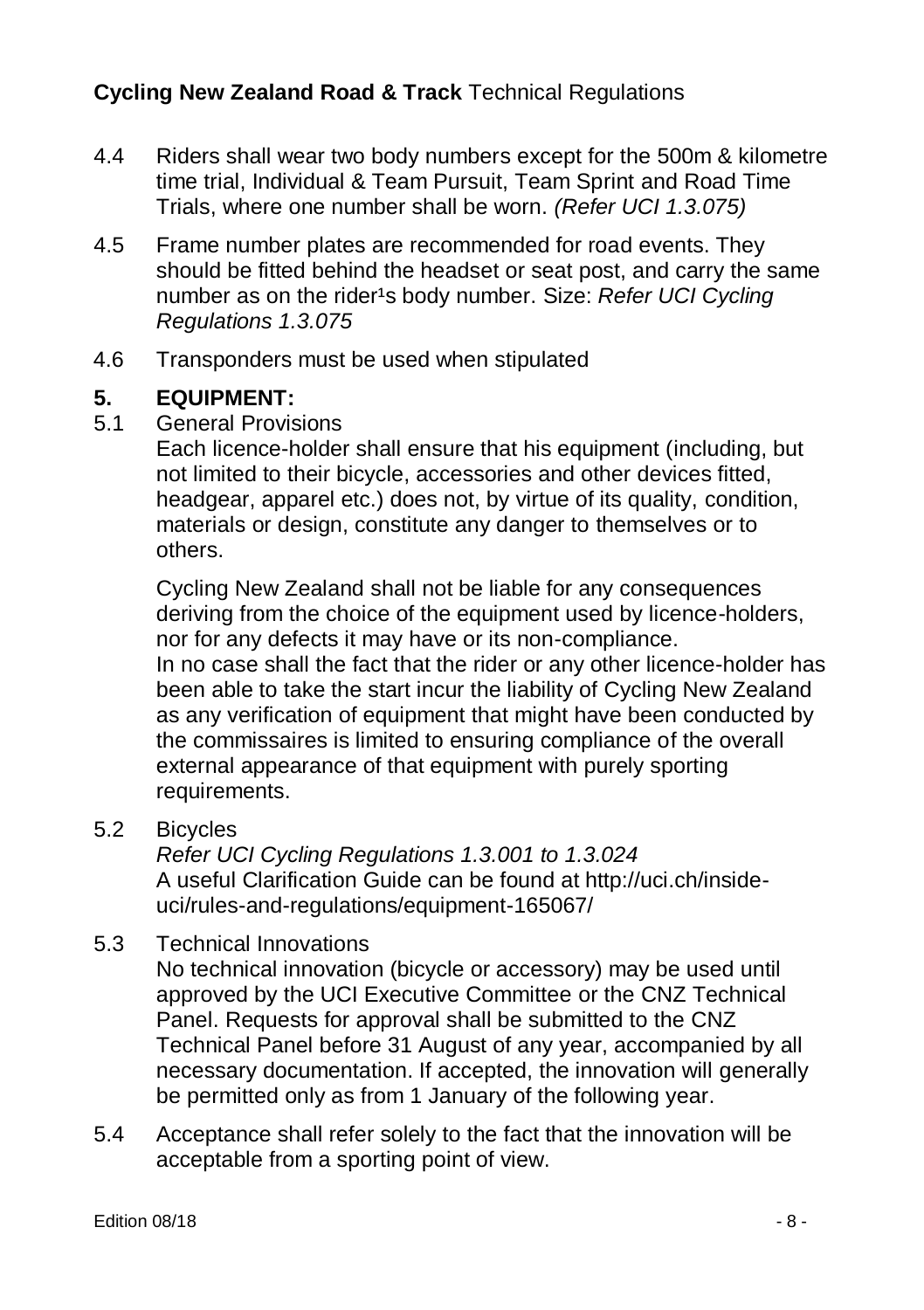- 5.5 If at the start of a race or stage, the Commissaires' Panel considers that a rider is presenting with a technical innovation not yet accepted by the UCI or the Cycling New Zealand Technical Panel, it shall refuse to permit a rider who does not renounce the use of such innovation to start the race.
- 5.6 In the event of usage of such innovation during a race the rider is automatically eliminated or disqualified.
- 5.7 There shall be no right to appeal against the decision of the Commissaires' Panel.

### **6. OWN RISK:**

- 6.1 Riders shall be accepted as competitors on the condition that they race at their own risk and compete under the rules of Cycling New Zealand, the UCI and any specific event rules, terms and conditions.
- 6.2 Cycling events carry some inherent risk and competitive races are strenuous by nature. To be able to compete, riders should be in sound physical and mental condition. The rider's health and welfare is of paramount importance. By entering in a race, the rider is declaring that they are in good health and are in an appropriate physical and mental condition to safely complete the race. This includes being responsible for their choices of equipment and refreshments.
- 6.3 While each rider is responsible for their own health and welfare during the competition, Officials will withdraw or refuse a start to any rider who they believe presents a danger to themselves or to other riders. If, after medical assessment and/or treatment, the athlete is able to re-join the competition then no timing allowances will be made.

### **7. ENTRIES AND SCRATCHINGS:**

- 7.1 Entries for events shall be forwarded to the Event organiser (or their designated agent) by the stipulated time. All questions on the entry form shall be answered and the necessary fee or electronic payment shall accompany the form or electronic entry. Failure to remit the fee shall render the entry invalid and the rider shall not be permitted to start.
- 7.2 A scratched rider is subject to any terms and conditions of the event. Where no terms and conditions are stated, the rider is not entitled to recover the entrance fee without provision of a medical certificate.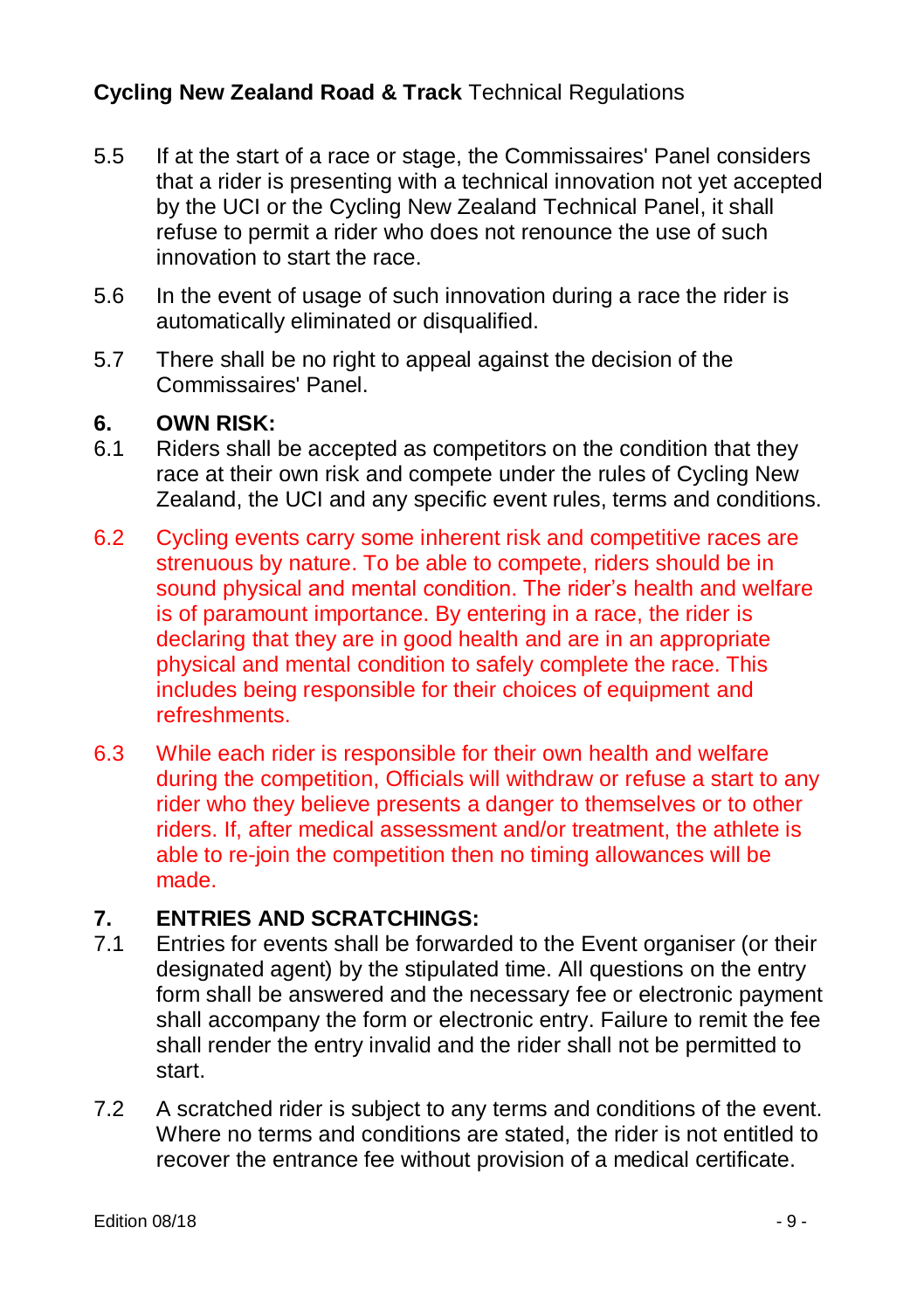- 7.3 Incorrect names, false or misleading information supplied on an entry form shall render the applicant liable to disqualification and any other penalty as the Organiser, Club, Centre or National Federation may impose.
- 7.4 A Club or Centre shall not enter a rider for an event without their permission.
- 7.5 A suspended rider shall forfeit the entrance fees already paid for subsequent races.
- 7.6 It shall be obligatory on a Club, Centre or Event Organiser to accept an entry of an Rider providing they are financial, are not under suspension and have met the conditions of entry as stated on the entry form.
- 7.7 Where previous performances are requested for handicapping or grading purposes, only Open Race performances shall be entered on the entry form and performances so entered shall be for the type of race entered for. In the case of a first season rider with no open race performances in the type of racing entered for, club performances shall be used for the first open meeting contested.
- 7.8 Entries shall be binding and entrants shall compete in the events for which their entries have been accepted unless absolutely prevented from doing so.

### **8. HANDICAP RACES:**

- 8.1 Handicapping shall be done by the Official Handicapper.
- 8.2 In the event of there being only one cycling event at a meeting or when post entries only are accepted or in the case of a "local" district or confined race, Regulation 8.1 may be suspended.
- 8.3 A rider winning a first prize in an Open Handicap after lodging an entry for another Open Handicap may be subject to re-handicapping. The handicapper shall be advised of any such win. Riders must at all times start from their mark as declared by the Handicapper.
- 8.4 Riders whose names have been inadvertently omitted from a programme shall be permitted to compete but Officials shall inform competitors of the fact together with the handicap.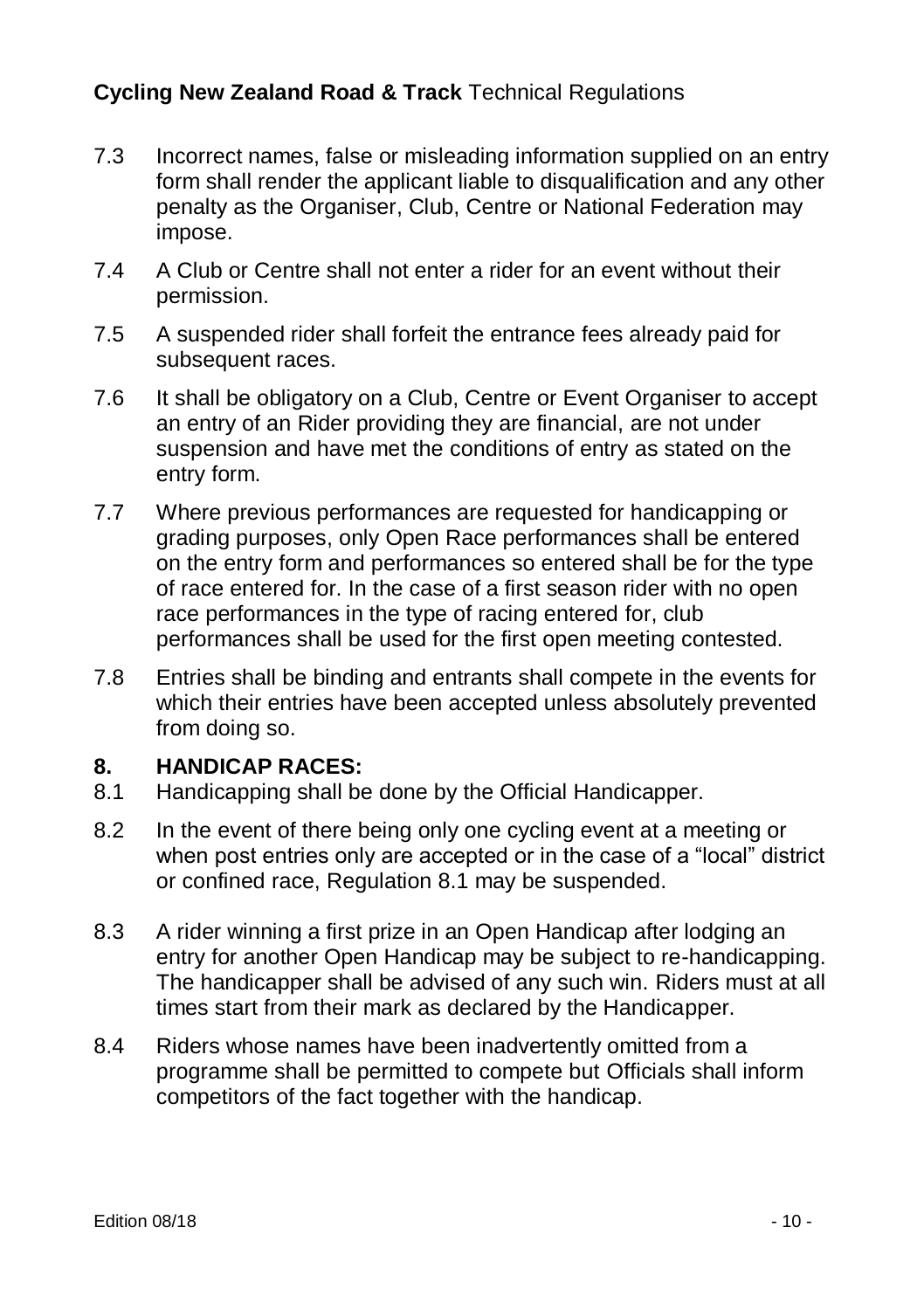### **9. DEFINITION OF OPEN RACES:**

An Open Race is one in which Junior Under 19, Under 23, Elite/Senior and Masters can compete together without loss of Age Category status

Junior U15 and Junior U17 are NOT permitted to enter Open Races.

#### **10. WINNING:**

Riders shall ride to win.

#### **11. AT THE START:**

- 11.1 Riders shall be ready to start when instructed by the Officials
- 11.2 If, in the opinion of the Commissaires, a cycle is unsafe for riding, the rider shall not be permitted to start on that machine.

#### **12. FINISH:**

- 12.1 Finishes are judged in terms of the cycle front-wheel tyre at the point of tangency with the vertical plane rising above the finish line
- 12.2 Riders may be penalised if they remove both hands from the bars or ride in a careless or dangerous manner beyond the finish line
- 12.3 It is an offence to cross the finish line more than once. On no account should a rider cross the finish line in the opposite direction.

### **13. PRIZES:**

- 13.1 To qualify for prizes riders shall cover the full distance of the event.
- 13.2 Riders who fall or dismount may cover the distance by carrying, dragging or pushing their machines without any assistance provided that they do not interfere with other competitors.
- 13.3 In the event of a dead heat, the riders shall be entitled to share the respective prizes. If trophies are donated the Commissaires shall arrange a ride off.

### **14. PROTESTS:**

*Deleted, refer UCI Cycling Regulations 1.2.132*

**15. APPEALS AGAINST THE DECISION OF THE COMMISSAIRES:** *Deleted, refer UCI Cycling Regulations 1.2.132*

#### **16. DISQUALIFICATION:**

When disqualification is applied, it shall be for the race in question if not otherwise specified in the Sanction Guide or UCI Regulations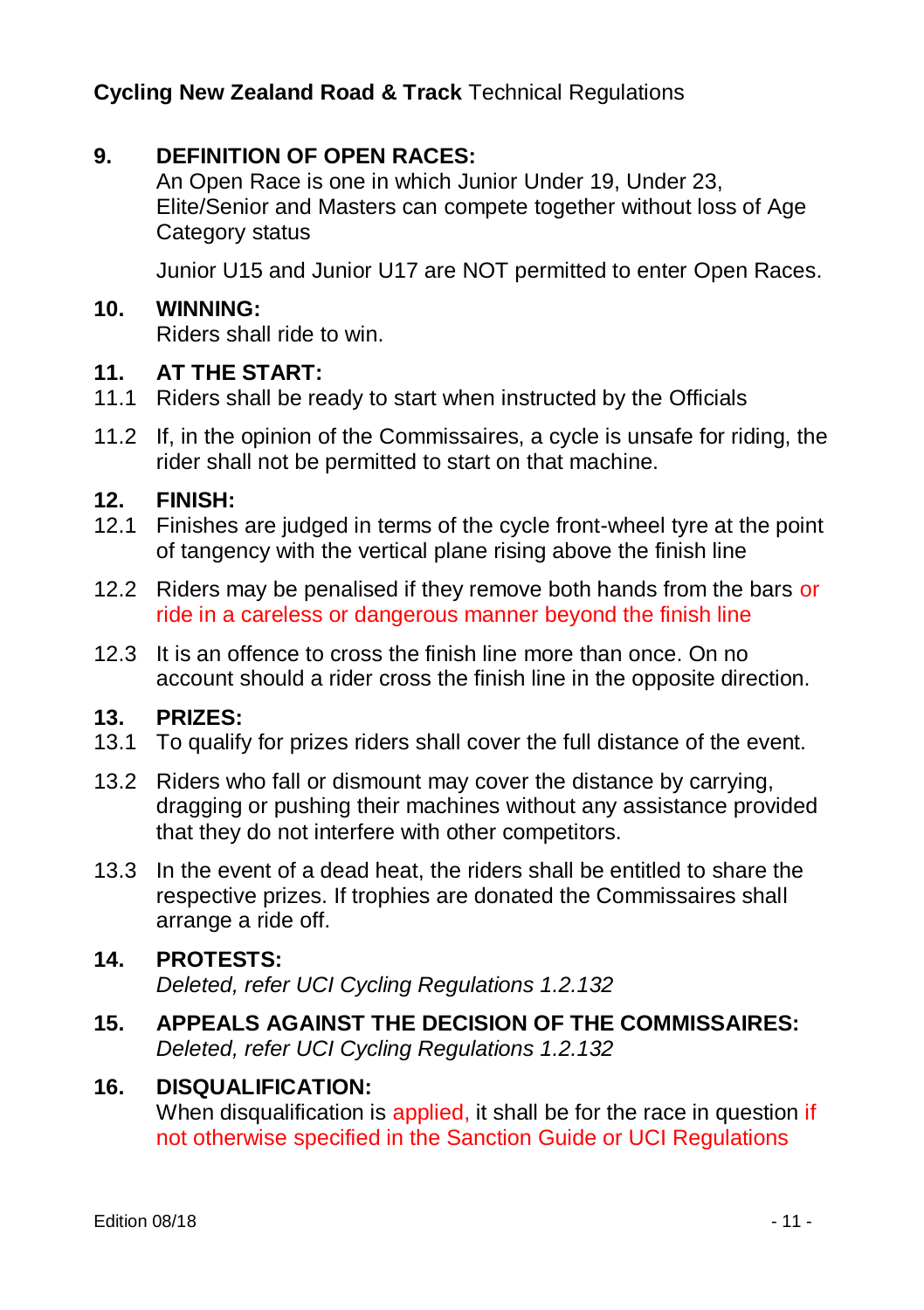### **17. REFUSAL TO ATTEND AN INQUIRY:**

Refusal to give evidence at an inquiry or hindering the administration of these rules shall render the offender subject to sanctions as listed in Regulation 24.

Failure to attend an inquiry when requested to do so shall render the offender subject to sanctions as listed in Regulation 24.

### **18. OFFENSIVE AND UNDESIRABLE LANGUAGE:**

Offensive and undesirable language shall be grounds for disqualification by the Commissaires or by the Race Manager.

### **19. CONTROL:**

- 19.1 Riders and other licence holders shall be under the control of the Commissaires or designated officials during events.
- 19.2 Officials shall, at all times, have power to alter, postpone or cancel a race on account of weather conditions, safety risks or insufficient entries.
- 19.3 Officials shall have power to declare a "no race" if in their opinion the race has been inadequately or unfairly contested or the full distance has not been covered.
- 19.4 In cases not provided for, the decision of the Officials shall be final.
- 19.5 Breaches of the racing rules may render the offender(s) liable to one or more sanctions as listed under Regulation 24.
- 19.6 Riders and members suspended for breaches of these rules shall not start in a race or officiate in any way whatsoever until the expiration of the term of suspension.

### **20. GENERAL:**

- 20.1 Riders who push an opponent, cross his/her path, hinder his/her progress, wrongfully use their elbows, or act in a manner considered to be dangerous to any other competitor or person may be subject to sanctions as listed in Regulation 24.
- 20.2 Riders must at all times ride a true course and a steady wheel.
- 20.3 At all times the greatest care and discretion shall be observed.

### 20.4 Deleted

20.5 The rider is solely responsible for their tyres being securely fixed to the rims of their cycle and spare wheels. A tyre coming off the rim through faulty adhesion shall render the rider subject to sanction.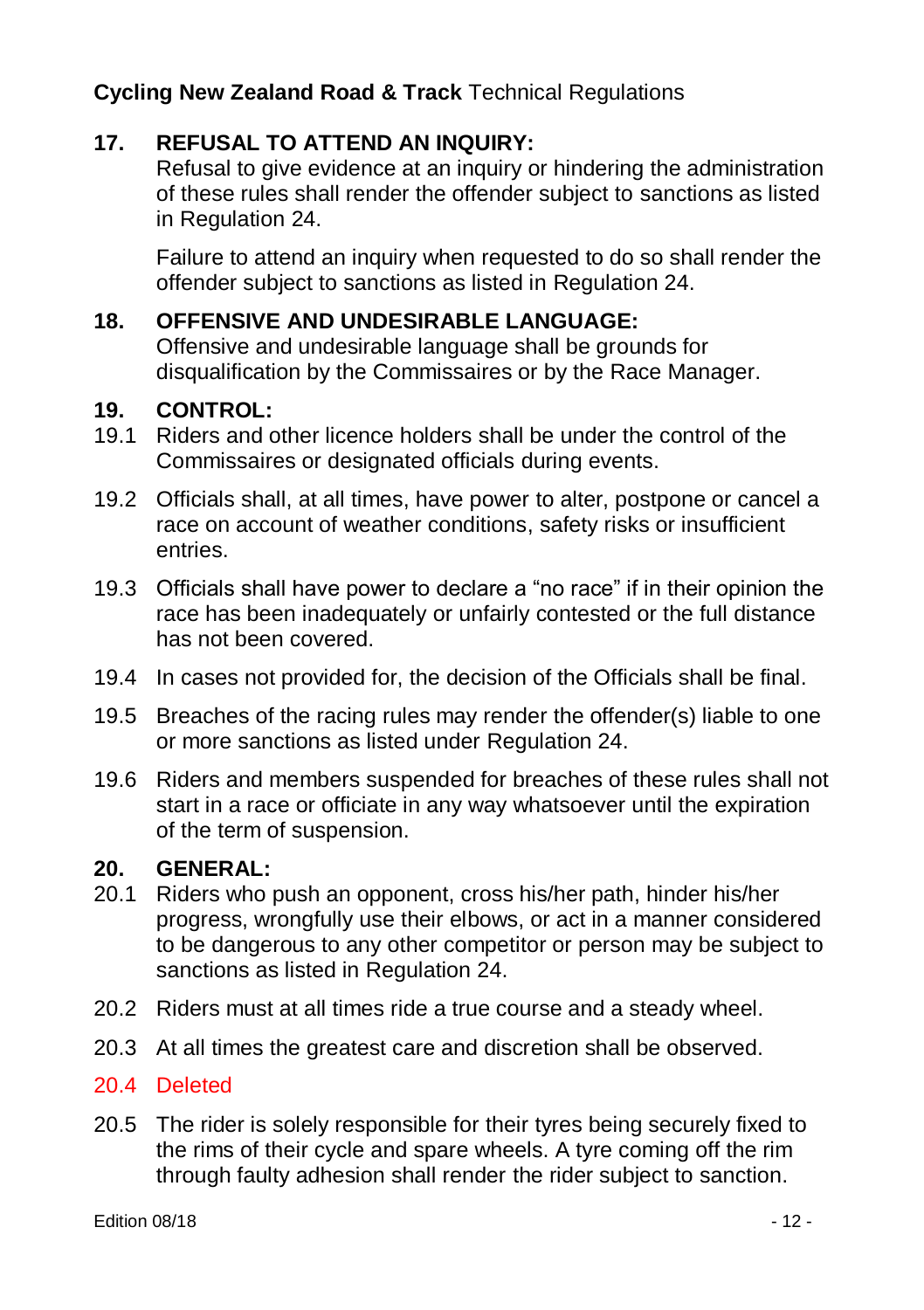- 20.6 On Open Roads, riders must keep left at all times. Riders who cross the centre line will be subject to sanctions as listed in Reg. 24
- 20.7 Riders must not drop litter on the circuit. Litter includes, but is not limited to drink bottles, tubes, food and energy sachet packets.

### **21. JUNIOR UNDER 15:**

- 21.1 A Junior under 15 rider is one under the age of 15 years as at  $31<sup>st</sup>$ December and may compete in Junior Under 15 events only.
- 21.2 Where a U15 race is being held, M15 & W15 riders must compete in that race. Where no separate race is being held, they may be permitted to compete in a Combined Grade race (of suitable distance and ability), provided that they ride in their restricted gearing
- 21.3 A maximum gearing of 6.61 metres rollout applies to all Junior Under 15 racing. *(Text Modified June 2017)*
- 21.4 Wheels must have a minimum of 16 spokes and rims must not be made from composite materials.
- 21.5 Handlebars must be of a standard or classic style. Handlebar extensions are NOT permitted in any Junior Under 15 racing
- 21.6 In stage races, the same bicycle shall be used in all stages, including any Time Trial. The only exception permitted will be in the event of a breakage. *(text modified 17.05.09)*

### 21.7 Deleted

#### **22. JUNIOR UNDER 17:**

- 22.1 A Junior Under 17 rider is one under the age of 17 years as at 31st December and may compete in Junior Under 17 events only.
- 22.2 Where a U17 race is being held, M17 & W17 riders must compete in that race. Where no separate race is being held, they may be permitted to compete in a Combined Grade race (of suitable distance and ability), provided that they ride in their restricted gearing
- 22.3 A maximum gearing of 7.0 metres rollout applies to all Junior Under 17 racing. *(text modified 01/07/14)*
- 22.4 Wheels must have a minimum of 16 spokes and rims must not be made from composite materials.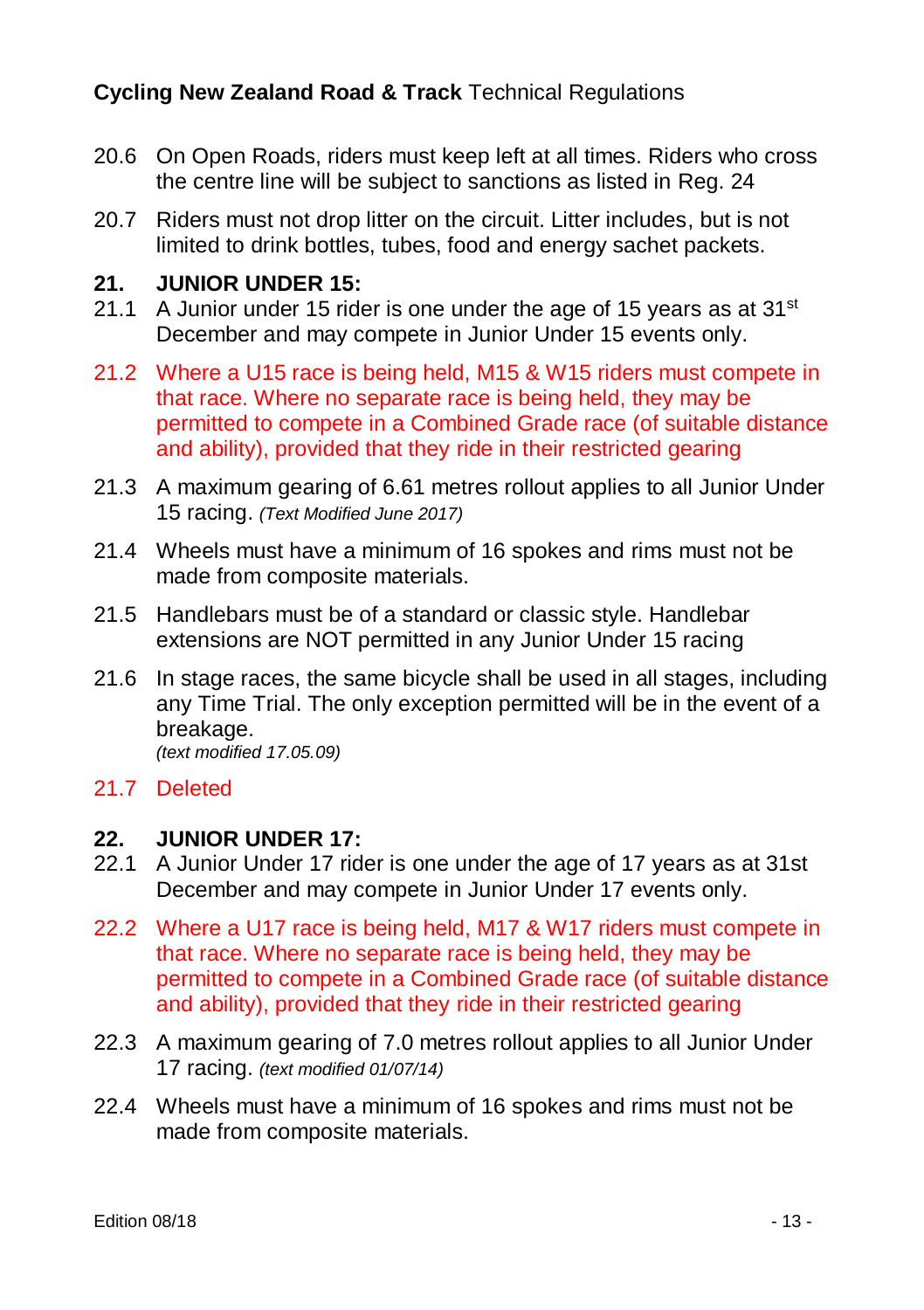- 22.5 Handlebars must be of a standard or classic style, but bolt on handlebar extensions are permitted for Time Trial Events and Individual Pursuit & Team Pursuit events
- 22.6 In stage races, the same bicycle shall be used in all stages, including any Time Trial. The only exception permitted will be in the event of a breakage.

### **23. MJ & WJ – MENS & WOMENS JUNIOR U19**

- 23.1 A Junior Under 19 rider is one under the age of 19 years as at 31 $\mathrm{^{st}}$ December
- 23.2 Where a U19 race is being held, MJ & WJ riders must compete in that race. Where no separate race is being held, they may compete in the Open race Category.
- 23.2 A maximum gearing of 7.93 metres rollout applies only to Junior Under 19 Road events.
- 23.3 When competing in Open events, no gear restrictions apply

### **24. SANCTIONS:**

- 24.1 The following sanctions may be imposed on members:
	- warning
	- reprimand
	- relegation
	- disqualification
	- fine
	- suspension
	- withdrawal of licence

The Guide for Sanctions is located in Appendix 1 of these Rules

Refer also to UCI Regulations Part 12 Discipline & Procedures

- 24.2 Process for Suspension at an Event
	- 1. The Commissaires Panel at an event will have the power to suspend a riders licence for race related incidents only.
	- 2. This power is not available to an individual Commissaire. They must refer on to either the Commissaires Panel for the event, or where one doesn't exist, to the Technical Panel.
	- 3. Process Timeframe maximum of 10 working days.
	- 4. Maximum Suspension period 14 days
	- 5. Rider has the right to explain their actions to the Commissaires Panel as part of the process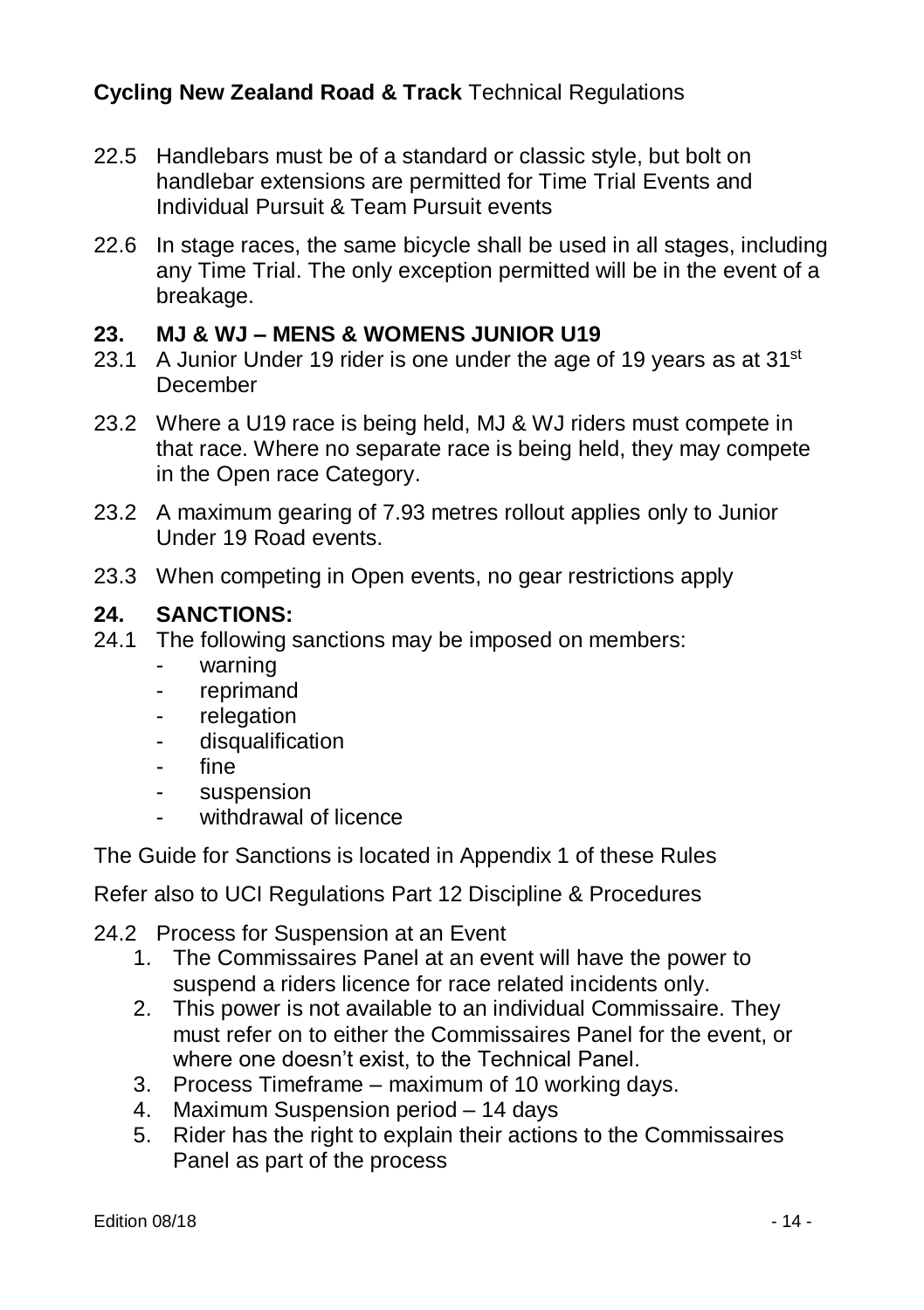- 6. Rider has the right to have their team manager or support person with them when being interviewed by the Panel
- 7. No appeal, the decision of the Commissaires Panel is final (as per UCI Regs)
- 8. The decision must be documented
- 9. The offences that can have a rider suspended are listed in the Guide for Sanctions (Appendix 1)

### **25. ANTI DOPING**

25.1 All riders and licence holders undertake to comply with the Anti-Doping Policies of Cycling New Zealand, New Zealand's Sports Anti-Doping Rules and any UCI Anti-Doping Regulations, and the Cycling Anti Doping Foundation (CADF)

[www.cyclingnewzealand.nz/ride/drug-free-sport](http://www.cyclingnewzealand.nz/ride/drug-free-sport) [www.drugfreesport.org.nz/national-sports-organisations/the-anti](http://www.drugfreesport.org.nz/national-sports-organisations/the-anti-doping-rules/)[doping-rules/](http://www.drugfreesport.org.nz/national-sports-organisations/the-anti-doping-rules/)

[www.cadf.ch](http://www.cadf.ch/) Cycling Anti-Doping Foundation

25.2 All riders and other licence holders are responsible for familiarising themselves with the Anti-Doping Regulations and procedures, including medical control tests, testing obligations and procedures, penalties and appeal processes, and forbidden substances.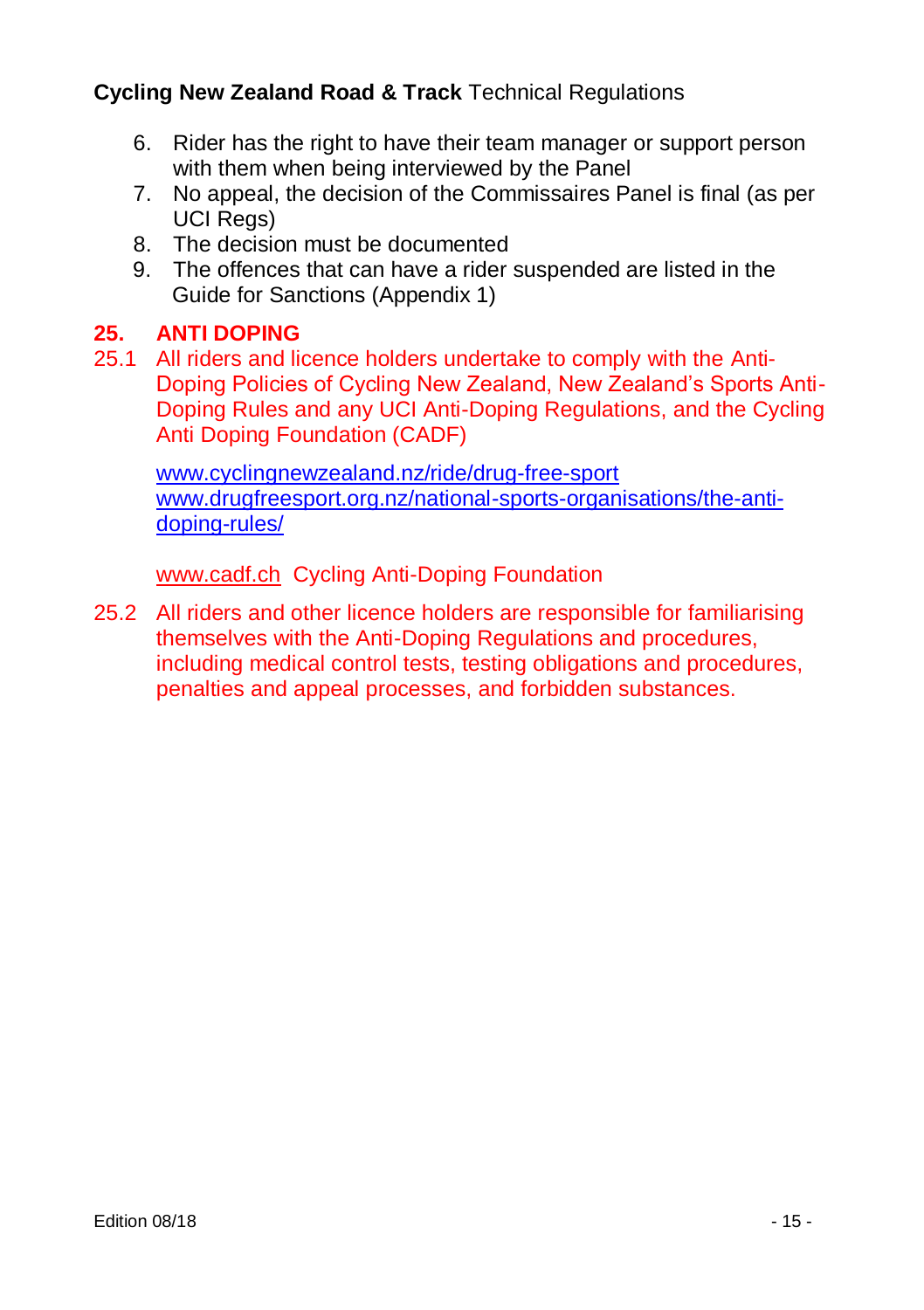### **Cycling New Zealand Road & Track** Technical Regulations **Section B: Track Racing**

- **30. TRACK MARKINGS:**
- 30.1 Track Markings shall be as per UCI Regulations Part 3 Track Races 3.6.076 to 3.6.084
- 30.2 The black horizontal line is known as the "measuring line".
- 30.3 The red horizontal line is known as the "sprinters line".
- 30.4 The blue horizontal line is known as the "stayers or safety line"

### **31. EQUIPMENT:**

- 31.1 Flags (red, green & yellow), lap numbers (two sets), bells (two), pursuit indicator lights, foam strips, electronic timing device if available, photo finish equipment if available, six manual stopwatches, with a split lap or display capability, recording in hundredths of a second
- 31.2 Other track equipment and installations will be as per UCI Regulations Part 3 Track Races – 3.6.085 to 3.6.093

### **32. TIMING:**

- 32.1 An electronic timing device shall be used, if available. Such devices are to be supported by manual timekeepers for each event. The electronic timing device will be tested by the operator in the presence of the Chief Commissaire and Chief Judge/Timekeeper prior to the commencement of Racing.
- 32.2 Times must be recorded in hundredths of a second and in the event of a dead heat and when an electronic timing device is fitted with calibration of thousandths of a second, this unit shall be used to break the dead heat.

### **33. JUDGING OF THE FINISH:**

- 33.1 Finishes are judged in terms of the cycle front-wheel tyre at the point of tangency with the vertical plane rising above the finish line
- 33.2 In elimination races the rider to be eliminated shall be the one whose rear wheel crosses the finish line last.

### **34. NZ RECORDS:**

All New Zealand record attempts must be electronically timed. Full print-outs shall be submitted with application. A NZ National Commissaire must be present. A manual back up system shall also be used. Records will be held only for UCI Recognised events and race distances, as per Regulation 34.1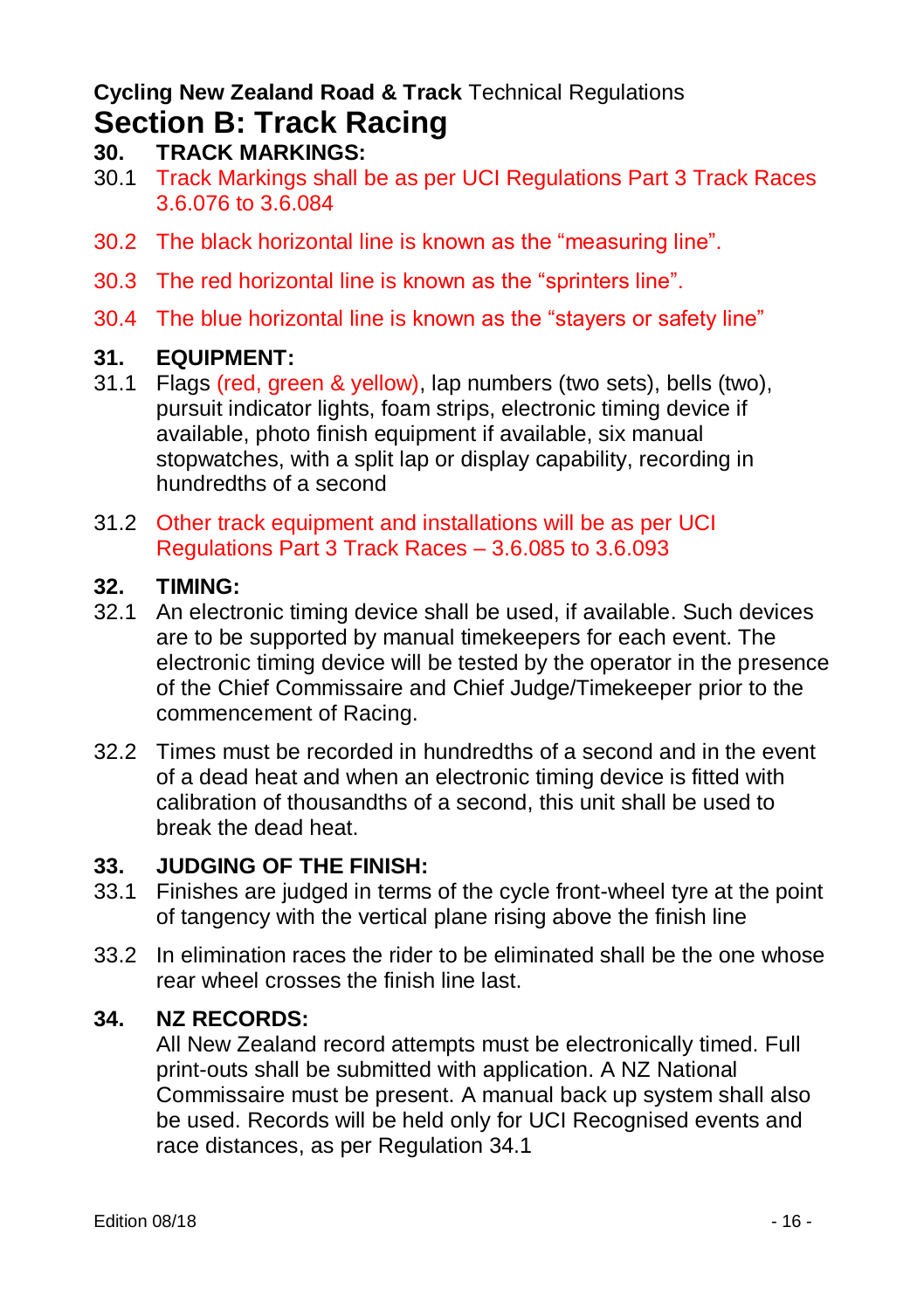- 34.1 List of Recognised distances and events for New Zealand Records are listed in Appendix 4
- 34.2 The following records shall be maintained
	- 1. New Zealand Records fastest time set by a New Zealand rider anywhere in the world.
	- 2. Championship Records fastest time set in competition at a New Zealand Championship.
	- 3. All Comers Records fastest time set in New Zealand by a cyclist of any nationality.
- 34.3 International Record Attempts International record attempts must be electronically timed. Drug Testing is also mandatory and must be arranged prior to the record attempt. Note that there may be costs for this. Any UCI regulations and requirements will apply. A UCI Commissaire will be required.
- 34.4 Ultra-distance Achievements Cycling New Zealand will record achievements of ultra-distance rides, such as 24 hour velodrome attempts. These are NOT New Zealand records, but a recognition of the ride and an official recording for posterity.

### **35 TRACK LIMITS**

- 35.1 U19 / U23 / Elite / Masters Mass Start Events U23 / Elite / Masters 250m track = 24 riders U19, 250m track = Consideration should be given to limiting U19 events to 20 riders, depending on experience levels U19, U23, Elite and Masters, 333m track and longer = 30 riders  $Madison = 18$  teams *Refer also UCI Reg 3.1.009*
- 35.2 U17 & U15 Mass Start Events  $250m$  track = 16 riders 333m track and longer = 16 riders Consideration should be given to limiting U15 events to 14 riders, depending on experience levels.
- 36 Deleted
- 37. Deleted
- 38. Deleted
- 39. Deleted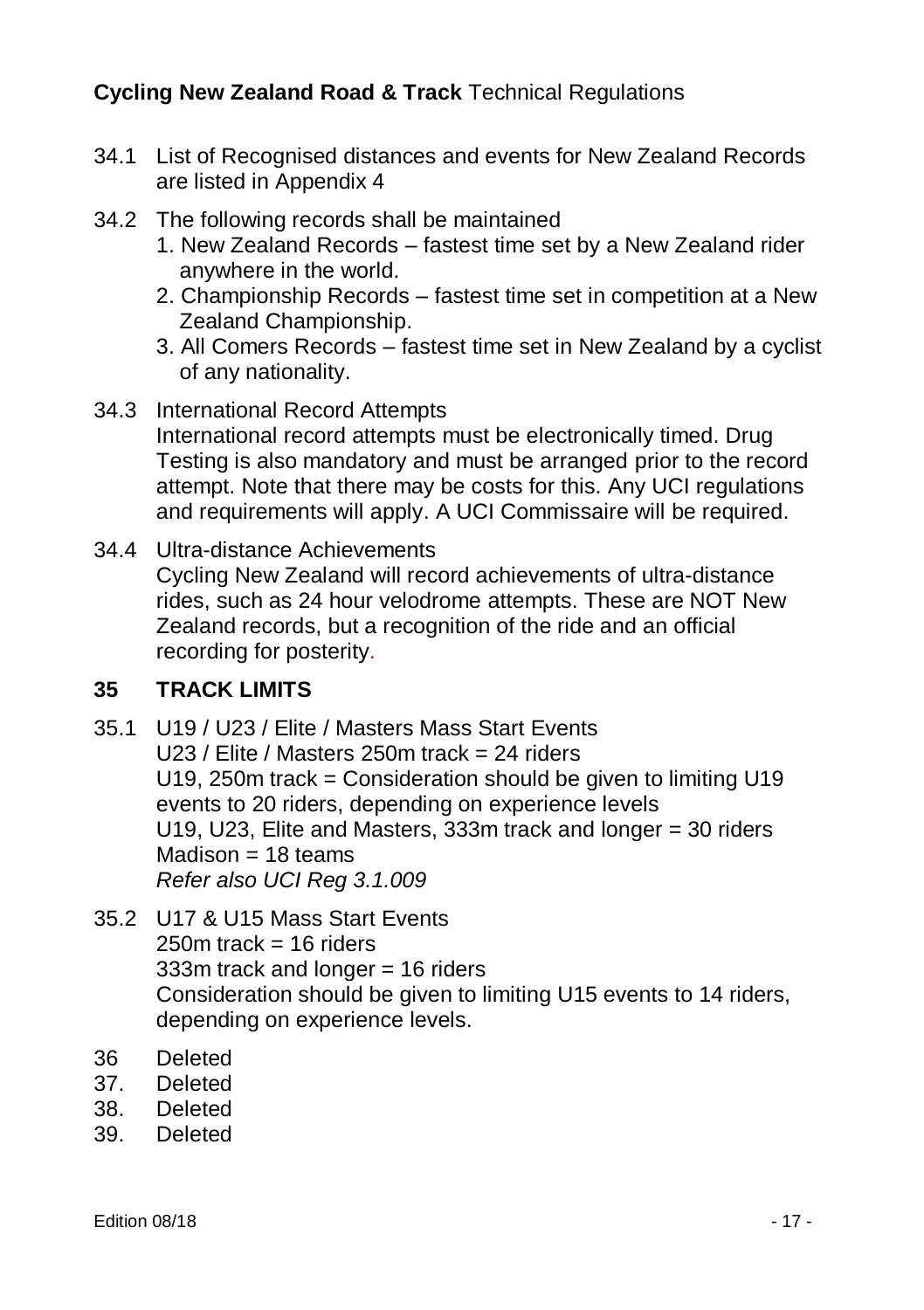### **40. MADISON:**

*Refer UCI Cycling Regulations 3.2.156 to 3.2.172*

**41. ELIMINATION RACE OR DEVIL TAKES THE HINDMOST OR MISS AND OUT:**

*Refer UCI Cycling Regulations 3.2.218 to 3.2.226*

**42. OMNIUM:** *Refer UCI Cycling Regulations 3.2.247 to 3.2. 264*

## **43. OTHER EVENTS:**<br>43.1 AUSTRALIAN PUL

- 43.1 AUSTRALIAN PURSUIT:
	- a. Eight (8) to sixteen (16) riders can start (depending on the size of the track) with the same distance between each rider (e.g. 400 metre track, 1 rider at every 50 metre mark).
	- b. Each rider shall be held at the start and released when the gun is fired.
	- c. Each rider shall have their own time keeper.
	- d. Each rider shall be in a different race jersey for identification.
	- e. When the rider catches the rider in front of them, every effort must be made to overtake and the overtaken rider must leave the track.
	- f. As with the normal Pursuit races, a rider is caught when the two (2) front wheels are in line with each other.
	- g. The distance of the race can be 3, 4 or 5 kilometres (i.e. between 10-20 laps) depending on the size of the track.
	- h. The Chief Commissaire can withdraw a rider from the race if they remain immediately behind the other rider, without trying to overtake.
- 43.2 DANISH POINTS RACE:
	- a. This is a combination of a point race with usual points for the points race (i.e. 5-3-2-1) and double on the last lap. Followed by up to (4) free laps for the points tally to be totalled.
	- b. The second part of the race is an elimination race "refer to elimination race rules".
	- c. The object of the race is to obtain as many points as you can and then to remain and win the elimination race.
	- d. The first rider eliminated gains one point, the second rider 2 points and so on until the finish where the winner gains 1 point for every rider in the race.
	- e. The placings are determined by adding together the points gained in each part of the race.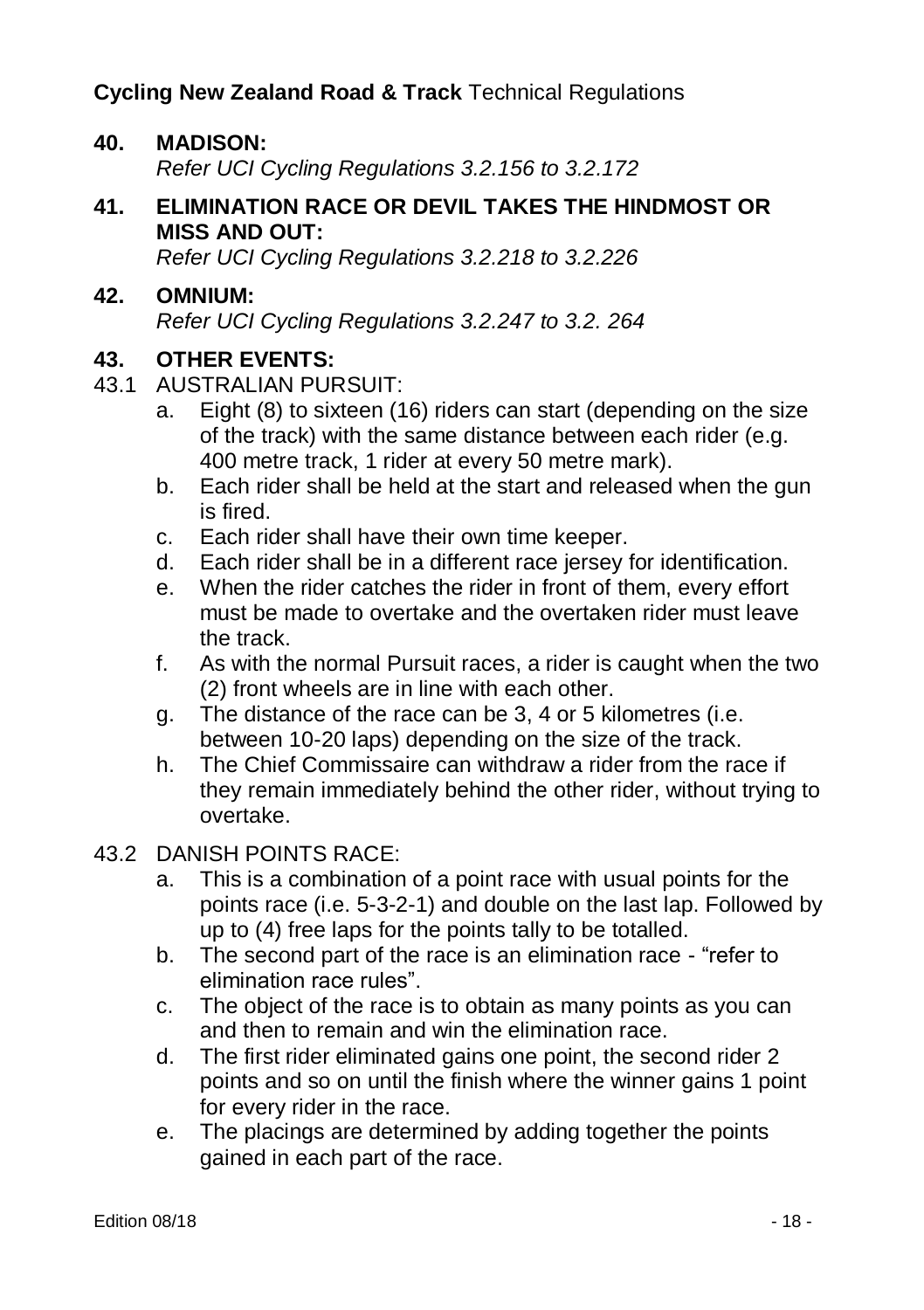- 43.3 DERBY
	- a. Normally run over 3 laps of a 250m track
	- b. Heats and repecharges shall be held, depending on number, to have a final of 5 riders
	- c. Start shall be signalled by a whistle
	- d. Normal sprint regulations apply
	- e. Time is taken over the last 200 metres only
- 43.4 250 metre Time Trial (Standing Start)
	- a. This race shall be an individual time trial from a standing start, run as per UCI Regulations for the Kilometre and 500 metre Time Trial
	- b. The races shall be ridden directly as a final.
	- c. The races will be ridden with two riders on the track.
	- d. The blue band shall be rendered impassable for the full distance of both bends by pads placed at 5 metre intervals.
	- e. All competitors must ride the course at the same session.
	- f. In the case of a false start, the riders shall restart immediately.
	- g. In the case of a mishap, the rider shall take a restart after a rest of approximately 10 minutes.
	- h. A rider may be only permitted to have a total of 2 starts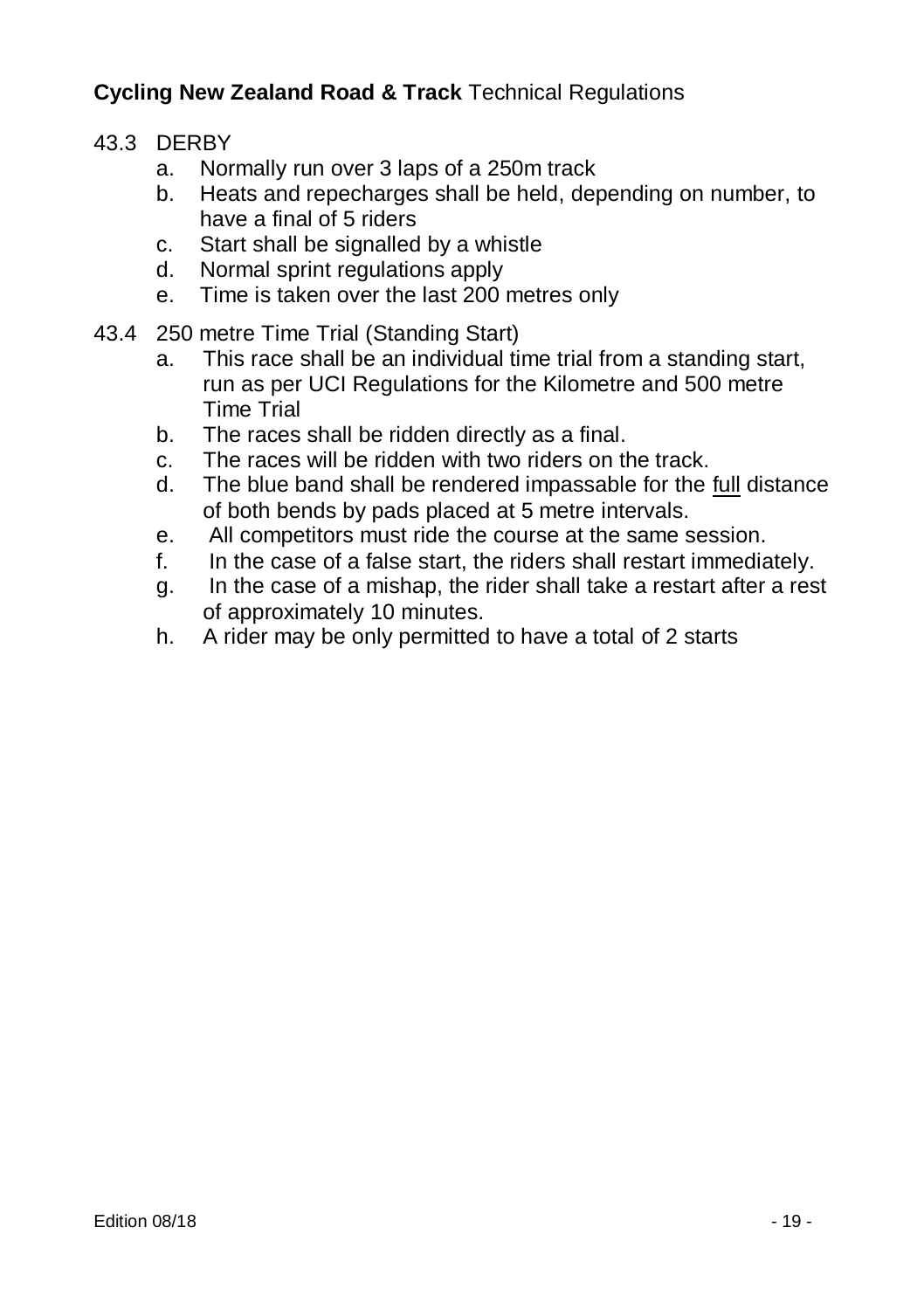### **Cycling New Zealand Road & Track** Technical Regulations **Section C: Road Racing**

### **50. TRAFFIC SAFETY:**

- 50.1 Riders and Officials shall pay strict attention to The Code of Practice for Temporary Traffic Management, Traffic Safety Regulations and directions of Police and any other Traffic Safety authority.
- 50.2 All cycling personnel shall be held responsible for the observance of these laws and regulations. Offenders shall be subject to sanctions listed in Regulation 24.

### **51. WARMING UP:**

Riders are forbidden to warm up on the course, or to cross the start/finish line.

### **52. AT THE START:**

- 52.1 Riders shall be ready and mounted on their machines, with one foot in contact with the ground, when the signal is given to start.
- 52.2 Riders falling or colliding may remount and continue the race. The rest of the field shall not be recalled for a fresh start.
- 52.3 Assistance to riders at the start shall not be allowed.

### **53. TURNING POINT:**

- 53.1 A marshall shall be stationed at any turning point.
- 53.2 Riders failing to go around the turning point shall be automatically disqualified and shall withdraw.
- 53.3 Riders who fail to reach the turning point and who ride with, pace riders, or ride over the finishing line shall be disqualified by the Commissaires.

### **54. FINISHING LINE:**

- 54.1 The finishing line shall be indicated by a white line on the road.
- 54.2 The distance to the finish line should be indicated by a sign placed approximately 1,000 metres before the finishing line, as a minimum. Refer also UCI Reg. 2.3.004 and 2.3.005 for more distance markers.
- 54.3 A chequered flag shall be used to identify the finish line as riders approach.

### **55. ROAD TIME TRIALS:**

During Road Time Trials it is forbidden to ride in the wake of an opponent who is less than 25 metres ahead. A rider who wants to pass another must approach and pass on a parallel of not less than 2 metres apart. *See also UCI Cycling Regulations 2.4.001 to 2.4.031*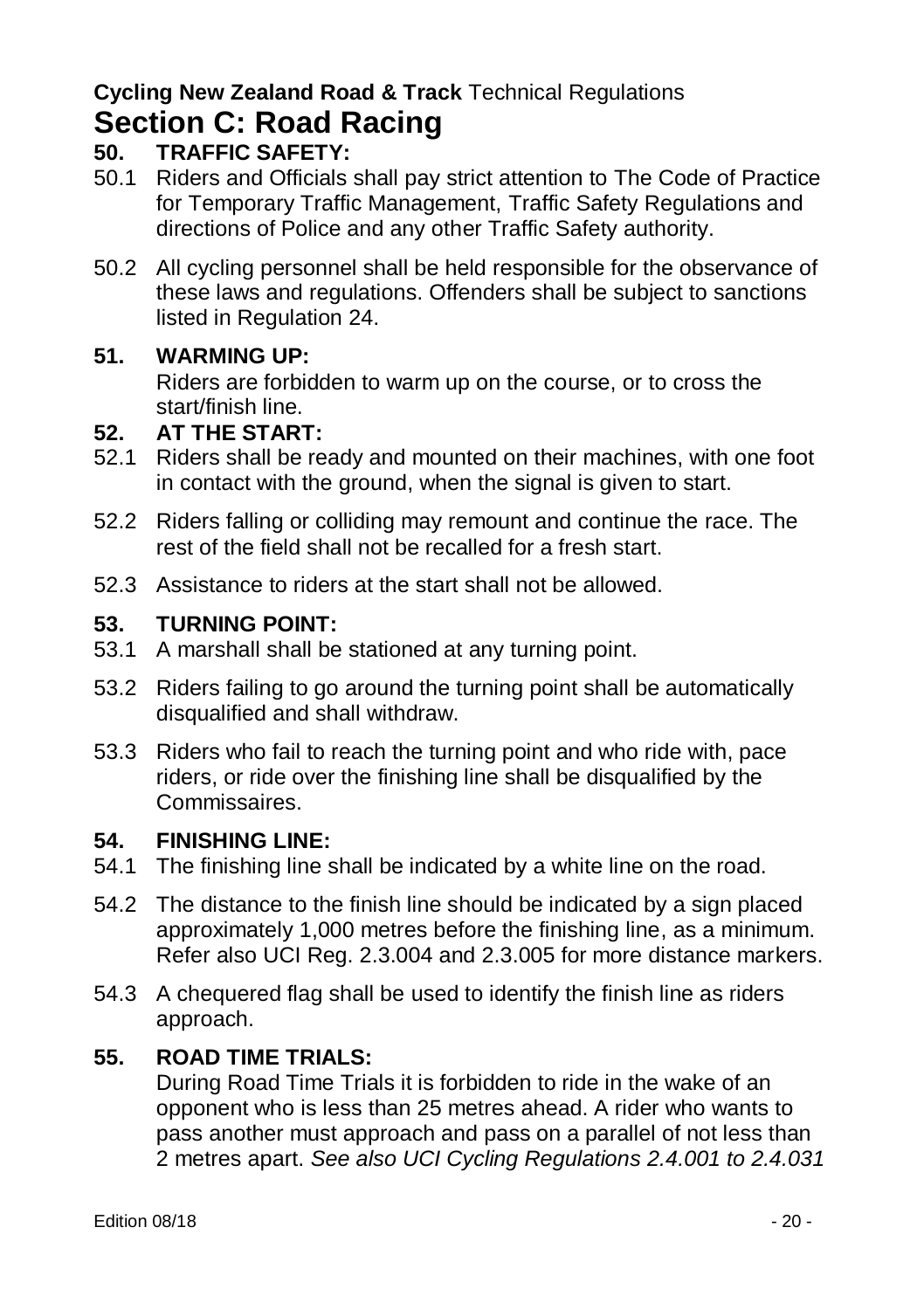### **56. HANDICAP RACES:**

- 56.1 A handicap event is a race in which riders are graded and given a start by time or distance.
- 56.2 The starting position must be known to the riders prior to the commencement of the event.
- 56.3 The official Handicapper shall decide what time or distance mark is allowed to each competitor. In order to assist the handicapper, the rider must supply accurate information of previous performances on the entry form.
- 56.4 Riders must start on the handicap given by the official handicapper.

#### **57. CRITERIUMS:**

*Refer UCI Cycling Regulations 2.7.001 to 2.7.024*

#### **58. OUTSIDE ASSISTANCE:**

- 58.1 Riders taking or accepting outside pace or assistance shall be disqualified by the Commissaires.
- 58.2 "Outside Pace" shall be defined as riding behind or on either side of non-competitors, a competitor from another grade or race, or of a moving vehicle in such a way that in the opinion of the Commissaires the rider secures an advantage over other competitors.

#### **59. GENERAL ROAD RACING RULES:**

- 59.1 Food may be carried either in the rider<sup>1</sup>s pockets or plastic bidons. Glassware of any kind must not be used to carry food or used to pass on to a rider at control areas.
- 59.2 In circuit races, lapped riders may be withdrawn when they are too far behind to affect the result. When such riders are permitted to continue, they must not assist or interfere with any other competitor and shall not give or take pace from the riders who have lapped them.
- 59.4 Riders who have withdrawn from a race shall immediately remove their race number and then advise finish line officials or the Commissaire of their withdrawal.
- 59.5 On Open Roads, riders must not cross the centre line and must keep to the left half of the road at all times. Riders who fail to keep left will be subject to sanctions as listed in Rule 24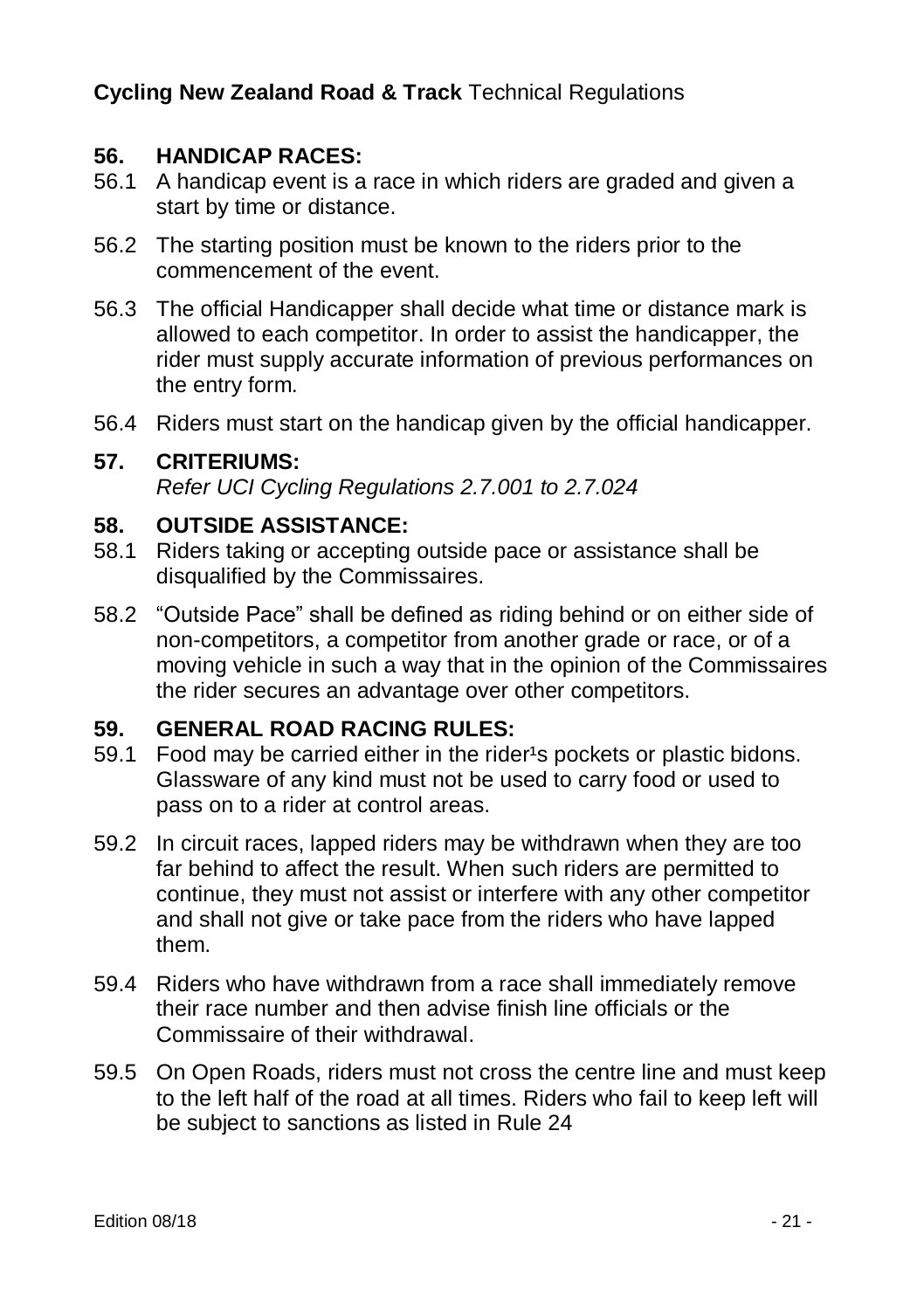### **60. JUNIOR GEAR LIMITS:**

- 60.1 A maximum gearing of 6.61 metres rollout applies to all Junior Under 15 events.
- 60.2 A maximum gearing of 7.0 metres rollout applies to all Junior Under 17 events.
- 60.3 A maximum gearing of 7.93 metres rollout applies to Junior Under 19 **Road** events only.

### **61. DISC BRAKES**

61.1 Riders are permitted to use Disc Brakes at all events within New Zealand, refer UCI Regulation 1.3.025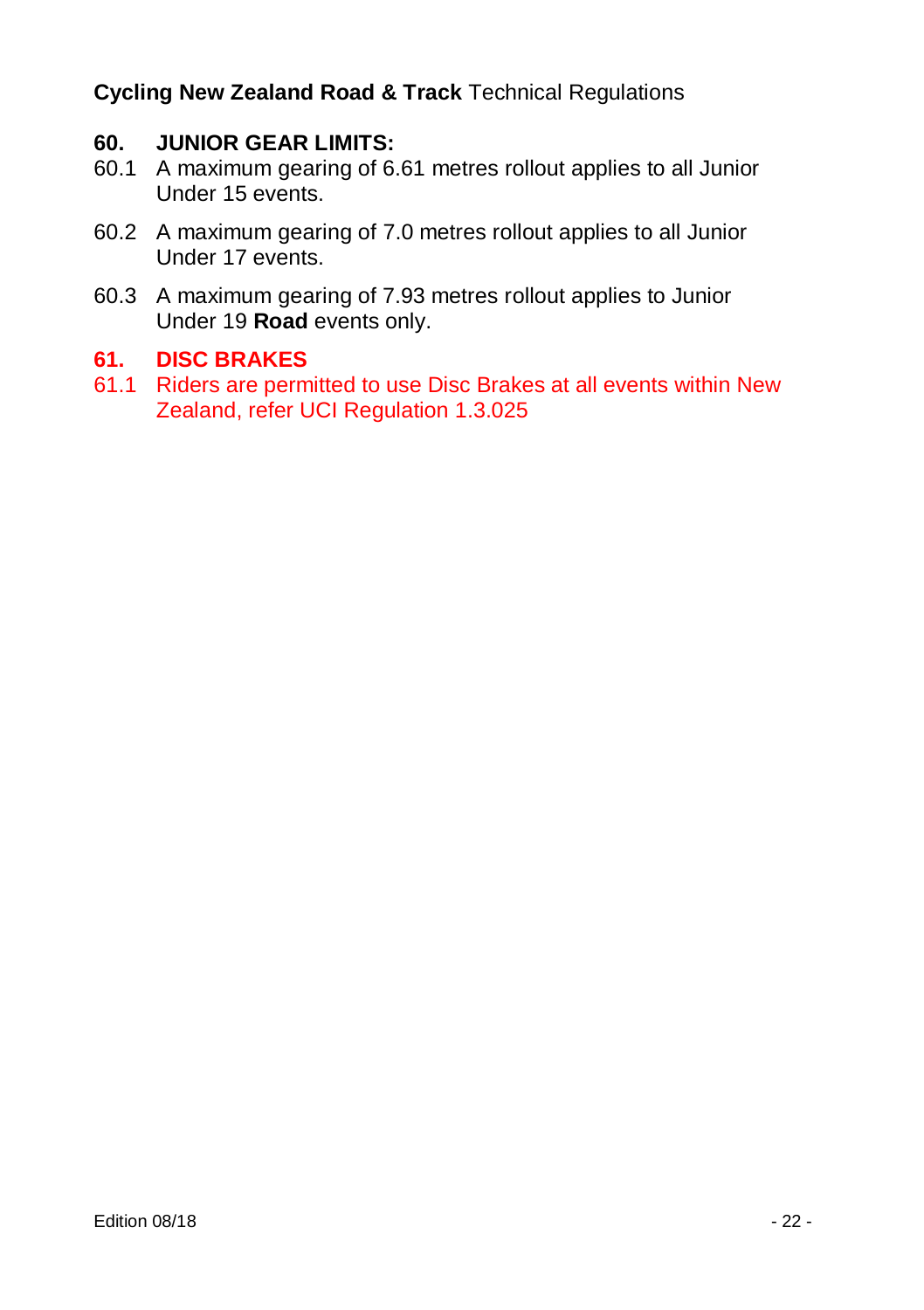### **Cycling New Zealand Road & Track** Technical Regulations **Section D: New Zealand Championships**

New Zealand Championships shall be allocated based on decision by the **Cycling New Zealand Road & Track** Council

### **70 CONTROL OF CHAMPIONSHIPS**

- 70.1 Championship events shall be managed by the Centre, Club or Event Organiser to whom the meeting has been allocated in accordance with any contracts issued
- 70.2 The Centre, Club or Event Organiser shall be responsible to Council or their nominated representative for the proper administration and delivery of the event, to the agreed standard and milestones specified in the contract.
- 70.3 Unless otherwise authorised by Council, championship events shall be held at one place and at one time.
- 70.4 In the event of a Centre, Club or Event Organiser failing to meet the agreed milestones or standards in planning and/or at the event, the Council shall have authority to reallocate the championships to another host, or to replace any key personnel.
- 70.5 Should a financial loss result from a reallocated championship meeting the loss shall be borne by the Centre, Club or Event Organiser to whom the original allocation was made.
- 70.6 At Championships events, a programme shall be printed or made available for download electronically, showing against each event:
	- a. The present champion,
	- b. The champions time,
	- c. The New Zealand record, (if any)
	- d. All events shall be numbered.

### **71. ENTRIES**

- 71.1 Entries shall be in accordance with the process and criteria set out by Cycling New Zealand, as advised prior to each event. All entries are provisional until accepted by the riders club or centre and the Commissaires Secretary has verified eligibility to compete
- 71.2 Deleted
- 71.3 Entries shall be binding on Centre/Club and riders. Entrants are under an obligation to ride in the events where their entry has been accepted by the Commissaires Secretary
- 71.4 The team manager shall notify the Commissaires Secretary at least 15 minutes before the event of any rider in his team unable to start.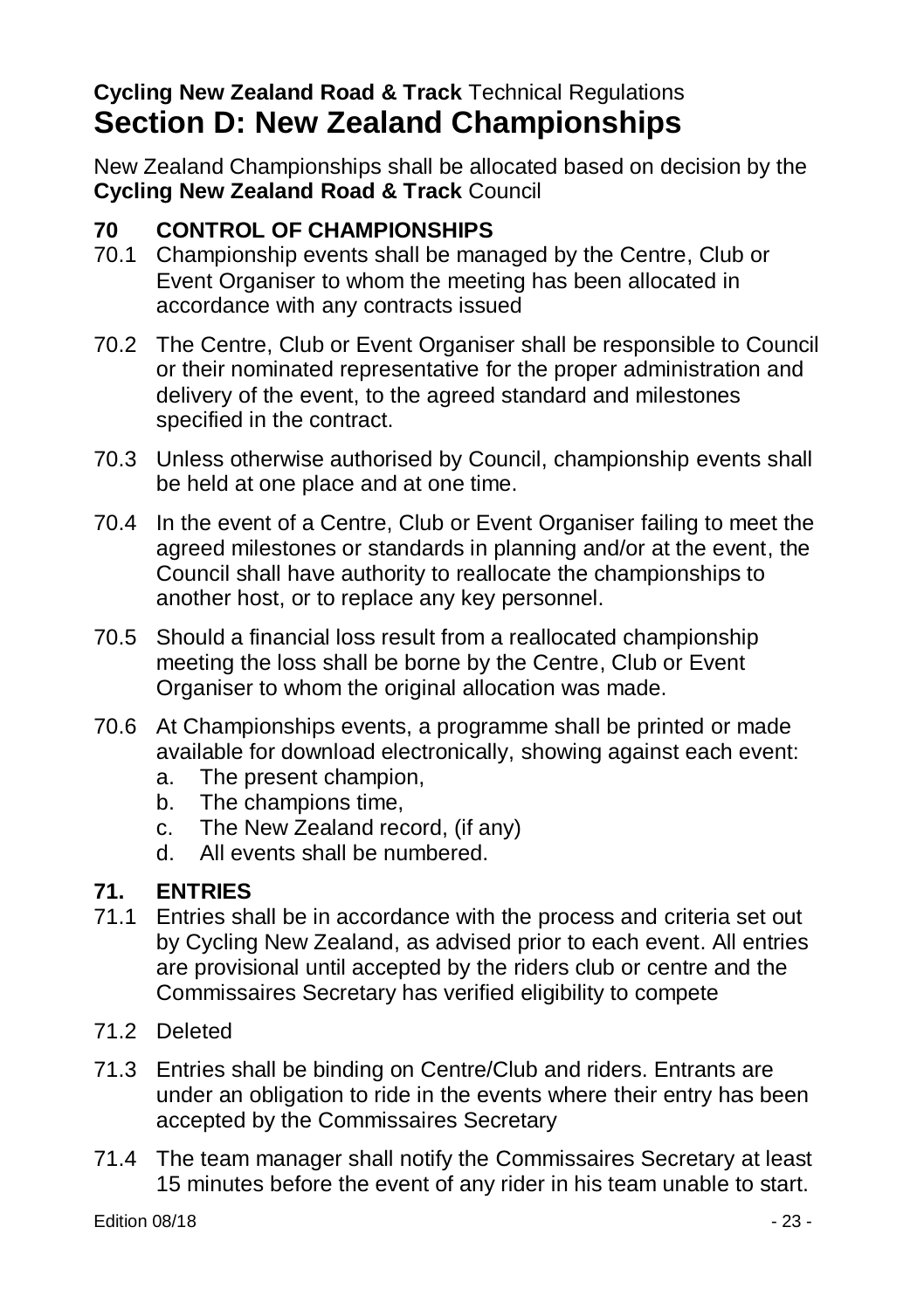- 71.5 Failure to notify their team manager of withdrawing from an event shall render the rider liable to sanction by the Commissaires Panel
- 71.6 Riders nominated for the championship shall be seeded by their Centre if requested by the Commissaires Secretary.

### **72. TEAM MANAGERS & OTHER TEAM OFFICIALS**

- 72.1 Clubs, Centres and NZ Trade Teams shall notify the Commissaires Secretary of the name of the person appointed team manager and all other team officials. All team personnel shall hold a current licence.
- 72.2 Riders nominated by the Club, Centre or Trade Team shall be under the sole control of the team manager.
- 72.3 A rider disregarding or disobeying the instructions and directions of the team manager or committing subversive acts or acts impairing the good name of the team shall be dealt with by the manager who shall have power to cancel the entry of such offenders and report such offences to their Club, Centre or Trade Team.
- 72.4 A rider whose entry has been cancelled by the manager shall not entitle the Club, Centre or Team to a refund of the entry fee.
- 72.5 All matters between riders and the Race Manager and Commissaires shall be handled by the team manager.
- 72.6 A meeting of team managers will be called by the Chief Commissaire, who in conjunction with the Event Organiser, will give instructions concerning the Event.
- 72.7 Team Managers shall ensure that team riders are physically and mentally capable of competing (ref Regulation 6.2 and 6.3)

### **73. CENTRE & CLUB COLOURS/UNIFORM**

- 73.1 At New Zealand Track Championships riders shall wear their Centre's colours.
- 73.2 73.3, 73.4 Deleted.
- 73.5 At the New Zealand Age Group Road Championships, riders shall wear their Club colours. Sponsors shorts, as recorded on the riders licence, are permitted, as per Regulation 2.1. Riders who are members of a UCI Trade Team or Registered NZ Trade Team are permitted to wear their trade team shorts only and must wear club jerseys.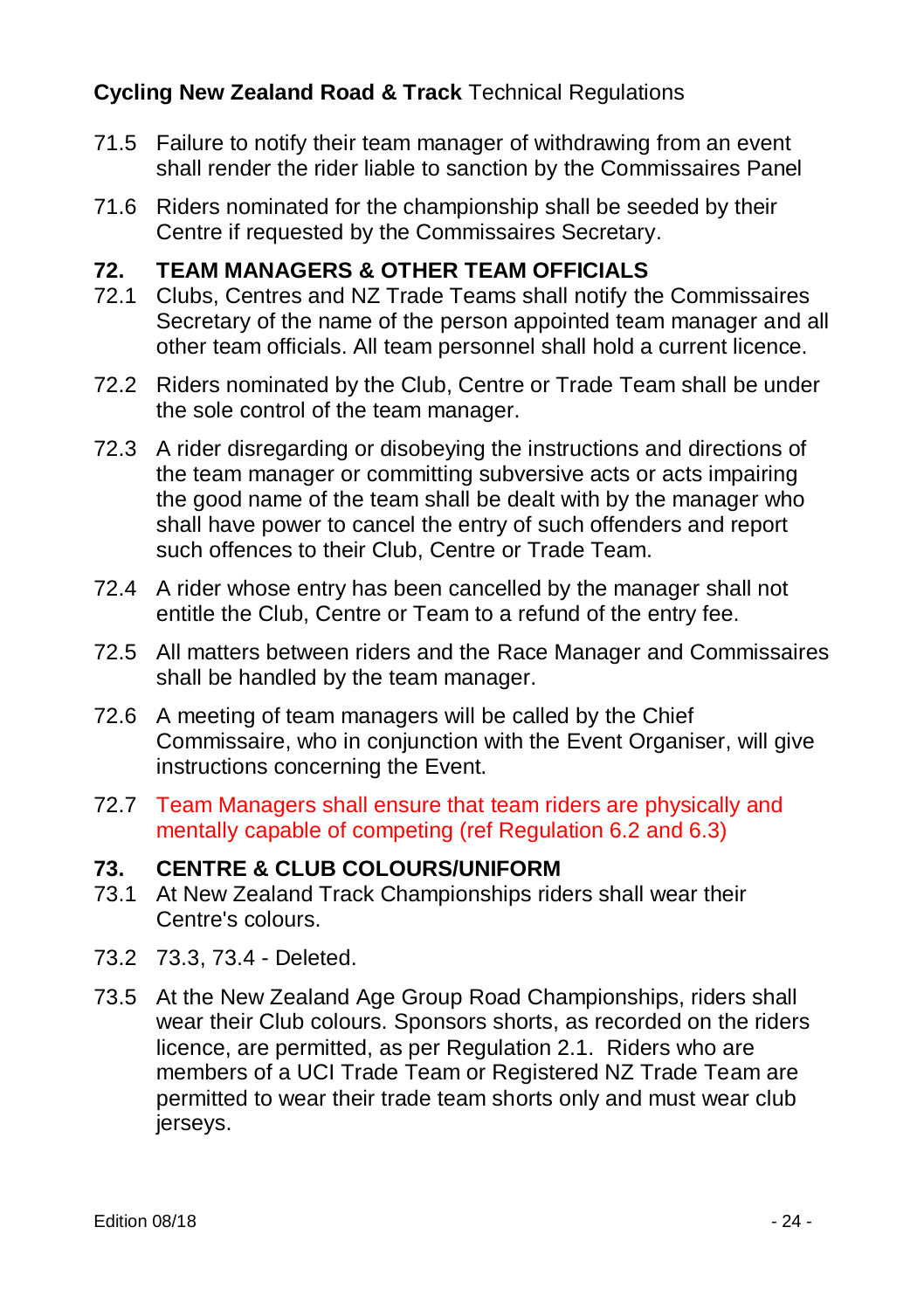- 73.6 At the New Zealand Elite / U23 Road Championships, riders shall wear their Centres colours. Riders who are members of a UCI Trade Team or Registered NZ Trade Team are permitted to wear their full team uniform.
- 73.7 At the New Zealand Criterium Championships, riders may wear any attire, provided that it complies with Regulations 2.2, 2.2 & 2.4

### **74. TIME OF CHAMPIONSHIPS**

Championships shall be held at a time set down by the Cycling New Zealand Road & Track Council, on recommendation from the Events Panel. The Council shall have discretionary power to vary these limits to suit local conditions.

### **75. OFFICIALS**

Commissaires will be appointed to the event by the CNZ Road & Track Technical Panel on behalf of Council. CNZ will inform those officials of their appointments. Unless agreed otherwise the Event Organiser is responsible for the travel and accommodation of the officials, in addition to refreshments during competition.

### **76. TECHNICAL DELEGATE**

- 76.1 Cycling New Zealand Road & Track shall be represented by the Technical Delegate at all championships. The Technical Delegate shall be appointed by the Technical Panel.
- 76.2 The duties of the Technical Delegate shall be that of an advisor to the Chief Commissaire and Event Organiser, to ensure that the event is run in accordance with the requirements of Cycling New Zealand. They shall also be charged with resolving any unforeseen problems which may arise by liaising with the Technical Panel, CNZ Road & Track Council or Cycling New Zealand as required
- 76.2 The Technical Delegate shall file a written report on the conduct of the meeting to the next Council Meeting. An assessment on the Chief Commissaire shall also be provided to Technical Panel
- 76.3 Deleted

### **77. COMMISSAIRES PANEL**

77.1 A Panel, against whose decision there shall be no appeal, shall be set up at all Championship meetings.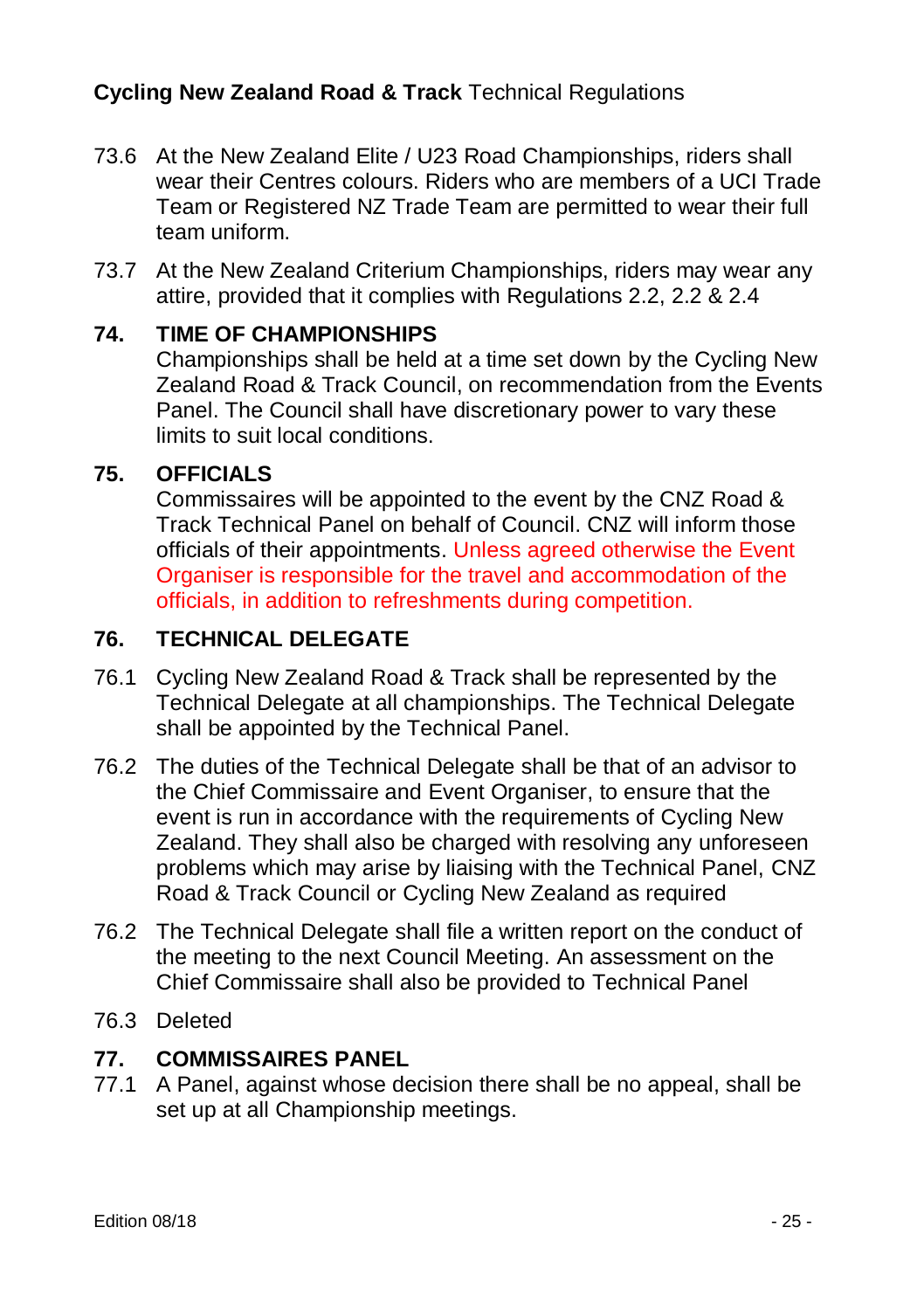- 77.2 The Panel shall consist of at least three Commissaires and shall be appointed by the Technical Panel prior to the event.
- 77.3 The Panel's role shall be to assist the Commissaires on rulings regarding sporting aspects of the event

### **78 ENTRY ELIGIBILITY**

78.1 **New Zealand Elite/U23 Road Championships & New Zealand Elite/U23/U19 Track Championships** are open ONLY to New Zealand riders, i.e. riders of NZL nationality only. An Adult or International Licence is required for these two events.

### **New Zealand National Age Group Track Championships** are

open to New Zealand riders only, with two exceptions:

- 1. Junior teams from Australia where invited by the Federation to participate. *(Ref Council Minutes 2 August 2003 Item 9.2)*
- 2. Australian Masters may enter, provided they hold a Cycling Australia International Licence *(Council Oct 2012)*

For this event, "New Zealand riders" refers to riders of NZL nationality and NZ Permanent Residents, provided they are a financial member of a NZ Club & Centre

Placegetters, regardless of nationality, shall receive relevant medals and prizemoney

The first placed New Zealand rider shall be acknowledged as the Champion for the event

78.2 **New Zealand National Age Group Road Championships** are open to New Zealand and Australian riders. For this event, "New Zealand riders" refers to riders of NZL nationality and NZ Permanent Residents, provided they are a financial member of a NZ Club & Centre.

Entries from Australian riders must include endorsement from their club. Trade Teams are excluded from this event *(Refer 2011 AGM)*

Placegetters, regardless of nationality, shall receive relevant medals and prizemoney

The first placed New Zealand rider shall be acknowledged as the Champion for the event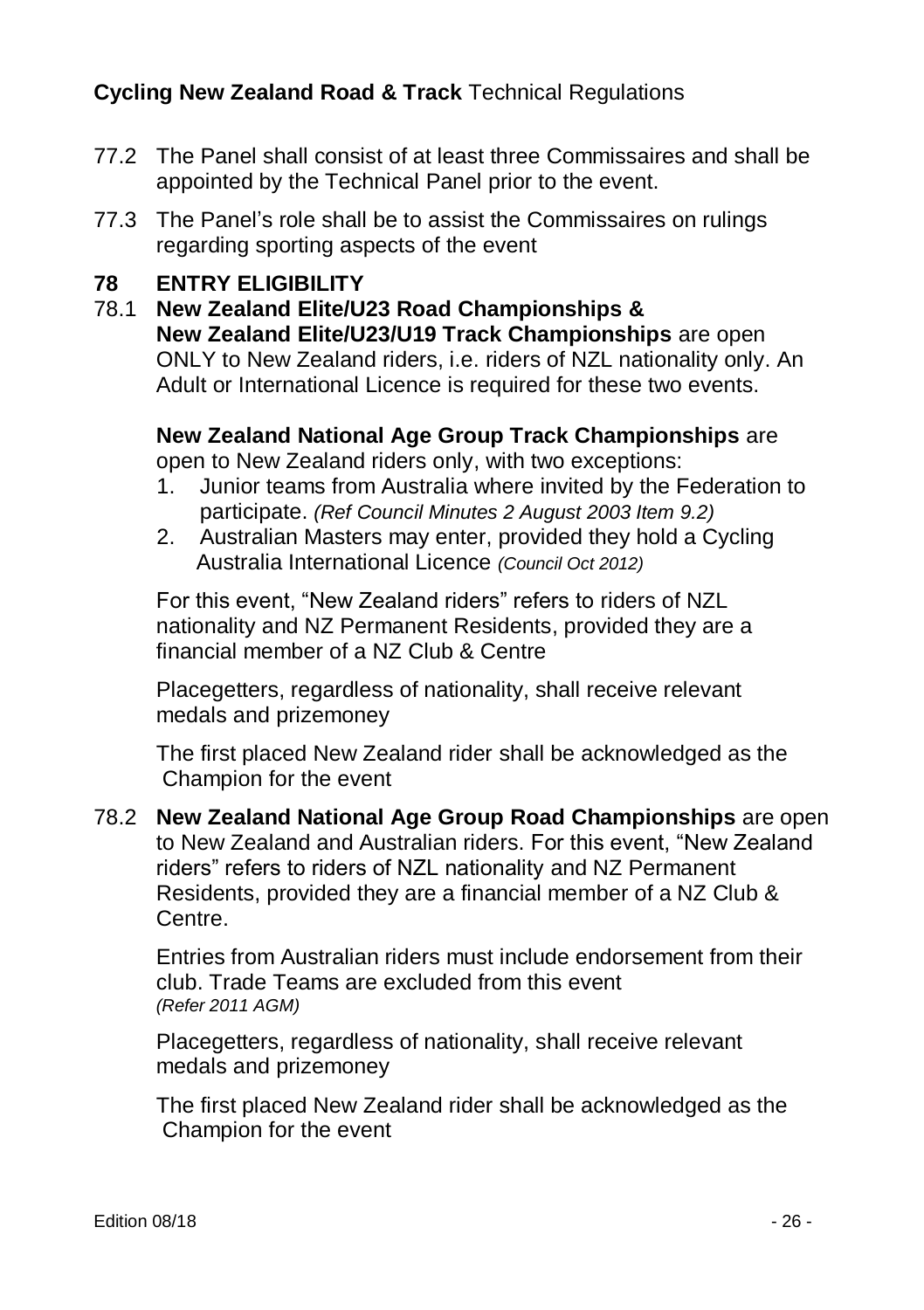- 78.3 **The National Madison Championship**, when held separately to the National Track Championships, is open to New Zealand and International Riders.
	- The event shall be run as an "Open Grade" (U19 to Masters inclusive) event, unless advised otherwise
	- Riders from different centres and age groups may compete as a team
	- International Riders must have an international Licence
	- International Riders must have written permission of their National Federation to compete
	- Teams shall either be New Zealand or International, not mixed
	- Of the 16 teams, at least half must be New Zealand teams
	- Placegetters, regardless of nationality, shall receive relevant medals and prizemoney
	- The first placed New Zealand team shall be acknowledged as the Champions for the event

*(Ref: BRT Council Meeting 08/08/09, 10/08/10)*

- 78.4 NZ Riders must hold the appropriate Cycling New Zealand Youth, Adult or International Licence at the time of entry.
- 78.5 **The Criterium Championship** is open to New Zealand and International Riders. For this event, "New Zealand riders" refers to riders of NZL nationality and NZ Permanent Residents, provided they are a financial member of a NZ Club & Centre
	- International Riders must have an international Licence
	- International Riders must have written permission of their National Federation to compete
	- Placegetters, regardless of nationality, shall receive relevant medals and prizemoney
	- The first placed New Zealander shall be acknowledged as the Champion for the event

### **79. PUBLIC ADDRESS SYSTEM:**

- 79.1 Announcements or commentaries on racing shall be allowed by commentators with the approval of the Commissaires and meeting management.
- 79.2 Commentators shall not give information which may be of advantage to riders in an event.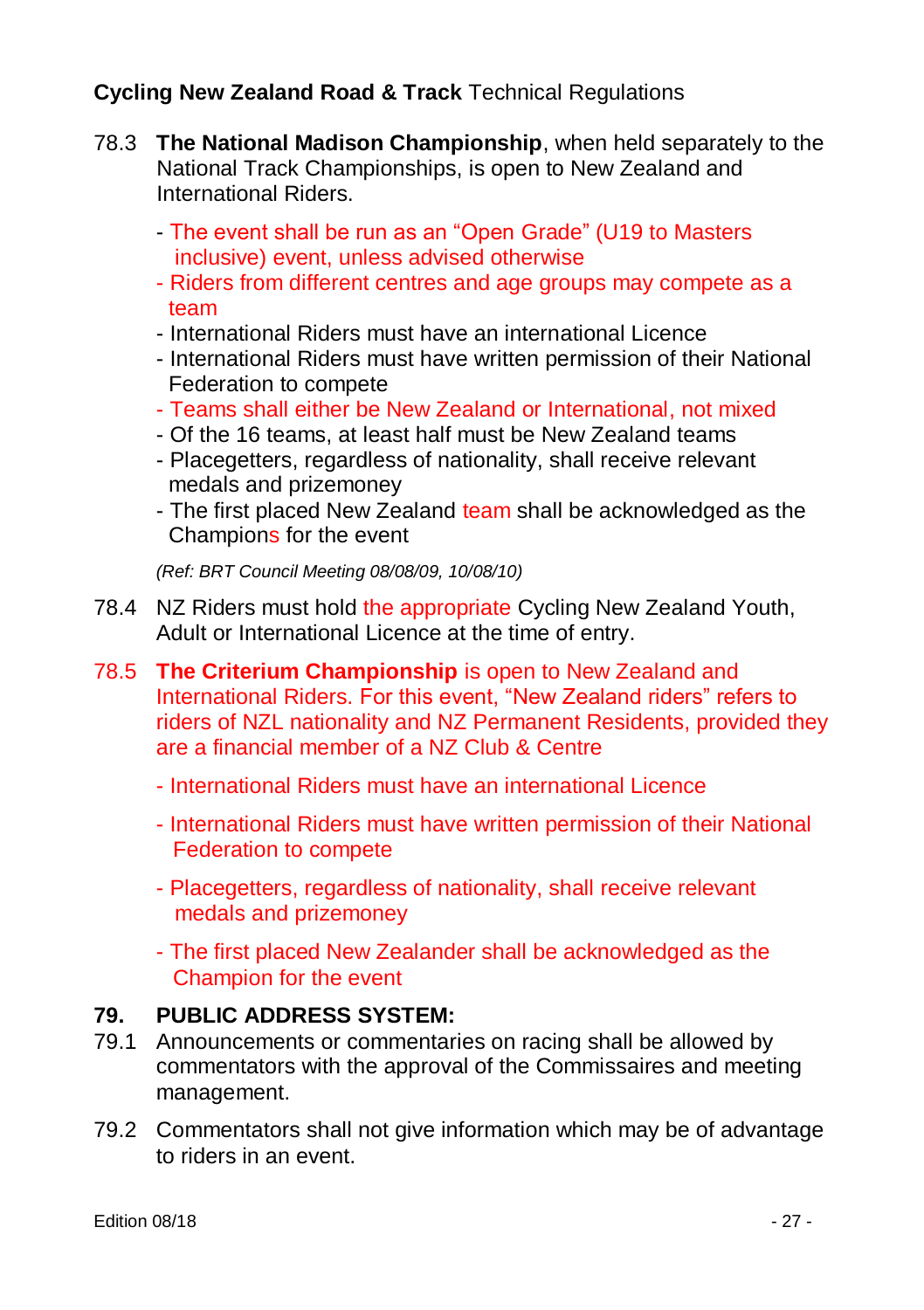### **80. TRACK EVENTS - MAXIMUM ENTRIES:**

Entries shall be restricted to the numbers as listed in Appendix 3

## 81. **QUALIFYING TIMES:**<br>81.1 Current qualifying time

- Eurrent qualifying times, where applicable, are listed in Appendix 3.
- 81.2 To be accepted as a valid entry the qualifying time must have been recorded in the current season before the closing date for entries, and certified as valid by the Centre Secretary.

### **82. ROAD EVENTS:**

Distances for Road Events are as published on the Event website.

The guidelines for distances are listed in Appendix 2. Note that there will be variations to suit the difficulty of the course and the logistics involved in managing the races, including (but not limited to) running multiple events on a circuit, available support resources, field size, combined grades, Health & Safety and traffic management requirements

### **83. TROPHIES:**

Cycling New Zealand shall be responsible for the engraving of trophies for the previous year. This will ensure that trophies are up to date when presented.

### **84. NATIONAL TITLE AND JERSEYS AT ELITE/U23 ROAD CHAMPIONSHIP**

If the race is combined Elite/U23, the results go to the UCI as one race, with the placegetters getting UCI points allocated based on race finish position.

There is only one NZ National Champion, the winner of the combined Race.

If an Elite rider wins the combined race, they will be awarded the NZ National Champions jersey, and the first placed U23 is awarded a NZ U23 Champion Jersey, which they may wear at U23 only events.

If a U23 rider wins the combined race, they will be awarded the NZ National Champions jersey. The first placed Elite rider does NOT receive a Jersey

### **85. NATIONAL JERSEY U19 – ROAD CHAMPIONSHIP** The first placed U19 rider is awarded a NZ U19 Champion Jersey,

which they may wear at U19 specific events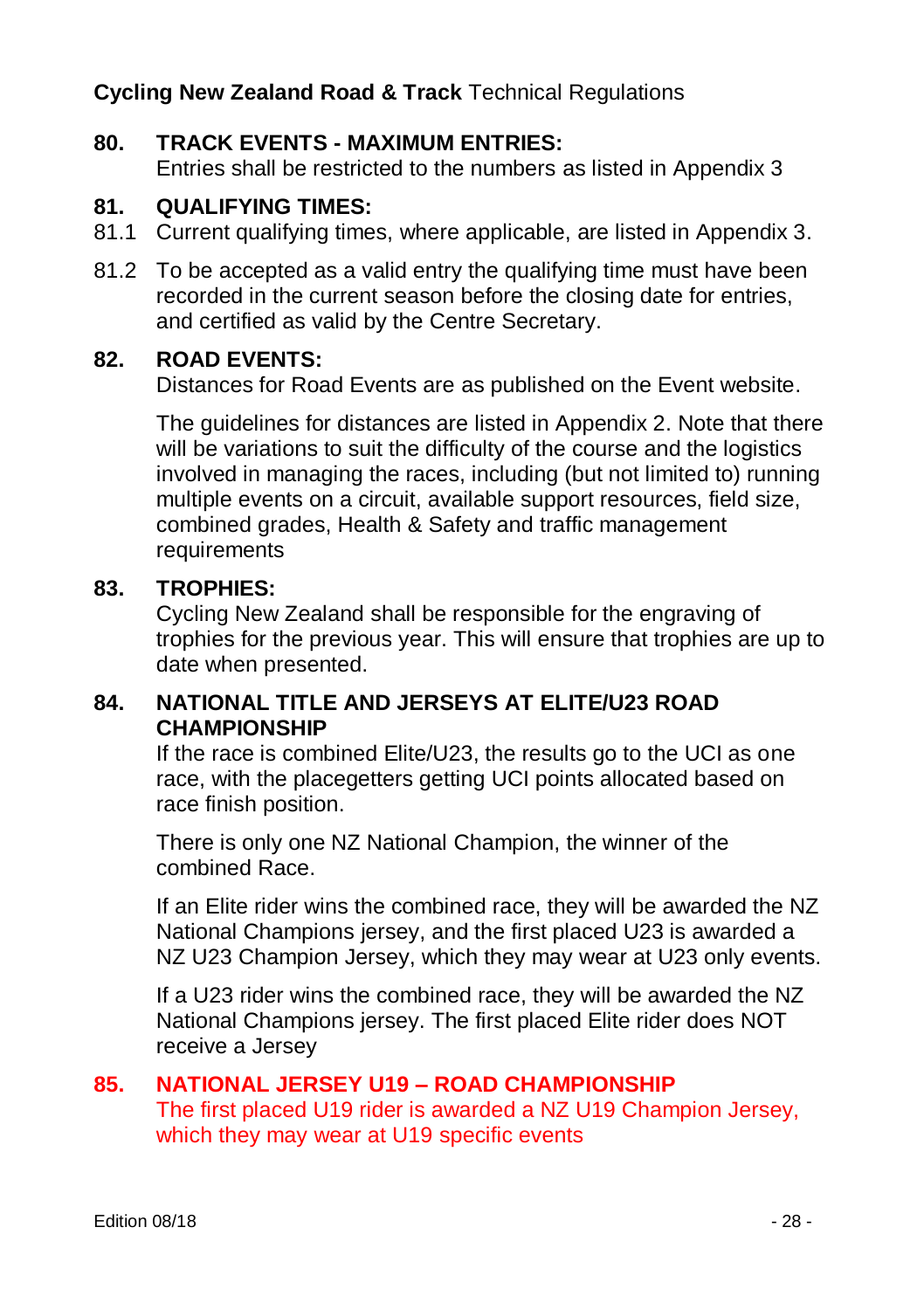### **Track Championships**

|      | <b>TIGUA VIRHIPIUISHIPS</b><br>100. SPRINT:<br>Refer UCI Cycling Regulations 3.2.034 to 3.2.050 |
|------|-------------------------------------------------------------------------------------------------|
| 101. | KILOMETRE and 500m TIME TRIAL<br>Refer UCI Cycling Regulations 3.2.101 to 3.2.113               |
| 102. | <b>INDIVIDUAL PURSUIT</b><br>Refer UCI Cycling Regulations 3.2.051 to 3.2.076                   |
| 103  | <b>Team Pursuit</b><br>Refer UCI Cycling Regulations 3.2.077 to 3.2.100                         |
| 104  | <b>Points Race</b><br>Refer UCI Cycling Regulations 3.2.114 to 3.2.133                          |
| 105. | <b>SCRATCH RACE</b><br>Refer UCI Cycling Regulations 3.2.173 to 3.2.183                         |
| 106. | <b>KEIRIN</b><br>Refer UCI Cycling Regulations 3.2.134 to 3.2.143                               |
| 107. | <b>DERBY</b>                                                                                    |

*Refer CNZ Reg 43.3*

### **108 TEAM SPRINT** *Refer UCI Cycling Regulations 3.2.144 to 3.2.155*

### **109 POINTS SHIELD NZ TRACK CHAMPIONSHIP**

The points shield shall be competed for by Centres at the National Track Championships. Points shall be allocated for all events (including paracycling events) as follows: Gold Medal, 3 points, Silver Medal 2 points, Bronze Medal 1 point.

In the event of clubs being equal on points, the club securing the most number of Gold Medals shall be declared the winner. In the event of a tie on Gold Medals, the shield will be shared.

### **110 POOL SYSTEM**

A Pool system will operate for those riders who are unable to represent their centre in the team events. Composite teams will be made up by the Commissaire's Panel (or their delegated authority) from entries submitted by Team Managers in order to create evenly matched teams

### **111 Deleted**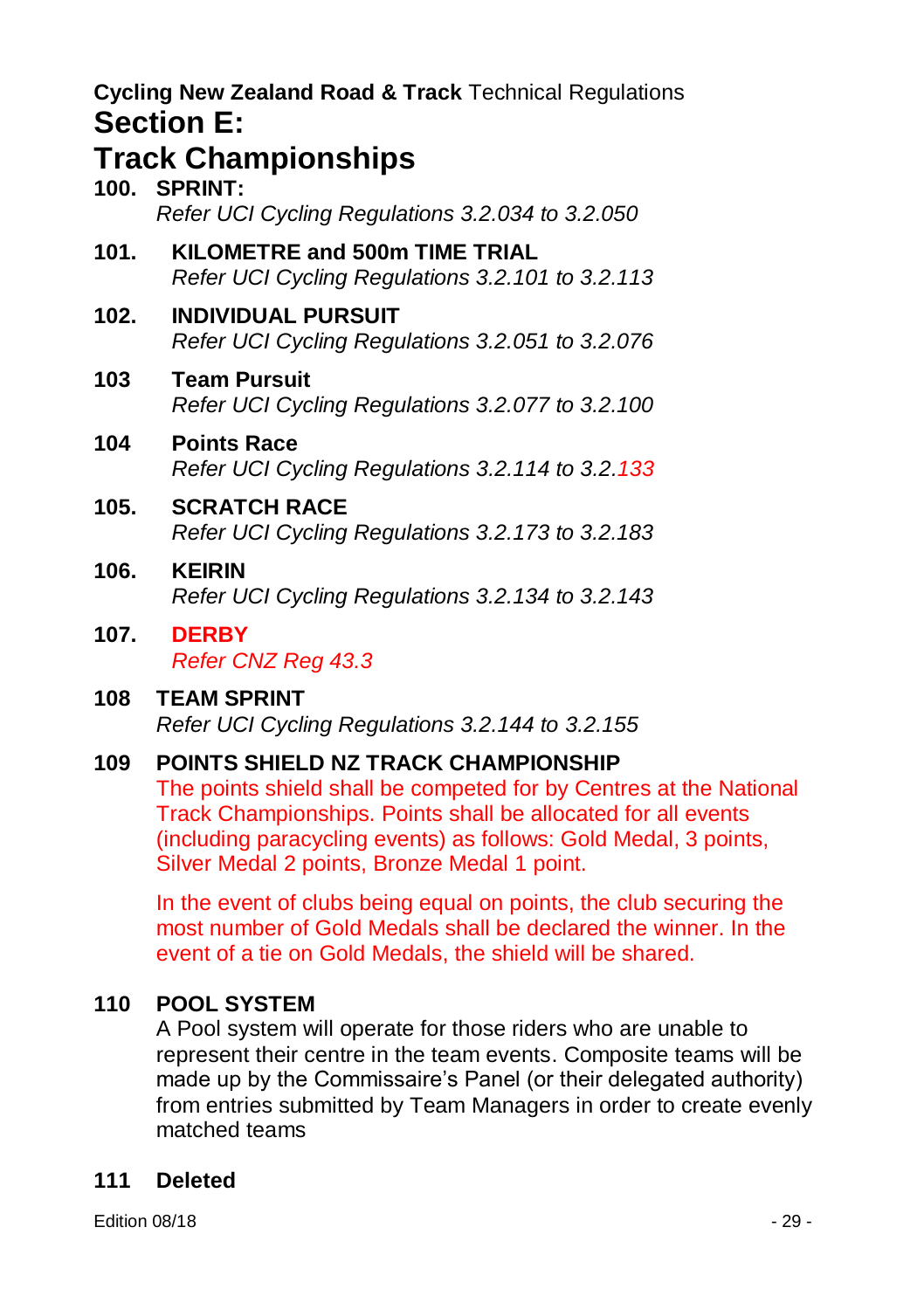## **Section F:**

## **Road Championships**

- **120. ROAD RACE CHAMPIONSHIP** Road Race Championships are held over the distance listed in Appendix 2 (see also Reg.82)
- 120.1 The Commissaires have the right to withdraw any rider who is significantly behind the main field, or who is in danger of being lapped. Factors shall include, but not be limited to, the length of the circuit, the progress of the race, traffic management and safety requirements
- 120.2 Team spirit is allowed but only between members of the same team in the forms of exchange of food, drink, repair materials or the exchange of a bike; waiting for a colleague who has dropped back or suffered an accident; aid with repairs are also permitted.
- 120.3 Helping riders by pushing is forbidden, even between team members.
- 120.4 The changing of cycles, wheels or accessories is permitted from the following neutral or team service vehicles, on condition that the borrowed spare is returned at the finish of the race. Such change shall always be effected whilst stationary, on the left side of the road and at the rear of the field.
- 120.5 Food and drink will be given and received only at the designated feedzones as established by the Commissaires or from team cars or neutral service where permitted.
- 120.6 In the case of a dead heat for first place, the riders in question shall be declared joint winners.

### **121. INDIVIDUAL TIME TRIAL CHAMPIONSHIP** Individual Time Trial Championships are held over the distance listed in Appendix 2.

- 121.1 Riders shall generally start at one minute intervals, but may be less or more to suit programme requirements or as advised at the managers meeting
- 121.2 Riders shall be held at the start by a designated official or Commissaire, and shall be released at the moment of starting.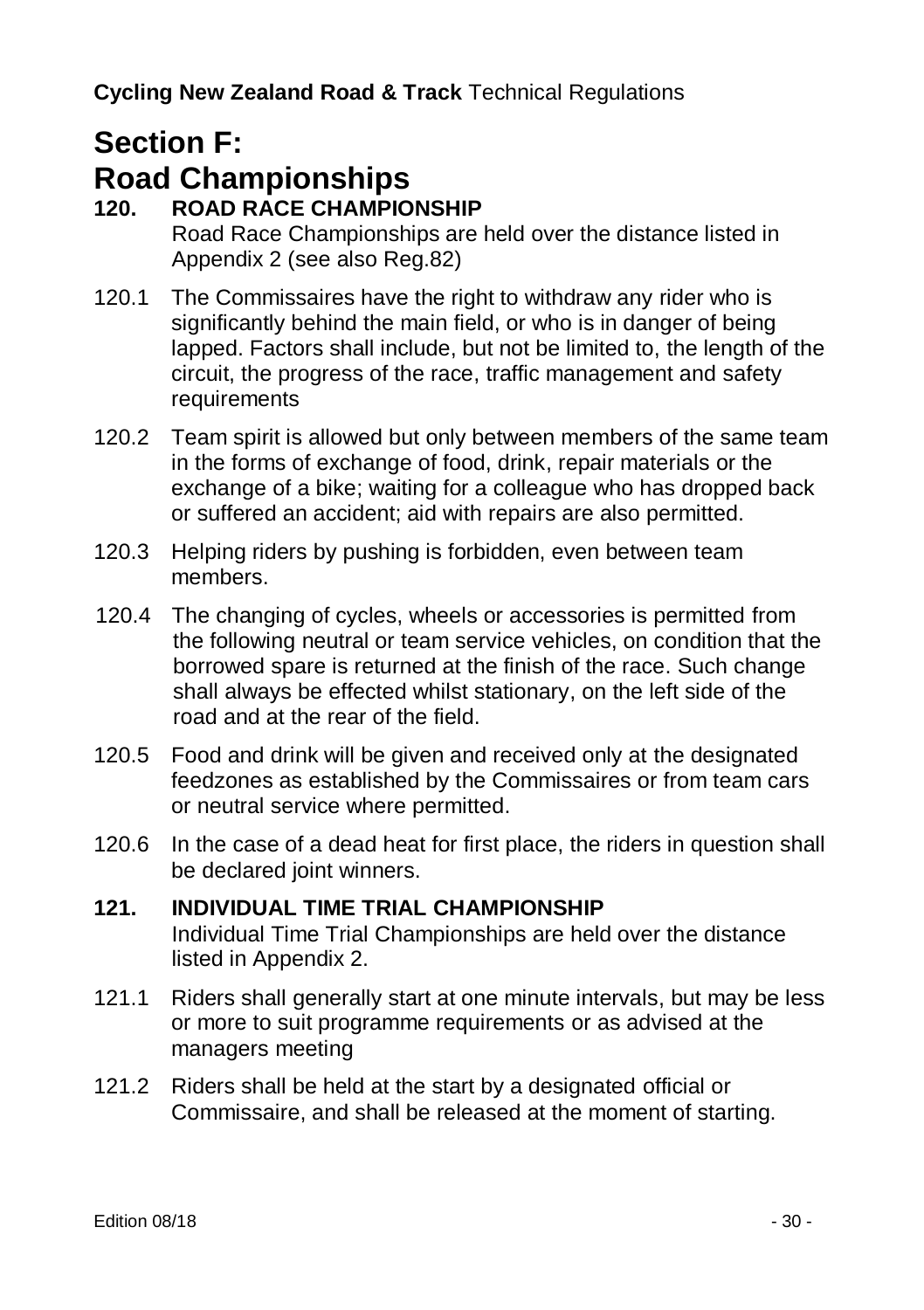- 121.3 The starting order shall be determined upon the principle that the first 10 riders placed in the previous years championship shall start last and in inverse order to their placing. The starting order for all other riders shall be by random draw by the Commissaires **Secretary**
- 121.4 Riders should report to the start at least 5 minutes prior to the designated start time. If a gear check is required this should be done at the start.
- 121.5 It is strictly forbidden to follow in the wake of another rider or a vehicle by less than 25 metres. When overtaking a clear 2 metre lateral gap should be maintained between the riders at all times.
- 121.6 Warming up is forbidden on the course after the first rider has started.
- 121.7 The times shall be recorded by the timekeepers in accordance with the programme, with no allowance given for late arrival or mechanical problems at the start.
- 121.8 Riders may, at the discretion of a Commissaire, be permitted to exchange repair materials, bicycles. Such exchange must be done whilst stationary, on the left side of the road.
- 121.9 The competition shall be organised in accordance with UCI Cycling Regulations 2.4.001 to 2.4.031

#### **122. CRITERIUM CHAMPIONSHIP**

- 122.1 Criterium Championships are held over the distance listed in Appendix 2. The race shall be run in accordance with UCI Cycling Regulations 2.7.001 to 2.7.024
- 122.2 Race Categories shall be as follows: Open Men Open Women U17 Boys U17 Girls
- 122.3 Additional supporting categories may be added, subject to approval by the Road & Track Events and Technical Panels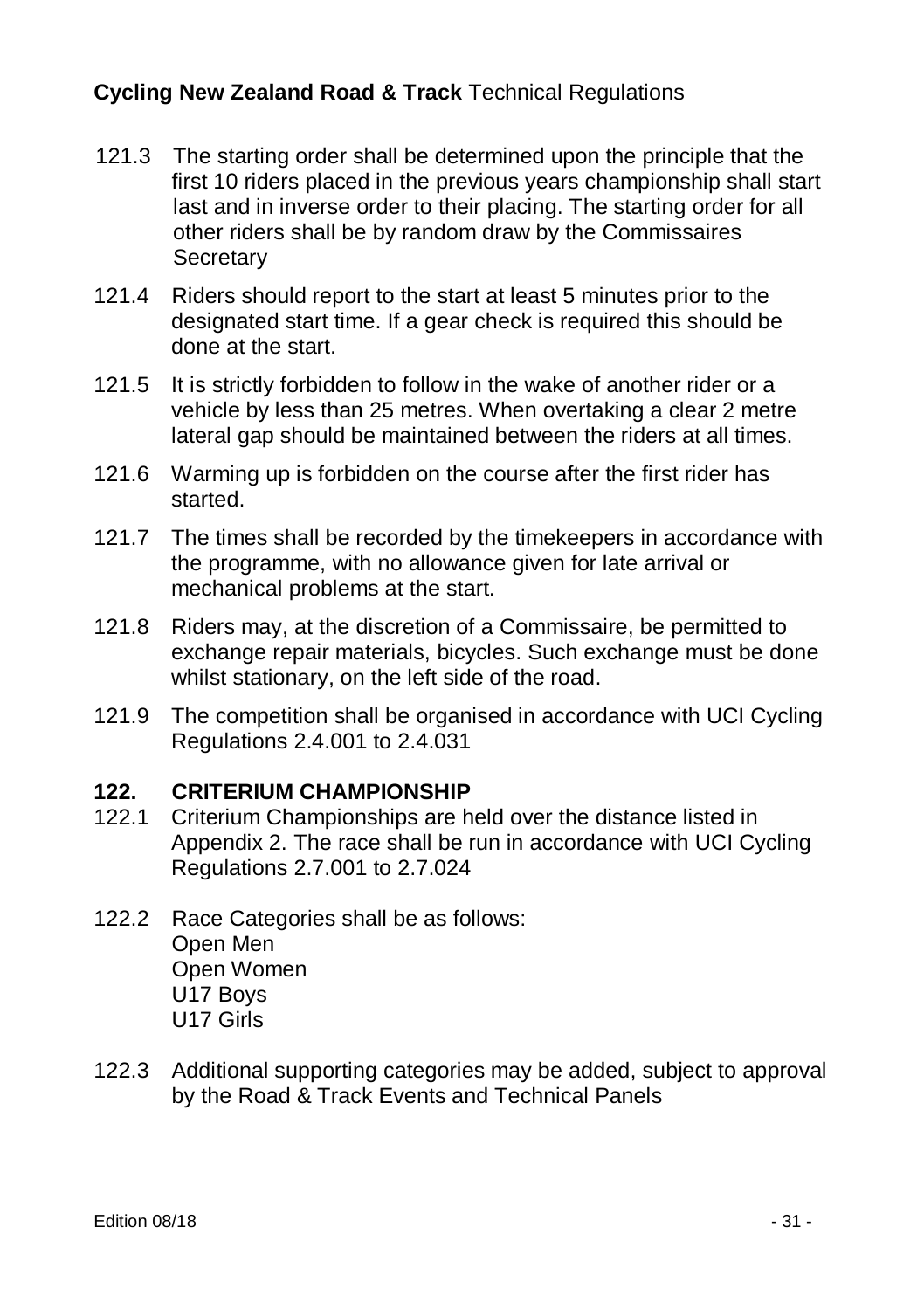## **123. TEAM TIME TRIAL CHAMPIONSHIP**<br>123.1 Entry is open to Club Teams only

- Entry is open to Club Teams only
- 123.2 Team entry will be limited to a maximum of 7 riders. Riders must be licenced with the club that is entering the team
- 123.3 The team competing will be 4 riders, who may only be drawn from the list of the 7 riders entered as part of that team.
- 123.4 Teams will be timed on the  $3<sup>rd</sup>$  rider to cross the line.
- 123.5 Team Grades are: U17 (20km), Open (40km), Masters (40km), all with separate mens & womens categories
- 123.6 Masters Grades will be as per Track Masters Cat 1, 2 3 & 4
- 123.7 Teams can consist of mixed grades, however, the team grade will then be determined by the youngest rider – e.g. a team consisting of M1 & M2 grade riders will be categorized as an M1 team. U17 teams may not be mixed with any other category
- 123.8 Teams will start at 3 minute intervals. A draw shall be made for start position, based on known results / previous years placing, with the fastest team starting last
- 123.9 Riders shall be held at the start by a designated official or Commissaire, and shall be released at the moment of starting. Riders who break the start will be awarded a time penalty.
- 123.10 The standard 25m x 2m drafting box applies
- 123.11 In the event of a team being overtaken, such team will avoid all contact with the overtaking team.
- 123.12 The overtaken team has 1km to drop back to at least 25m behind the other team.
- 123.13 Any rider dropped from a team may not join another team, or receive or provide assistance.
- 123.14 Riders comprising the same team may exchange cycles, parts, food and drink between themselves
- 123.15 All members of a team shall be entitled to a medal
- 123.16 Riders must compete in Club Colours.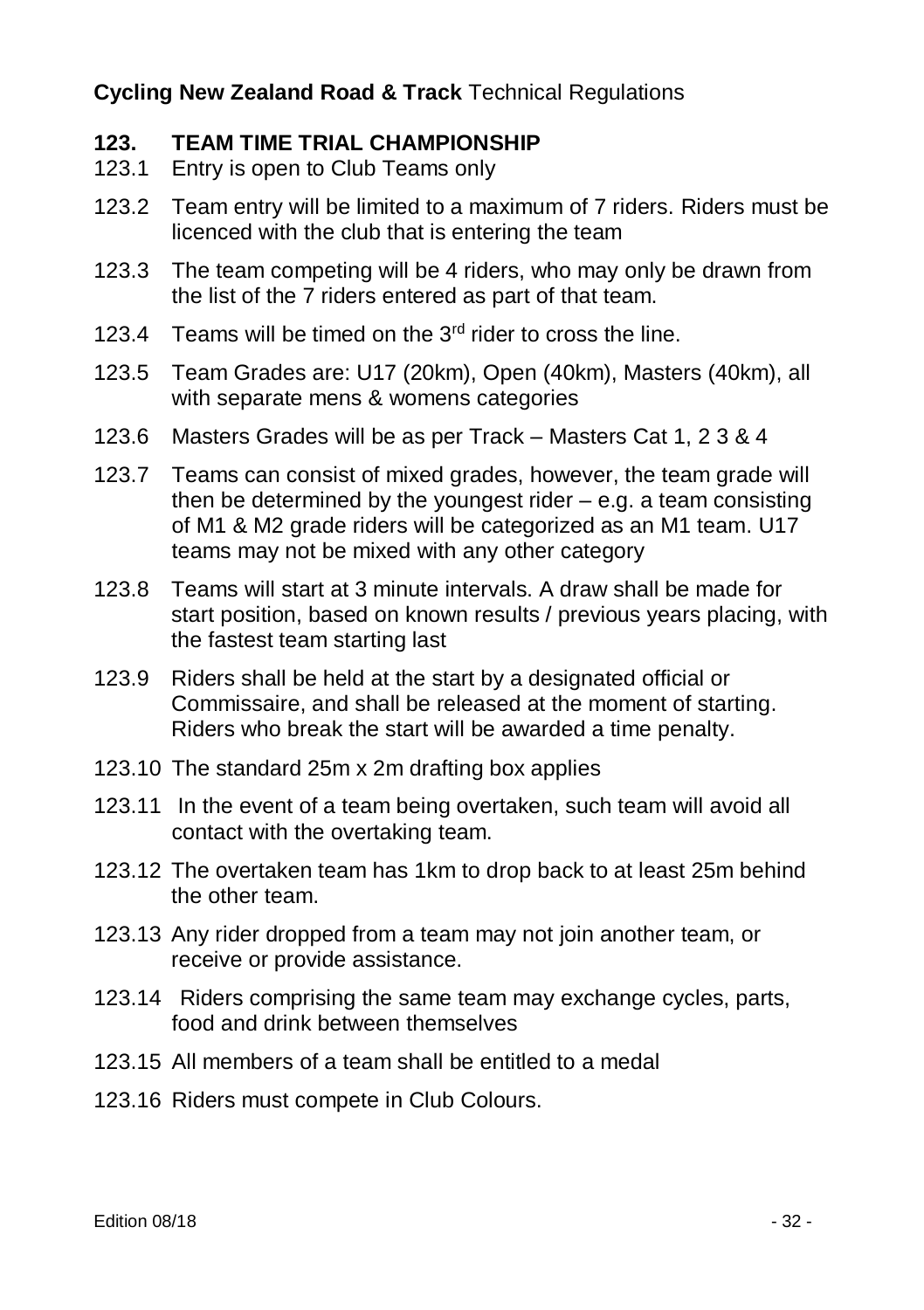### **124 POINTS SHIELD, NZ ROAD CHAMPIONSHIPS**

The points shield shall be competed for by Clubs at the National Age Group Road Championships. Points shall be allocated for all events (including paracycling events) as follows: Gold Medal, 3 points, Silver Medal 2 points, Bronze Medal 1 point. In the event of clubs being equal on points, the club securing the most number of Gold Medals shall be declared the winner. In the event of a tie on Gold Medals, the shield will be shared. (*Ref BRT Council Meeting Aug 2010)*

### **125. CRITERIA FOR COMBINING OF MASTERS AGE CATEGORY ROAD RACES**

- 125.1 Subject to a minimum of eight entries, separate races shall be considered for all Masters categories.
- 125.2 Where there are fewer than 8 entries, that category shall be combined with another category, but shall retain its own classification and medals within that race.

### 125.3 Deleted

### **126 CHAMPIONSHIP MEDALS**

- 126.1 Gold, silver, and bronze medals are awarded for National Championship events.
- 126.2 Medals are normally awarded based on the following guidelines: If there are 3 riders in a race category only a gold medal is awarded, 4 riders gold and silver, and 5 riders or above, gold, silver and bronze are awarded. (See Reg 126.4 for Masters categories) (*text modified 1/09/10*)
- 126.3 Any variation to rule 126.2 for any events will be advised prior to the event, by way of Communique from the Chief Commissaire and may take into consideration Regulation 126.4, 126.5 and 126.6.
- 126.4 For Masters Age Categories, medals will be awarded in all events, regardless of the number of entries, with the following exceptions:
	- Where Riders do not finish the race, they will not be eligible for medals.
	- Where Officials declare a "no race", where in their opinion the race has been inadequately or unfairly contested or the full distance has not been covered, the medals may be withheld.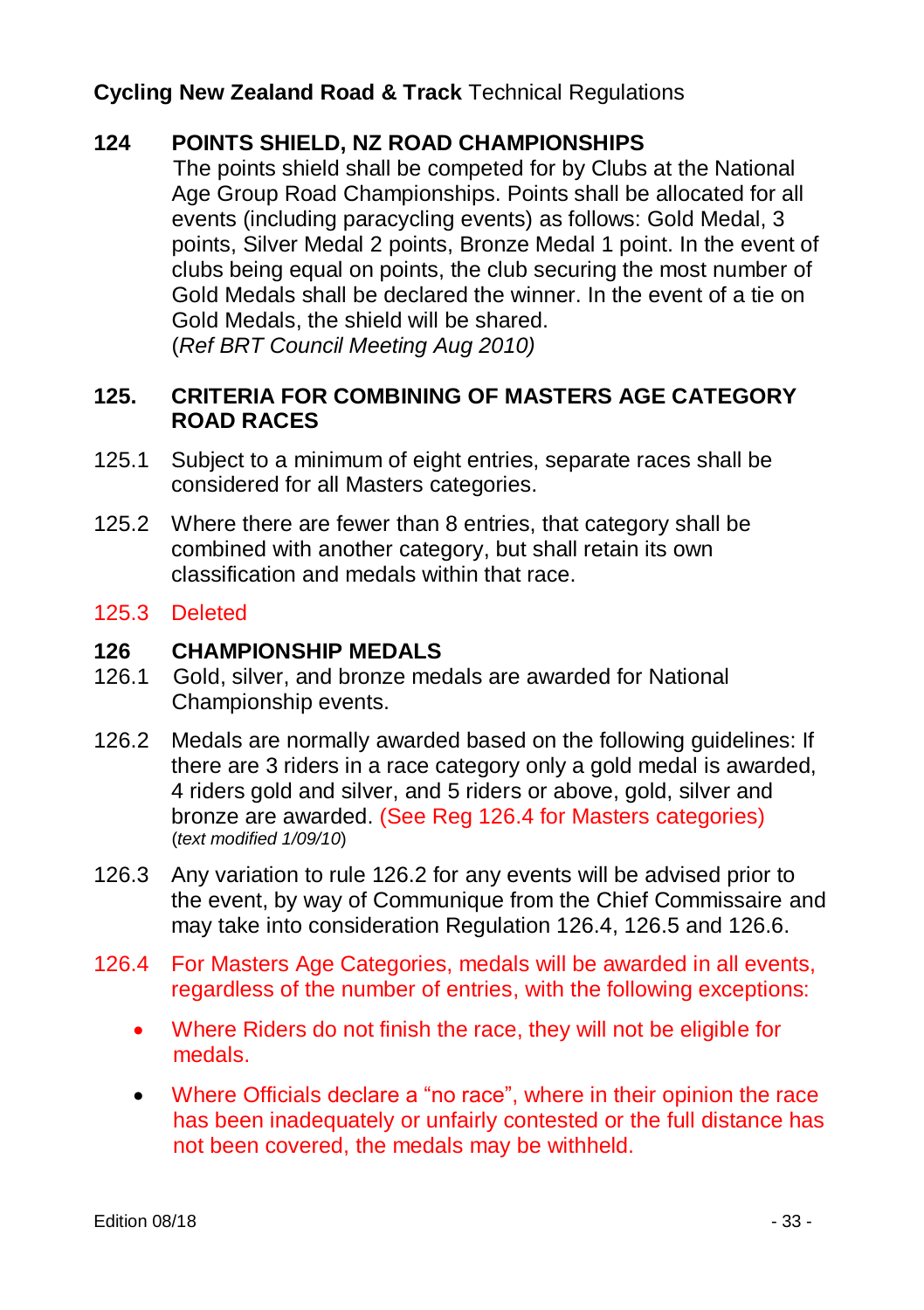126.5 For grades other than Masters, where only 1 rider takes part in a timed event, the following criteria shall apply for such rider to receive a medal, taking into account the NZ Record or Best Time in the applicable age category and event.

> The Gold Medal will be awarded when a rider has ridden a time within 105% of the best time.

The Silver Medal will be awarded when the rider has ridden a time within 107% of the best time

The Bronze Medal will be awarded when the rider has ridden a time within 110% of the best time.

- 126.6 When only two riders compete in an event, the above criteria will apply to receive a medal. However, two medals of the same colour shall not be awarded. If both riders qualify for the same colour medal under Regulation 126.5, the fastest rider shall receive the highest award and the slower rider shall receive the lower award.
- 126.7 The above criteria (126.4, 126.5 & 126.6) can also be applied to Track Championship events, except where UCI Regulations may require minimum entry numbers to enable the event to be conducted.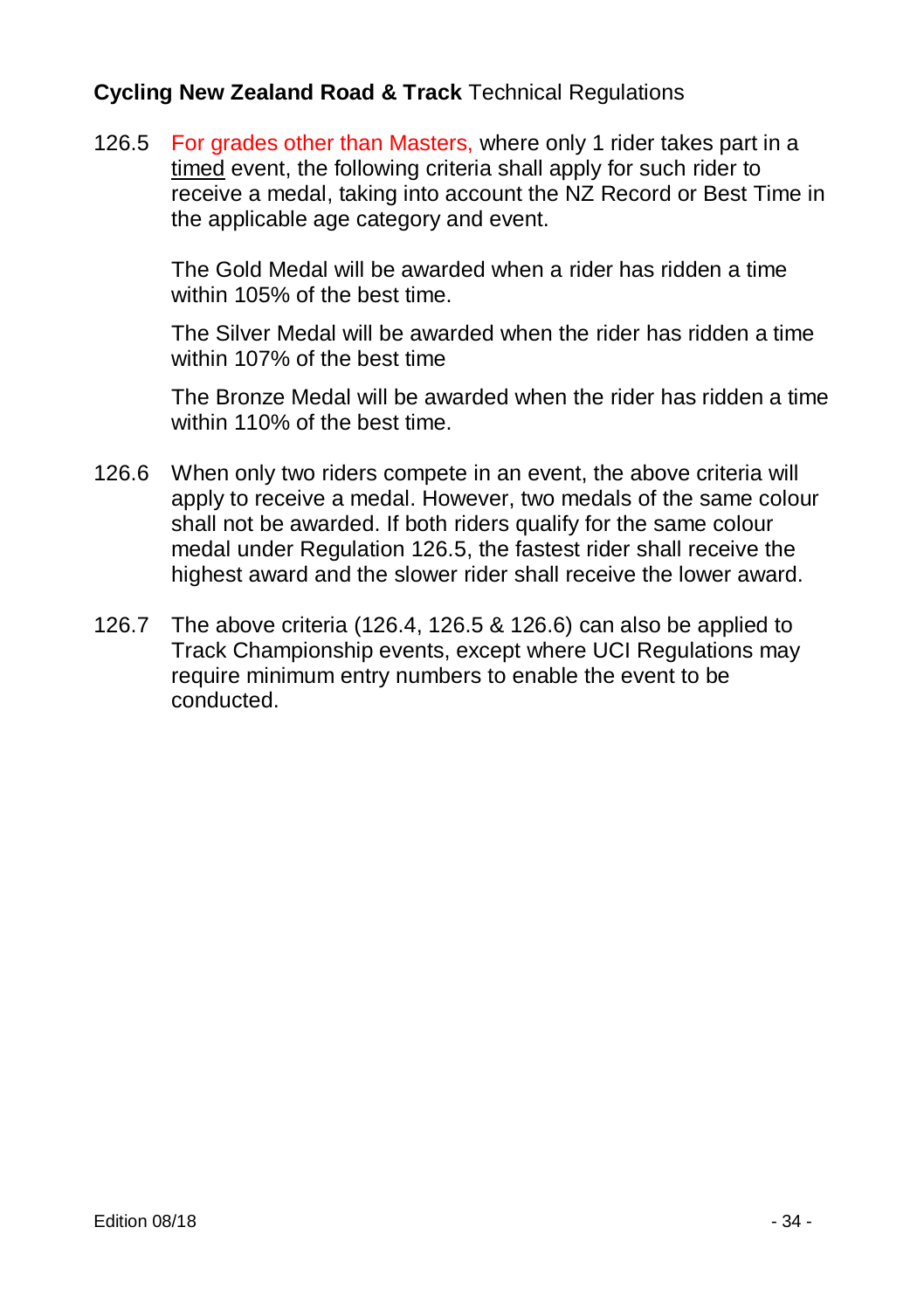### **Section G: New Zealand Trade Teams**

### **130 General Provisions**

- 130.1 The purpose of these rules is to facilitate the registration of NZ based Domestic and Continental Trade Teams within the Cycling New Zealand structure
- 130.2 The Cycling New Zealand Constitution as well as all Cycling New Zealand Road & Track policies, procedures and regulations shall apply to all registered Trade Teams and their members, except specifically where stated otherwise

### **131 Licencing**

- 131.1 All Trade Team members, including riders and any team official or other member shall be licenced with Cycling New Zealand, as per Section A1 of the Cycling New Zealand Road & Track Technical Regulations.
- 131.2 NZ Trade Team Riders may only licence via a CNZ Club, which will arrange for a National Licence to be issued with details of the registered Trade Team name to be listed on the licence. The competitor must be a financial member of the club.

### **132 Sponsorship Information**

- 132.1 The Trade Team shall provide Cycling New Zealand with a list of all their sponsors
- 132.2 Where these sponsors clash with the official sponsors of the Federation, of Cycling New Zealand or those of anyone who is organising a CNZ National Championship, the Trade Teams sponsors shall be deemed secondary in priority.
- 132.3 A photo or diagram of the Trade Teams official uniform shall be provided to Cycling New Zealand for approval by the Technical Panel as part of the team registration process.

### **133 Race Entry**

- 133.1 Trade Teams are permitted to enter Open races and the Cycling New Zealand Elite/U23 Road Championship. Other events may be entered upon invitation from the organisers
- 133.2 Trade Teams and/or their individual riders may participate in other Cycling New Zealand Club events, subject to any reasonable requirements the club may place on entry.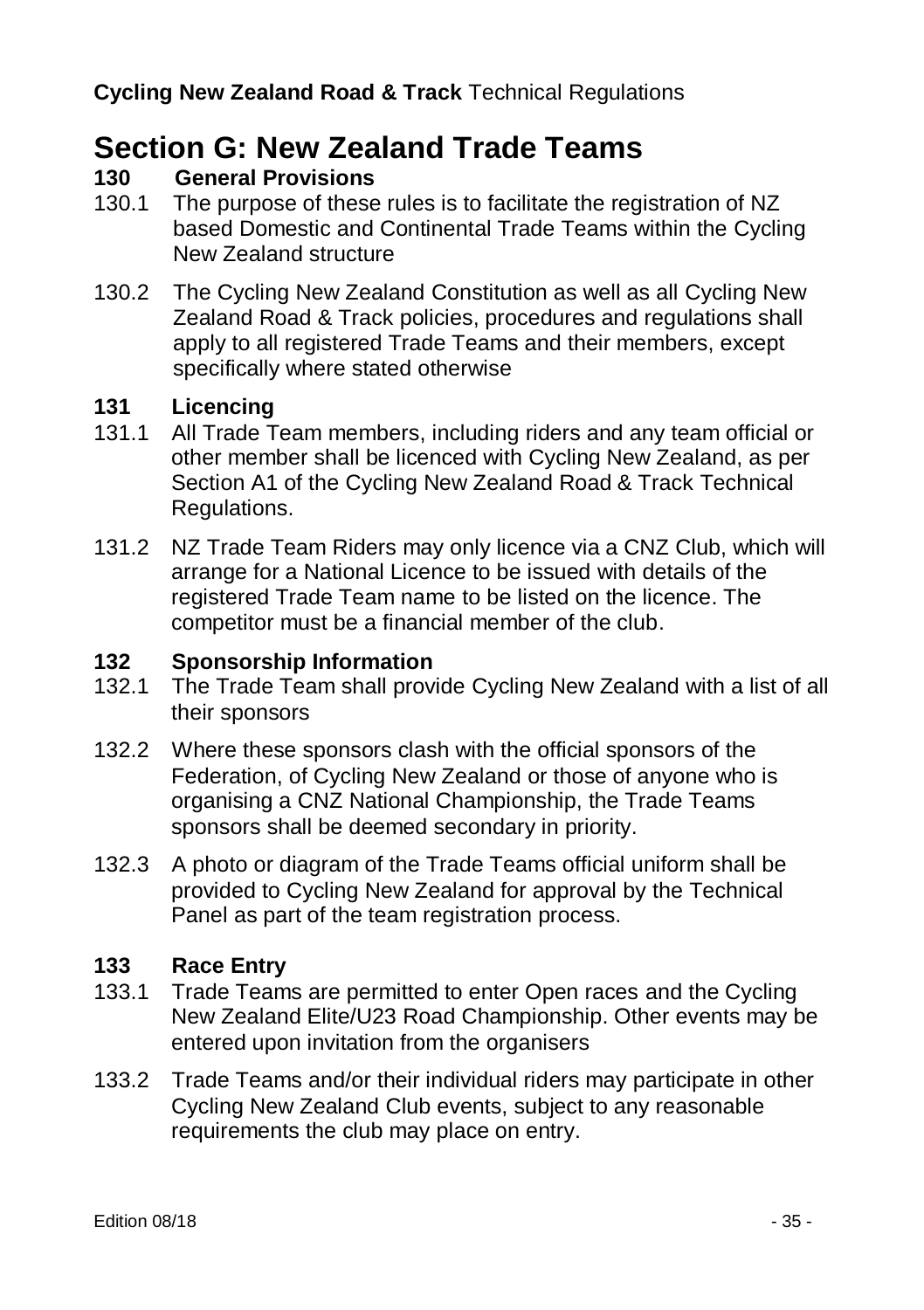- 133.3 Trade Teams and/or their individual riders may participate in Cycling New Zealand Road & Track Centre events, where Centre rules permit such entry and subject to payment of any Centre levies or other reasonable requirements the Centre may place on entry.
- 133.4 Track Championships will be closed to Trade Teams. Where a trade team rider is seeking entry to the Track Championships, they must do so via a Cycling New Zealand Road & Track Centre. Selection of riders will be determined by Centre policy.
- 133.5 The National Age Group Road Championships and the Team Time Trial Championships are closed to Trade Teams

#### **134 Racing Attire**

- 134.1 At the Cycling New Zealand Elite/U23 Road Championships, riders shall wear their registered Trade Teams uniform.
- 134.2 At Cycling New Zealand Track Championships, riders shall wear the Centres official jersey, but the registered Trade Team shorts shall be permitted.
- 134.3 At the National Age Group Road Championships, riders shall wear the Clubs official jersey, but the registered Trade Team shorts shall be permitted.

#### **135 Team Composition**

- 135.1 Teams must consist of a minimum of 6 riders
- 135.2 Minimum team size in any approved event is 4 riders
- 135.3 Teams should be registered at the start of the licencing year

#### **136. NZ Continental Trade Teams**

136.1 Continental Teams shall be governed by UCI Regulations 2.17.001 to 2.17.031 in addition to all the provisions of Section G of Cycling New Zealand Road and Track Technical Regulations

### **137. Annual Fees**

137.1 NZ Domestic Trade Teams shall pay an annual registration fee as determined annually by Cycling New Zealand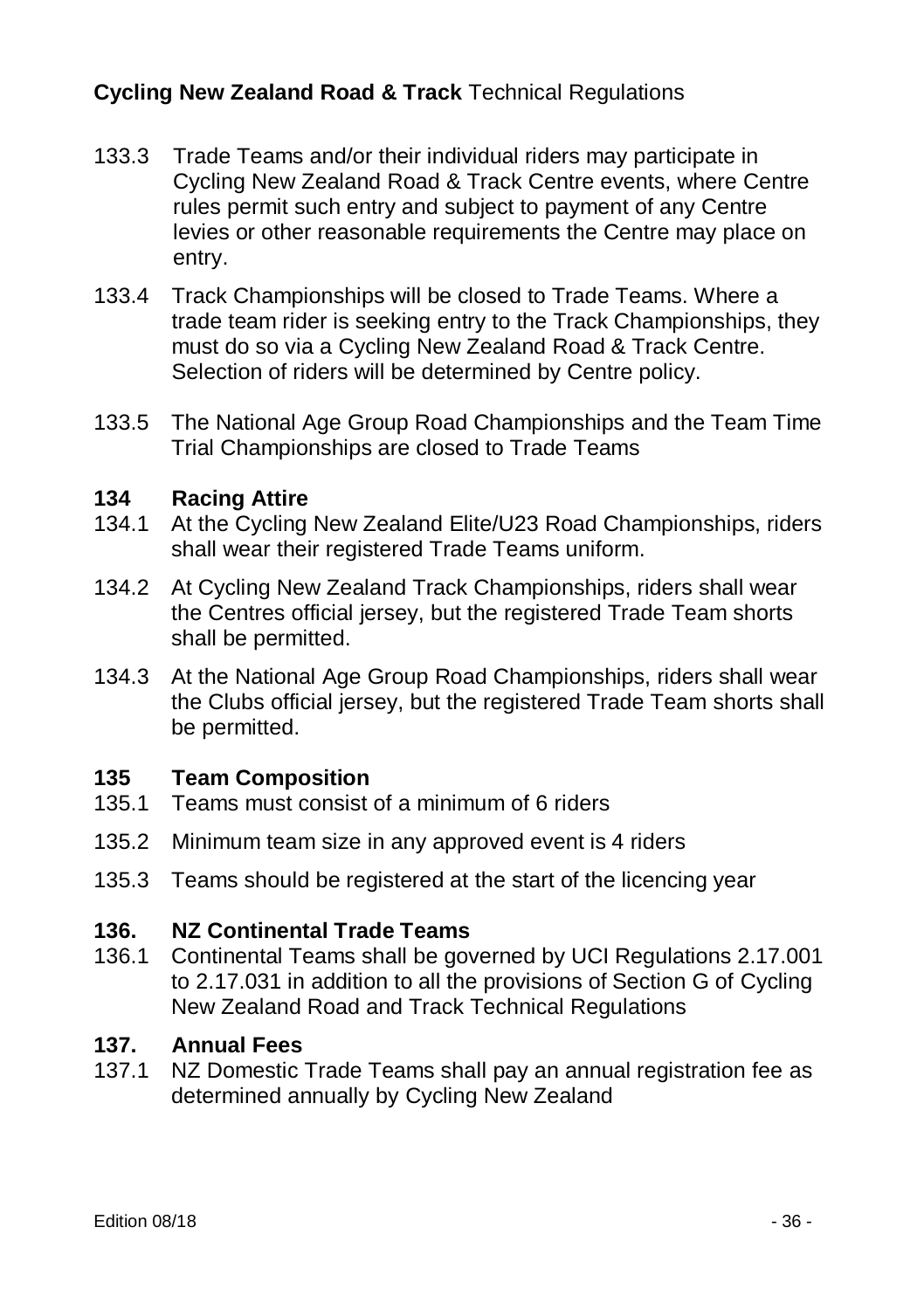- 137.2 NZ Continental Trade Teams are also subject to UCI regulations regarding financial disclosure. UCI fees shall apply in addition to those specified by Cycling New Zealand
- 137.3 Each team member shall pay the standard National Licence fees as per other Cycling New Zealand Road & Track members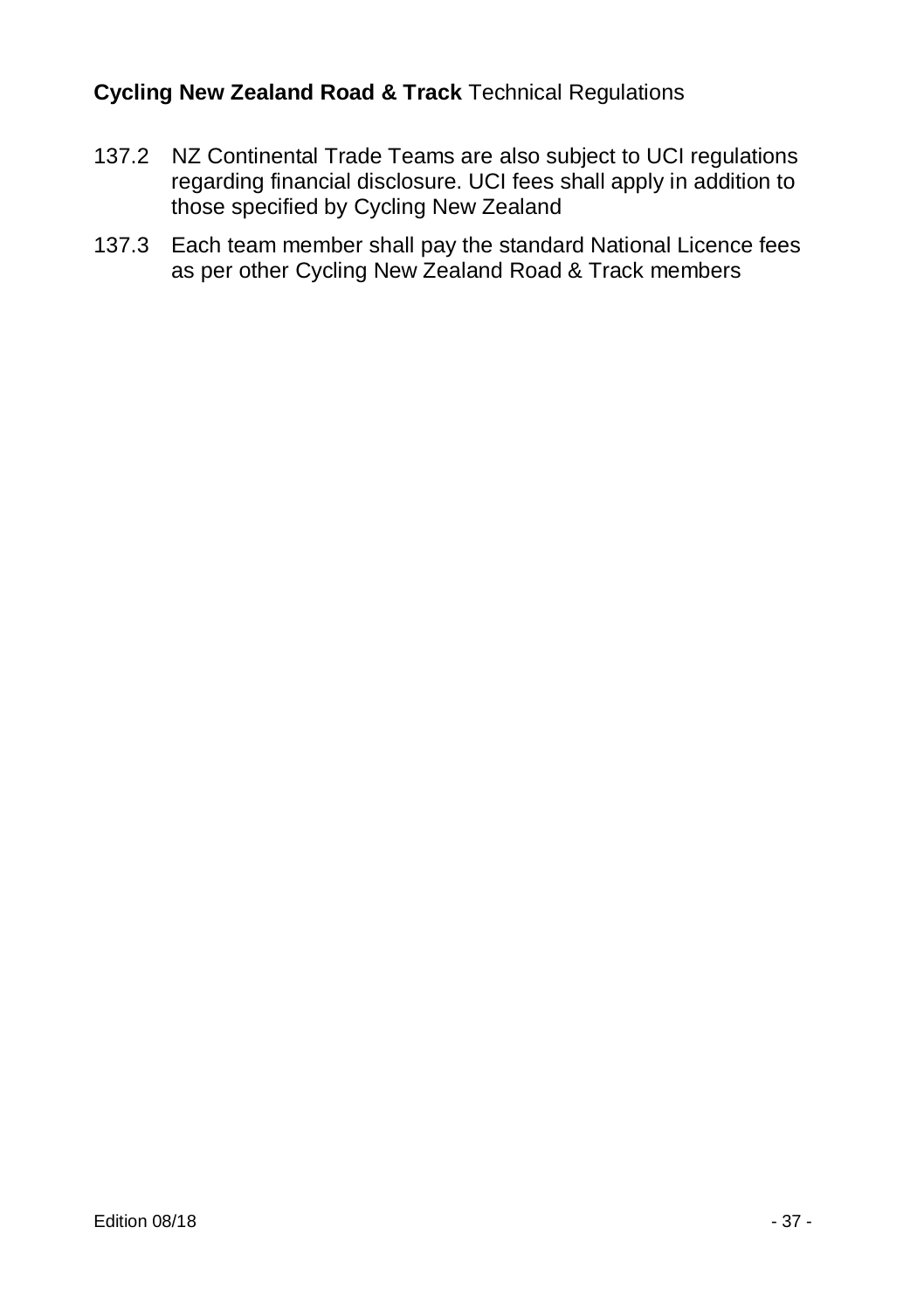### **Appendix 1**:

### **Cycling New Zealand Road & Track Guidelines for Imposing Sanctions in Competition**

- In situations where a second offence occurs, the fine may be doubled
- Sanctions for juniors may be half the monetary value
- With junior riders, the aim is to educate by way of warnings and explanations in the first instance, wherever appropriate
- These sanctions are a guide only and may be varied

### **Definitions**

W Warning. A warning is any sanction that has been handed down for an infringement.

**There is only one warning given** – a second infringement will result in disqualification as per UCI regulations. A Warning includes any Reprimand given.

- F Fine. A monetary penalty within the guidelines of this document, depending on the severity of the incident.
- R Relegation. Relegation in a heat, final or an event
- D Disqualification. Disqualification from participation including heats, finals and any other events or a part thereof on the programme (e.g. subsequent rounds, repecharges etc). Any other event on the programme may be interpreted as another event on another day
- S Suspension by the event Commisaires Panel

In cases where there has been a significant or wilful offence that requires action beyond the sanctions listed above, the matter can be referred on to the Club, Centre or Cycling New Zealand Road and Track Council to deal with via the Cycling New Zealand Road & Track Disciplinary Procedure.

| 1.1              | Start without signing on                          | $W + F $20$          |
|------------------|---------------------------------------------------|----------------------|
| 1.2              | Failure to present to the start line in adequate  | F \$20               |
|                  | time                                              |                      |
| 1.3              | Non-notified scratching                           | F \$40               |
| 1.4              | Scratching without medical certificate or         | F \$40               |
|                  | adequate justification                            |                      |
| 2                | <b>Bicycle</b>                                    |                      |
| $\overline{2.1}$ | Presentation at the start of a race or race stage | <b>Start Refused</b> |
|                  | with a bicycle that is not in conformity with the |                      |
|                  | regulations                                       |                      |
| 2.2              | Use of a bicycle in a race which is not in        | $R + D$              |
|                  | conformity with the regulations                   |                      |
| 2.3              | Use of wheels in a mass start road race that      | W, F \$50 or D       |
|                  | are not in conformity with the regulations        |                      |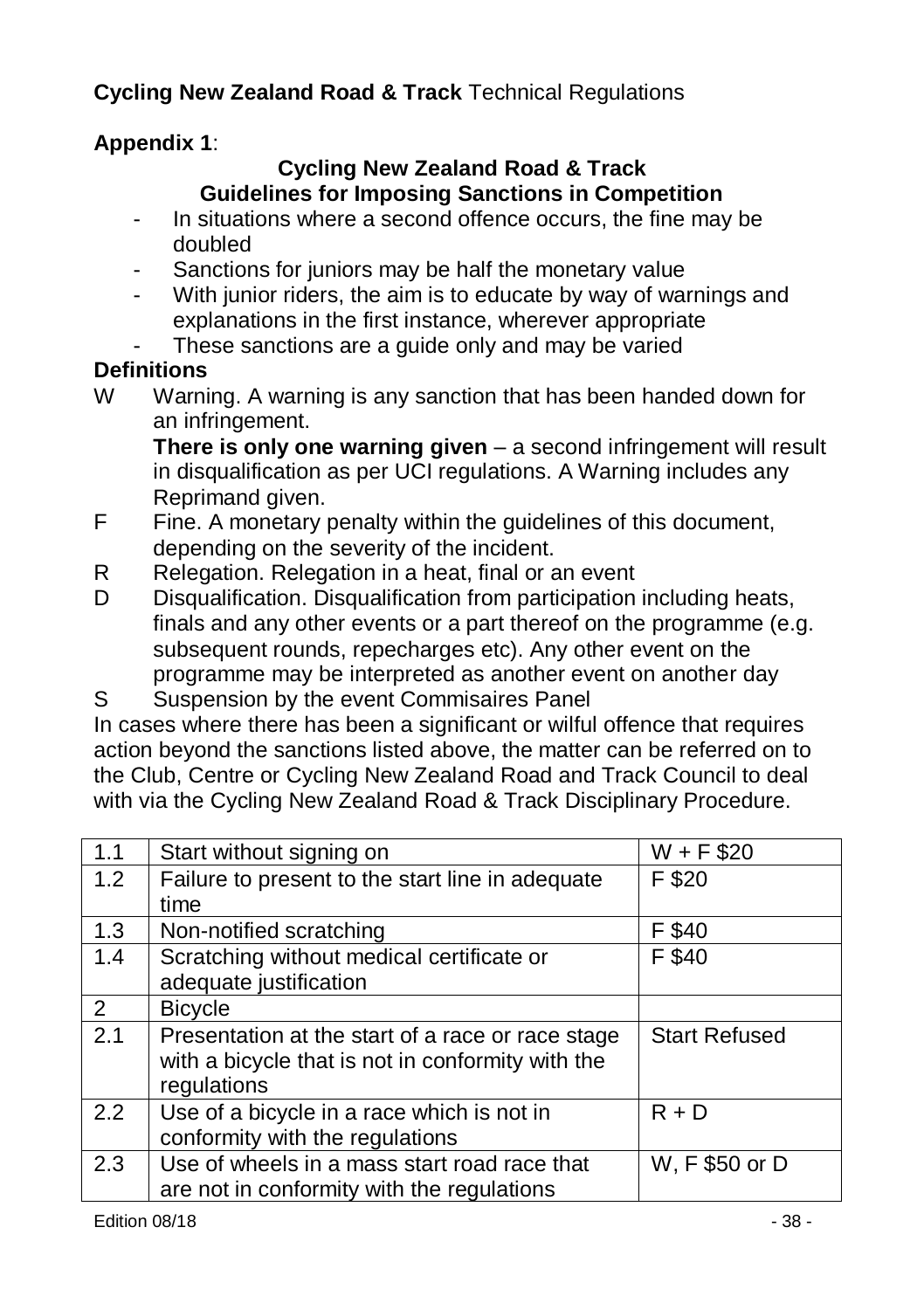| 3                | Clothing                                                |                                 |
|------------------|---------------------------------------------------------|---------------------------------|
| $\overline{3.1}$ | Wearing of non essential items                          | <b>Start Refused</b>            |
| 3.2              | Wearing of inappropriate clothing or articles on        | F \$30                          |
|                  | the presentation podium                                 |                                 |
| 3.3              | Rider at the start without mandatory helmet             | <b>Start Refused</b>            |
| 3.4              | Rider taking off the mandatory helmet during a          | $F $30 + D$                     |
|                  | race                                                    |                                 |
| 3.5              | Rider competing with an unauthorised helmet             | $F $30 + D$                     |
| 3.6              | <b>Incorrect Attire</b>                                 | F \$50 OR Start                 |
|                  |                                                         | Refused                         |
| 4                | Race or frame number changed or modified or             |                                 |
|                  | mutilated in any way                                    |                                 |
| 4.1              | One Day Races and Stage Races                           | 1 <sup>st</sup> offence: F \$20 |
|                  |                                                         | $2nd$ offence: F \$50           |
|                  |                                                         | 3rd offence: D                  |
| 5                | ID number or frame plate invisible or<br>unrecognisable |                                 |
| $\overline{5.1}$ | One Day Races and Stage Races                           | 1 <sup>st</sup> offence: F \$20 |
|                  |                                                         | 2 <sup>nd</sup> offence: F \$50 |
|                  |                                                         | 3rd offence: D                  |
| 6                | Non-return of riders number and/or not notifying        | F \$20                          |
|                  | judges after dropping out                               |                                 |
| $\overline{7}$   | Putting on or taking off a garment against the          | <b>Rider: \$20</b>              |
|                  | Regulations                                             |                                 |
|                  |                                                         | Team Manager:                   |
|                  |                                                         | \$20                            |
| 8                | Non-regulation assistance to a rider of another         |                                 |
|                  | team                                                    |                                 |
| 8.1              | One Day Race                                            | $\overline{D}$                  |
| 8.2              | <b>Stage Race</b>                                       | 1 <sup>st</sup> offence: F \$50 |
|                  |                                                         | 2 <sup>nd</sup> offence: F \$50 |
|                  |                                                         | + Time penalty                  |
|                  |                                                         | 3rd offence: D                  |
| 9                | Hand Sling between team mates                           |                                 |
| 9.1              | One Day Race                                            | F \$30 / R to end               |
|                  |                                                         | of field                        |
| 9.2              | Stage Race                                              | $F $30 + time$                  |
|                  |                                                         | penalty of 30 secs              |
| 9.3              | In last km of a stage                                   | $F $50 + R$                     |
|                  | Hand Sling between riders of a different team           |                                 |
| 9.4              | One Day Race                                            | F \$30 / R to end               |
|                  |                                                         | of field                        |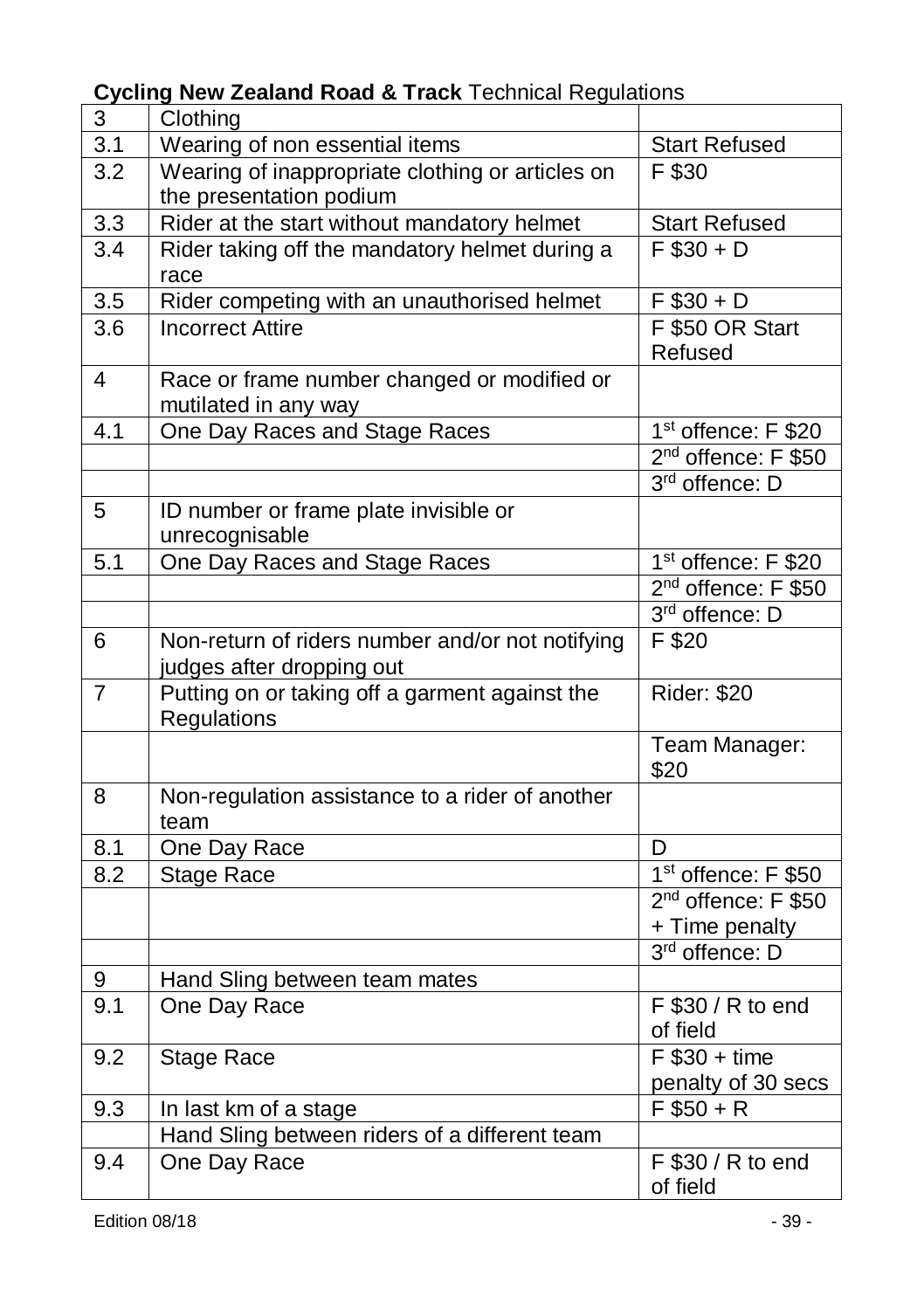|      | Stage Race                              | $F $30 + time$                      |
|------|-----------------------------------------|-------------------------------------|
|      |                                         | penalty of 30 secs                  |
|      | In last km of a stage                   | $F $50 + R$                         |
| 10   | Sprint deviating from selected lane and |                                     |
|      | endangering others                      |                                     |
| 10.1 | One Day Race                            | D                                   |
| 10.2 | <b>Stage Races</b>                      | $1st$ offence: R to                 |
|      |                                         | last place in their                 |
|      |                                         | group, point                        |
|      |                                         | classification                      |
|      |                                         | penalty and F \$30                  |
|      |                                         | $2nd$ offence: R to                 |
|      |                                         | last place in the                   |
|      |                                         | stage, point                        |
|      |                                         | classification                      |
|      |                                         | penalty and F \$50                  |
|      |                                         | 3rd Offence: D                      |
|      | <b>Irregular Sprint</b>                 |                                     |
| 10.3 | One Day Race                            | R to the last place                 |
|      |                                         | in their group and                  |
|      |                                         | F \$50                              |
| 10.4 | <b>Stage Races</b>                      | 1 <sup>st</sup> offence: R to       |
|      |                                         | last place in their                 |
|      |                                         | group and F \$30                    |
|      |                                         | $2nd$ offence: R to                 |
|      |                                         | last place in the                   |
|      |                                         | stage and F \$50                    |
|      |                                         | $3rd$ Offence: $D +$                |
|      |                                         | F\$50                               |
|      | Pulling Jersey                          |                                     |
| 10.5 | One Day Race                            | F \$30                              |
| 10.6 | <b>Stage Race</b>                       | $F $30 + time$                      |
|      |                                         | Penalty 30 secs                     |
| 10.7 | During last km of the event             | $F $50 + D$                         |
| 10.8 | During last km of a stage               | $\overline{F}$ \$50 + Time          |
|      |                                         | Penalty 30 secs<br>$2nd$ Offence: F |
|      |                                         |                                     |
|      |                                         | \$50 t D                            |
| 11   | Pushing off against a vehicle           |                                     |
| 11.1 | One Day Races                           | F \$20                              |
| 11.2 | <b>Stage Races</b>                      | $F $20 + Time$                      |
|      |                                         | Penalty 10 secs                     |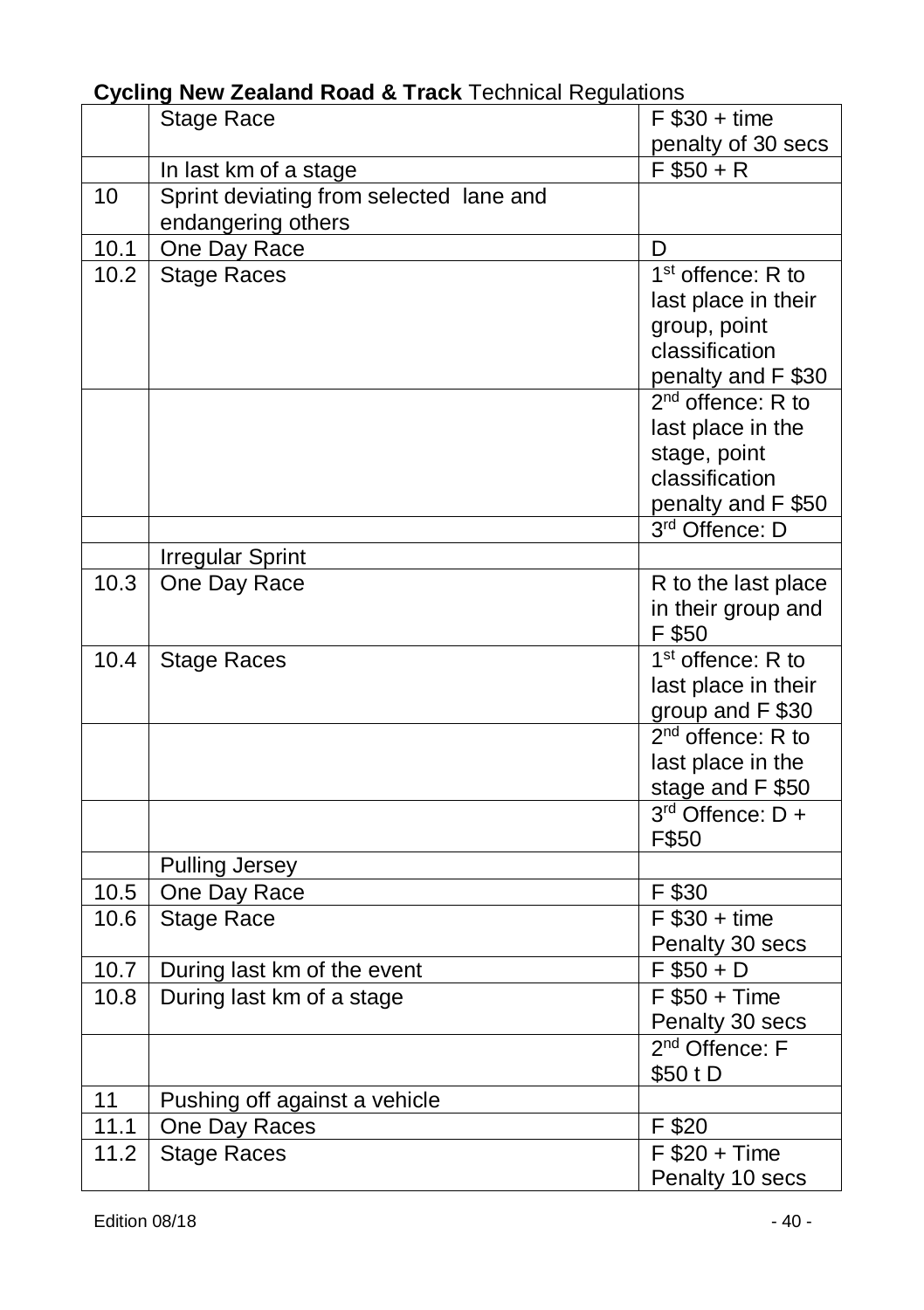|                   | Pushing amongst team mates                       |                                           |
|-------------------|--------------------------------------------------|-------------------------------------------|
| 11.3              | One Day Race                                     | F \$20                                    |
| 11.4              | <b>Stage Race</b>                                | $F $20 + time$                            |
|                   |                                                  | penalty 10 sec                            |
|                   | Pushing a member of another team                 |                                           |
| 11.5              | One Day Race                                     | $F $30 + D$                               |
| 11.6              | <b>Stage Race</b>                                | $F $30 + Time$                            |
|                   |                                                  | Penalty 10 secs                           |
| 11.7              | For offence in last stage                        | D                                         |
| 12                | Wilful obstruction of a rider or team car        |                                           |
| 12.1              | One Day Race                                     | $F $30 + D$                               |
| 12.2              | Stage Race                                       | 1 <sup>st</sup> Offence F \$30            |
|                   |                                                  | + time penalty 10                         |
|                   |                                                  | sec                                       |
|                   |                                                  | 2 <sup>nd</sup> Offence F \$50            |
|                   |                                                  | + D                                       |
| 12.3              | For offence in last km of stage                  | $F $30 + time$                            |
|                   |                                                  | penalty 30 secs                           |
| 12.4              | For offence in last stage                        | $\overline{F $50 + D}$                    |
| 13                | Prohibited assistance to another rider during a  |                                           |
|                   | circuit finish                                   |                                           |
| 13.1              | One Day Race                                     | $F $50 + D$                               |
| $\overline{1}3.2$ | <b>Stage Race</b>                                | $F $50 + R$                               |
| 13.3              | For offence in last stage                        | $F $50 + R$                               |
| 14                | Wilful deviation from the course, attempt to be  | $F $50 + D$ and                           |
|                   | placed without having covered the entire course  | possible                                  |
|                   | by bicycle, resuming the race after having       | Suspension                                |
|                   | accepted a lift in a vehicle or on a motorbike   |                                           |
| 15                | Unintentional detour of the circuit constituting | D                                         |
|                   | an advantage                                     |                                           |
| 16                | Passing a level crossing which is down or has    | D                                         |
|                   | lights flashing                                  |                                           |
| 17                | Cheating, attempted cheating, collusion          |                                           |
|                   | between riders of different teams                |                                           |
| 17.1              | One Day Race                                     | $F $50 + D$                               |
| 17.2              | Stage Race                                       | $\overline{F}$ \$50 + D                   |
| 18                | Rider holding on to their teams vehicle          | Rider F $\overline{$50 + D}$              |
|                   |                                                  | Team Manager F                            |
|                   |                                                  | $$50 + D$                                 |
|                   |                                                  | Team: exclusion                           |
|                   |                                                  |                                           |
|                   |                                                  | of the vehicle for<br>the duration of the |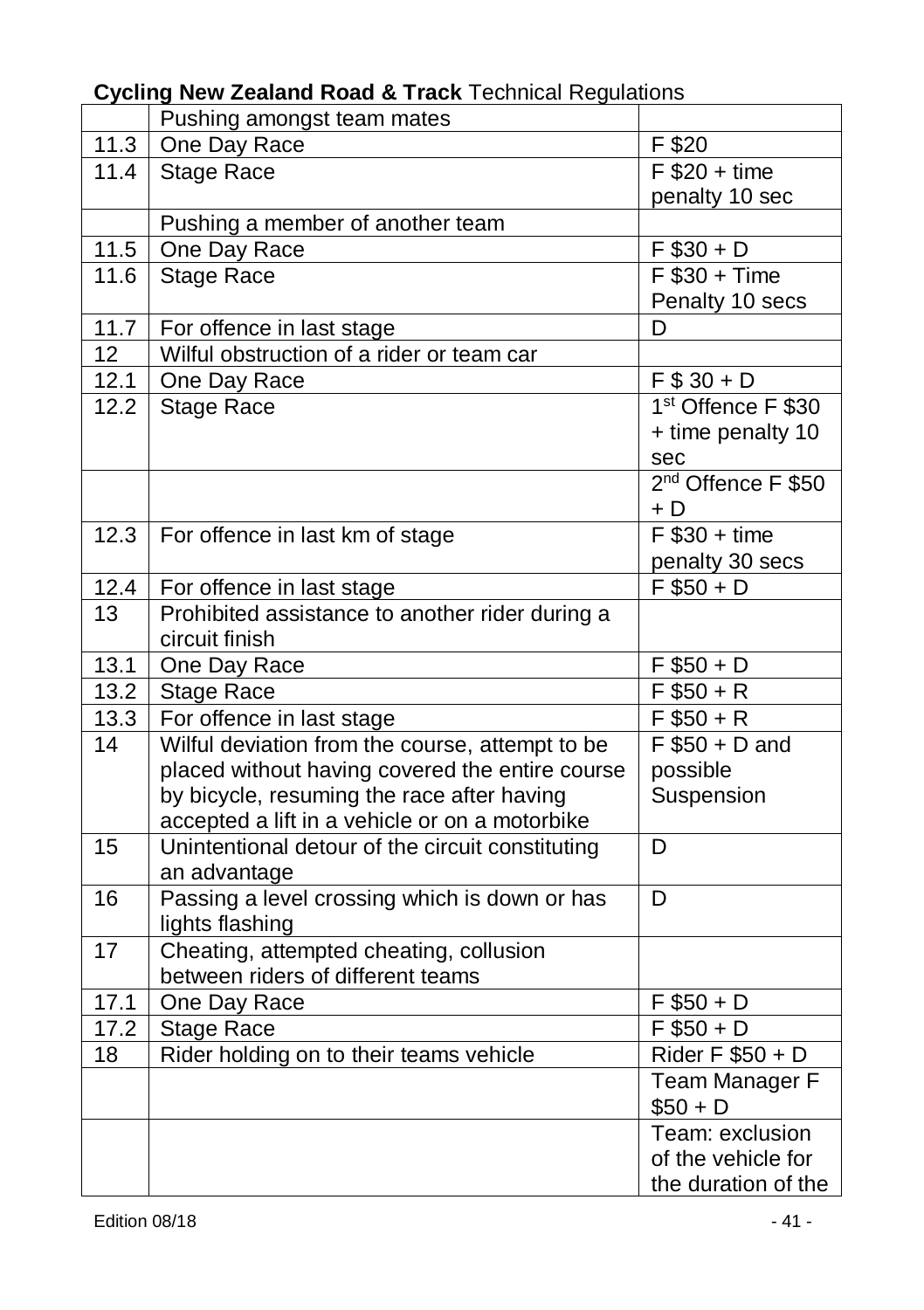|                   |                                                                                                                                       | event without                          |
|-------------------|---------------------------------------------------------------------------------------------------------------------------------------|----------------------------------------|
|                   |                                                                                                                                       | possibility of                         |
|                   |                                                                                                                                       | replacement                            |
| 19                | Rider holding on some other motor vehicle                                                                                             |                                        |
| 19.1              | <b>Briefly</b>                                                                                                                        | F \$20                                 |
|                   | For some time                                                                                                                         |                                        |
| 19.2              | One Day Race                                                                                                                          | $F $30 + D$                            |
|                   | Stage Race                                                                                                                            | $F $100 + time$                        |
|                   |                                                                                                                                       | penalty                                |
|                   |                                                                                                                                       | $2nd$ offence \$150                    |
|                   |                                                                                                                                       | $+ D$                                  |
| 20                | Non regulation breakdown or medical<br>assistance                                                                                     |                                        |
| 20.1              | One Day Race                                                                                                                          | 1 <sup>st</sup> Offence F \$20         |
|                   |                                                                                                                                       | 2 <sup>nd</sup> Offence D              |
| 20.2              | Stage Race                                                                                                                            | 1 <sup>st</sup> Offence: W             |
|                   |                                                                                                                                       | 2 <sup>nd</sup> Offence F \$20         |
| 20.3              | During last 20km of stage                                                                                                             | $\overline{F}$ \$30                    |
| 21                | Follower leaning out or holding supplies out of<br>vehicle                                                                            | 1 <sup>st</sup> Offence F \$40         |
|                   |                                                                                                                                       | 2 <sup>nd</sup> Offence F \$60         |
| 22                | Motorcycle carrying breakdown supplies other<br>than wheels                                                                           | $F $30 + D$                            |
| 23                | <b>Unauthorised Refreshments</b>                                                                                                      |                                        |
| $\overline{23.1}$ | One Day Race                                                                                                                          |                                        |
|                   | - in the first 50km                                                                                                                   | F \$20                                 |
|                   | - in the last 20km                                                                                                                    | F \$30 and may be                      |
|                   |                                                                                                                                       | Disqualified                           |
| 23.2              | Stage Race                                                                                                                            |                                        |
|                   | - in the first 50km                                                                                                                   | F \$20                                 |
|                   | - in the last 20km                                                                                                                    | F \$30 and may be                      |
|                   |                                                                                                                                       | time penalty or                        |
|                   |                                                                                                                                       |                                        |
| 24                |                                                                                                                                       | Disqualified                           |
|                   | Non regulation supply of refreshments                                                                                                 | F per offence \$20                     |
| 25                | Breach of regulations concerning vehicle                                                                                              | F vehicle driver                       |
|                   | movements during the race                                                                                                             | \$50                                   |
| 26                |                                                                                                                                       | F Rider \$50                           |
|                   | Obstructing the progress of an official car                                                                                           | F Other licence                        |
|                   |                                                                                                                                       | holder \$50                            |
| 27                |                                                                                                                                       | F Team Manager                         |
|                   | Abandoning a commissaire riding in a Trade<br>Team or Official vehicle during the race<br>Failure to respect instructions by the race | \$60<br>1 <sup>st</sup> Offence F \$50 |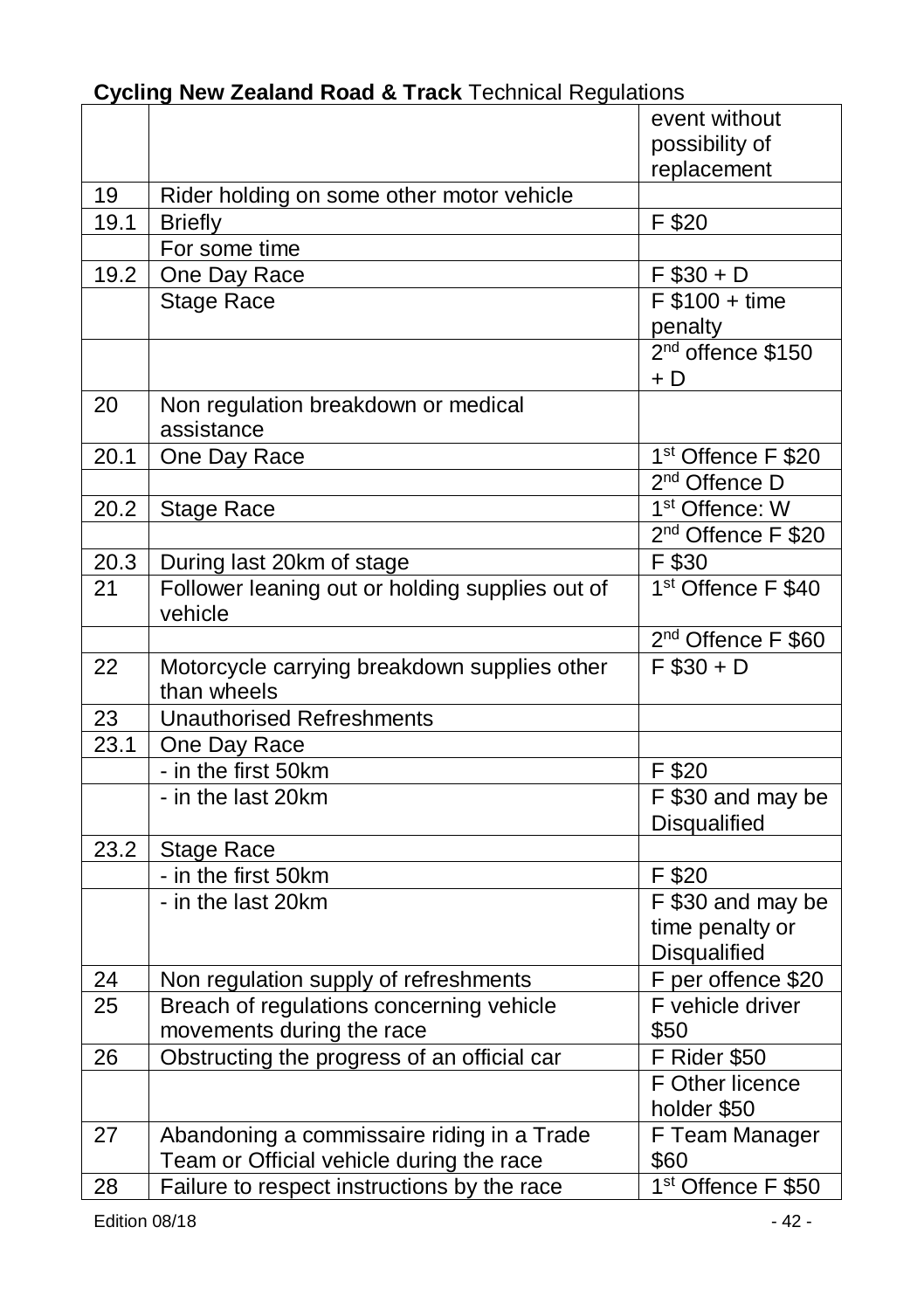|      | organiser, official or commissaire                  | to \$100                  |
|------|-----------------------------------------------------|---------------------------|
|      |                                                     | 2 <sup>nd</sup> Offence F |
|      |                                                     | $$100 + D$                |
| 28.1 | Failure to respect instructions concerning a        | Vehicle sent to           |
|      | vehicle in Stage Race                               | the back of the           |
|      |                                                     | field for stage           |
| 28.2 | Failure to respect instructions concerning a        | Vehicle sent to           |
|      | vehicle in One Day Race                             | the back of the           |
|      |                                                     | field for entire          |
|      |                                                     | race                      |
| 28.3 | Failure to respect instructions to Keep Left        | R or Time Penalty         |
|      | and/or not to cross the road centre line            | (15 or 30 secs), or       |
|      |                                                     | D, depending on           |
|      |                                                     | circumstances             |
| 29   | Insults, threats or unseemly behaviour              | W or F \$50 to            |
|      |                                                     | \$100 or D                |
|      |                                                     | depending on              |
|      |                                                     | severity, possible        |
|      |                                                     | suspension                |
| 30   | Acts of Violence                                    |                           |
| 30.1 | Among riders                                        | $F $50 + time$            |
|      |                                                     | penalty 1 min or          |
|      |                                                     | D, possible               |
|      |                                                     | Suspension                |
| 30.2 | Towards anyone else                                 | D and                     |
|      |                                                     | Suspension                |
| 31   | Theft of food, drink or any other goods during a    | D                         |
|      | race                                                |                           |
| 32   | Carrying a glass container                          | D                         |
| 33   | Illegal or dangerous throwing of an object          | F \$100                   |
| 34   | Discarding a glass object                           | D                         |
| 34.1 | Discarding rubbish on the circuit, including drink  | W then F\$20              |
|      | bottles, gel sachets and musette bag                |                           |
| 35   | Re-crossing the finish line in the direction of the | W then F \$30             |
|      | race while still wearing a race number              |                           |
| 36   | Failing to attend official ceremonies               | W then F \$60             |
| 37   | Using a mobile phone, CD or MP3 player,             | W then F \$30             |
|      | transistor radio etc during a road or track race    | then D                    |
| 37.1 | Giving a victory salute                             | F depending on            |
|      |                                                     | circumstances             |
| 37.2 | Not gripping bars properly with hands while         | W or F \$40               |
|      | racing (e.g. resting wrists only on the bars).      |                           |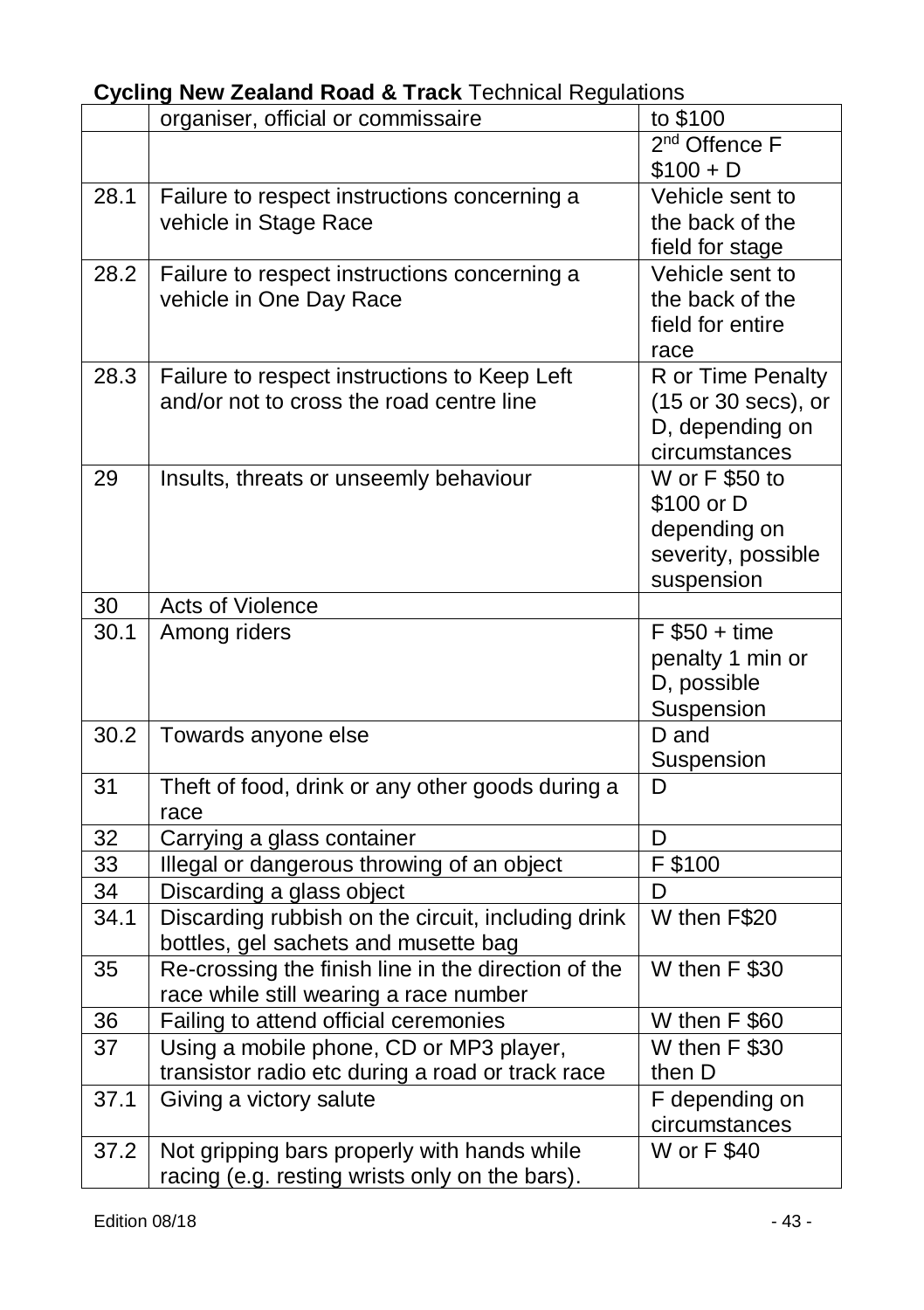|                 | Road and Track.                                          |                                          |
|-----------------|----------------------------------------------------------|------------------------------------------|
| 38              | Failure to wear an awarded leaders jersey or<br>skinsuit | Start refused or D                       |
| 39              | Demonstration or collusion to avoid being                | F \$50 or D                              |
|                 | eliminated                                               | depending on                             |
|                 |                                                          | severity                                 |
| 40              | Motor pacing                                             | 1 <sup>st</sup> offence: F               |
|                 |                                                          | $$100$ max + Time                        |
|                 |                                                          | penalty 1 min max                        |
|                 |                                                          | 2 <sup>nd</sup> offence: F               |
|                 |                                                          | $$200$ max + Time                        |
|                 |                                                          | penalty 5 min max                        |
|                 |                                                          | 3 <sup>rd</sup> offence: F               |
|                 |                                                          | $$400 + D$                               |
|                 | <b>Individual Road Time Trial Events</b>                 |                                          |
| 41              | Breaking the start                                       | 10 second penalty                        |
| 41.1            | Riders failing to respect regulation drafting box        | W then F \$30                            |
|                 | distances                                                | then D                                   |
| 41.2            | Slip Streaming behind another rider                      | Time Penalty as                          |
|                 |                                                          | per Regs                                 |
| 42              | Following vehicle failing to respect a distance of       | F \$50 team                              |
|                 | 10 <sub>m</sub>                                          | manager                                  |
|                 |                                                          | <b>Time Penalty 20</b><br>secs for rider |
| $\overline{43}$ | Breach of provisions concerning the circuit and          | W then F \$20                            |
|                 | warming up                                               |                                          |
|                 |                                                          |                                          |
|                 | <b>Team Road Time Trial Events</b>                       |                                          |
| 44              | Riders failing to respect regulation drafting box        |                                          |
|                 | distances                                                |                                          |
| 44.1            | Slip Streaming behind another team                       | W then F \$30                            |
|                 |                                                          | each rider, then D                       |
| 45              | Pushing amongst riders of the same team                  |                                          |
| 45.1            | One Day Event                                            | D                                        |
| 45.2            | Stage Race                                               | Time Penalty on                          |
|                 |                                                          | each rider                               |
| 46              | Following vehicle failing to respect a distance of       | F \$20 team                              |
|                 | 10 <sub>m</sub>                                          | manager and time                         |
|                 |                                                          | penalty 20 sec                           |
|                 |                                                          | each rider                               |
| 47              | Breach of provisions concerning the circuit and          | W then F \$20                            |
|                 | warming up                                               |                                          |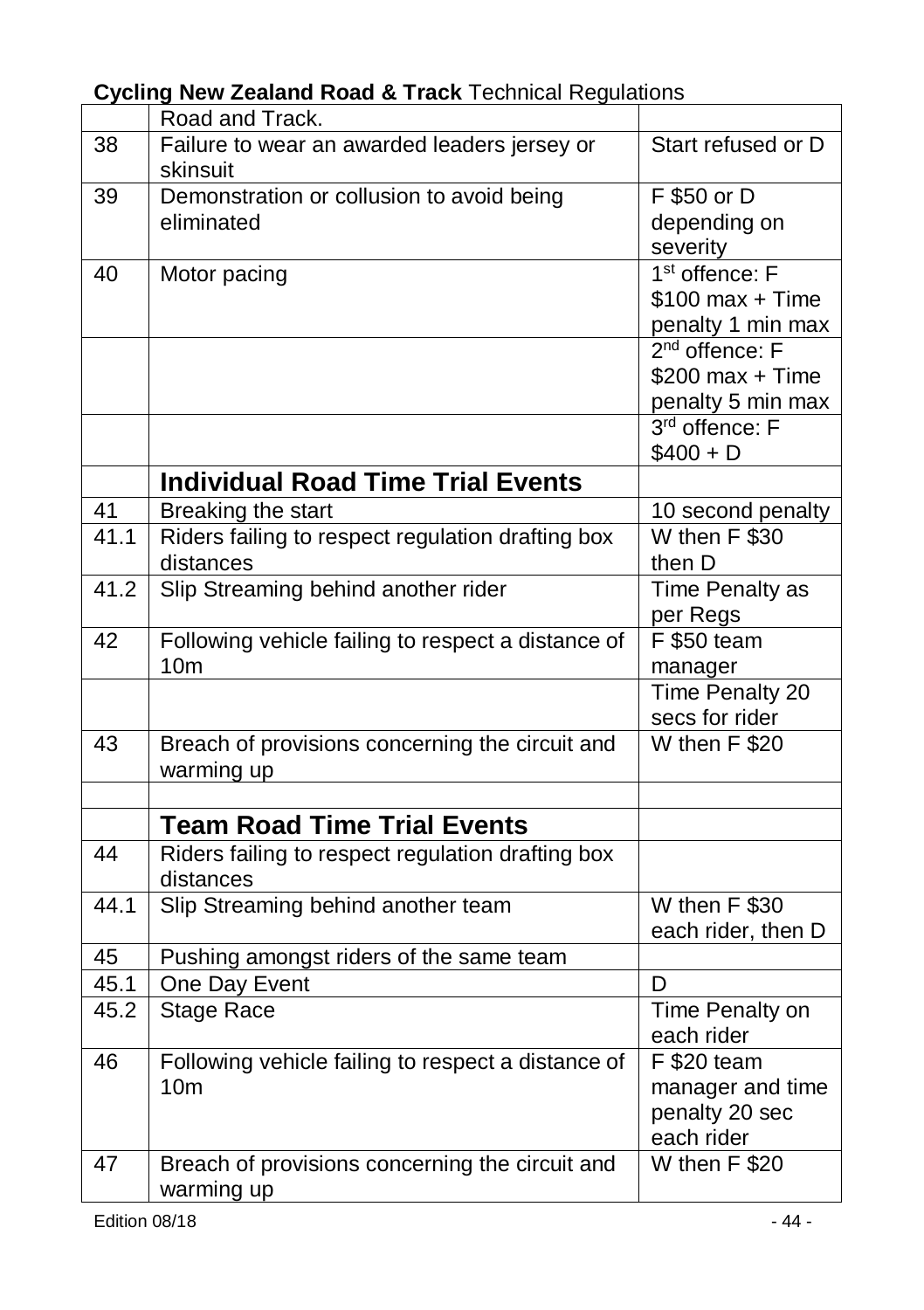#### **Track Events** 48 For not holding their line during the final sprint W then D (D without W if severe)<br>W then D 49 For riding on the blue band during a sprint<br>50 For deliberately riding on the blue band du 50 For deliberately riding on the blue band during a race  $\overline{D}$ 51 For not having held their line from the commencement of the sprint R then D 52 For irregular movements to prevent their opponent from passing R then D 53 For dangerous riding in the final bend<br>54 For dangerous riding during the race R then D 54 For dangerous riding during the race 55 For entering the sprinters lane when the opponent was already there R 56 For moving down towards the inside of the track when a rival was already there W or R 57 For moving down towards the inside of the track and forcing another competitor off the track W or R 58 For crowding an opponent with the intention of causing them to slow down W or R 59 For moving outwards with the intention of forcing the opponent to move up the track W or R 60 For moving down too quickly after overtaking an opponent W or R 61 For a deliberate and flagrant action W or D 62 For causing the crash of another rider D<br>63 For having blocked an opponent W or D 63 For having blocked an opponent W or D<br>64 For being late to the start line W then D 64 For being late to the start line 65 For wearing only 1 number where the rules require 2 W  $\begin{array}{|l|l|l|l|}\n\hline\n66 & \text{For incorrect gestures} & & \text{W + F $20} \\
\hline\n67 & \text{For incorrect behaviour} & & \text{W + F $20 to $50}\n\end{array}$  $67$  For incorrect behaviour or D if severe<br>W + F \$20 to \$50  $68$  For pushing an opponent or D if severe<br> $W + F$ \$20 69 For carrying illegal publicity on a race jersey W + F \$20 70 For incorrect behaviour or disrespect to an official **Disqualification** and Suspension<br>F \$20  $71$  For folding or mutilating a race number 72 For improper advertising on a Centre or Club F \$20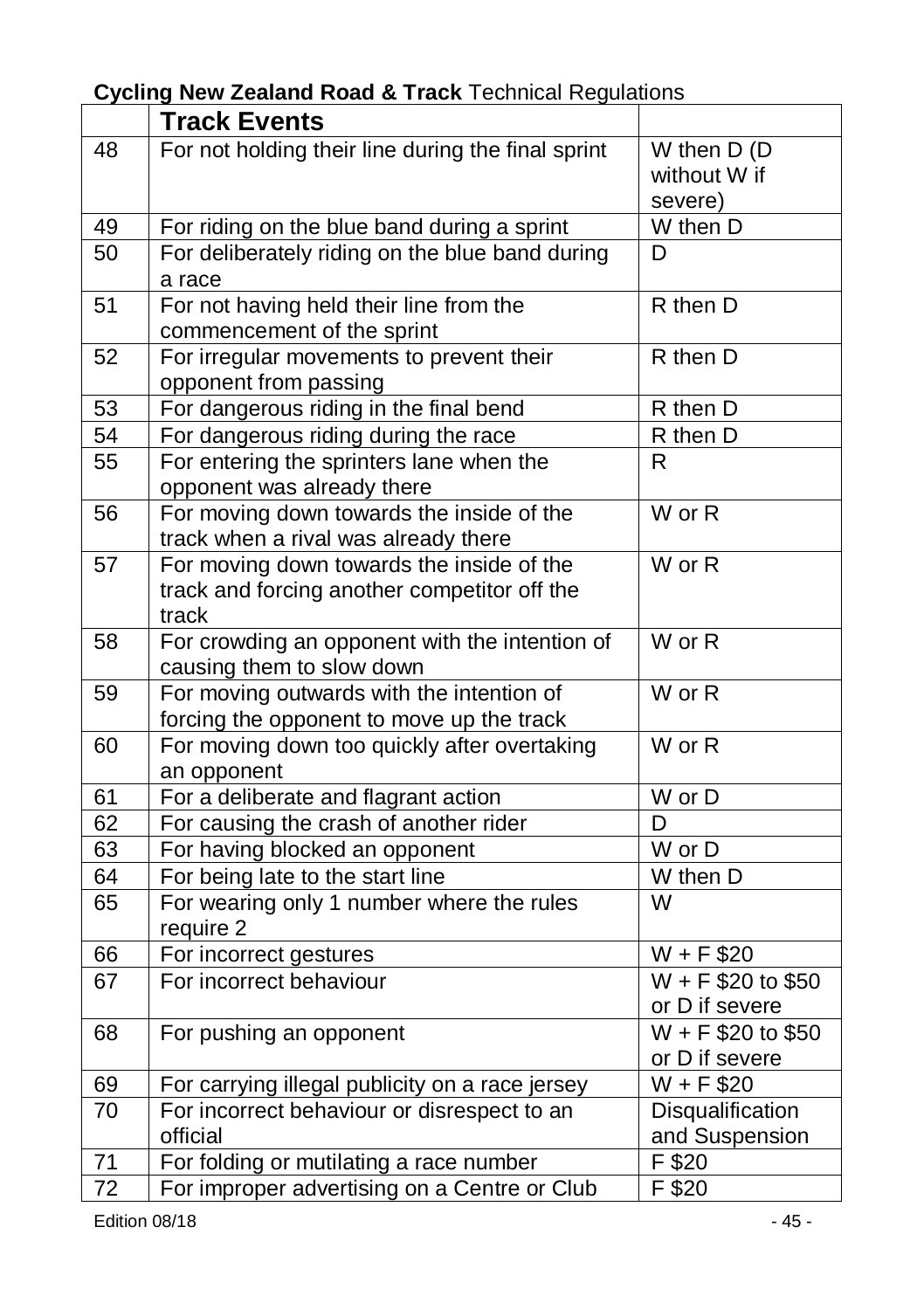|    | jersey or short                                                              |                                                       |
|----|------------------------------------------------------------------------------|-------------------------------------------------------|
| 73 | Qualified for event but did not start without<br>justification               | F \$20                                                |
| 74 |                                                                              |                                                       |
|    | For protest with hands off the handlebars                                    | W then F \$20                                         |
| 75 | Giving a victory salute                                                      | F depending on                                        |
|    |                                                                              | circumstances                                         |
| 76 | For using two people to give information to a<br>rider during a team pursuit | W then F \$20                                         |
| 77 | For not being ready with extra wheels or other<br>equipment at the start     | W then F \$20                                         |
| 78 | Urinating in a public place, road or track                                   | F \$100 then x 2<br>for each<br>subsequent<br>offence |

Process for Suspension

- 1 The Commissaires Panel at an event will have the power to suspend a riders licence for race related incidents only.
- 2 This power is not available to an individual Commissaire. They must refer on to either the Commissaires Panel for the event, or where one doesn't exist, to the Technical Panel.
- 3 Process Timeframe maximum of 10 working days.
- 4 Maximum Suspension period 14 days
- 5 Rider has the right to explain their actions to the Commissaires Panel as part of the process
- 6 Rider has the right to have their team manager or support person with them when being interviewed by the Panel
- 7 No appeal, the decision of the Commissaires Panel is final (as per UCI Regs)
- 8 The decision must be documented
- 9 The offences that can have a rider suspended are listed in the Guide for Sanctions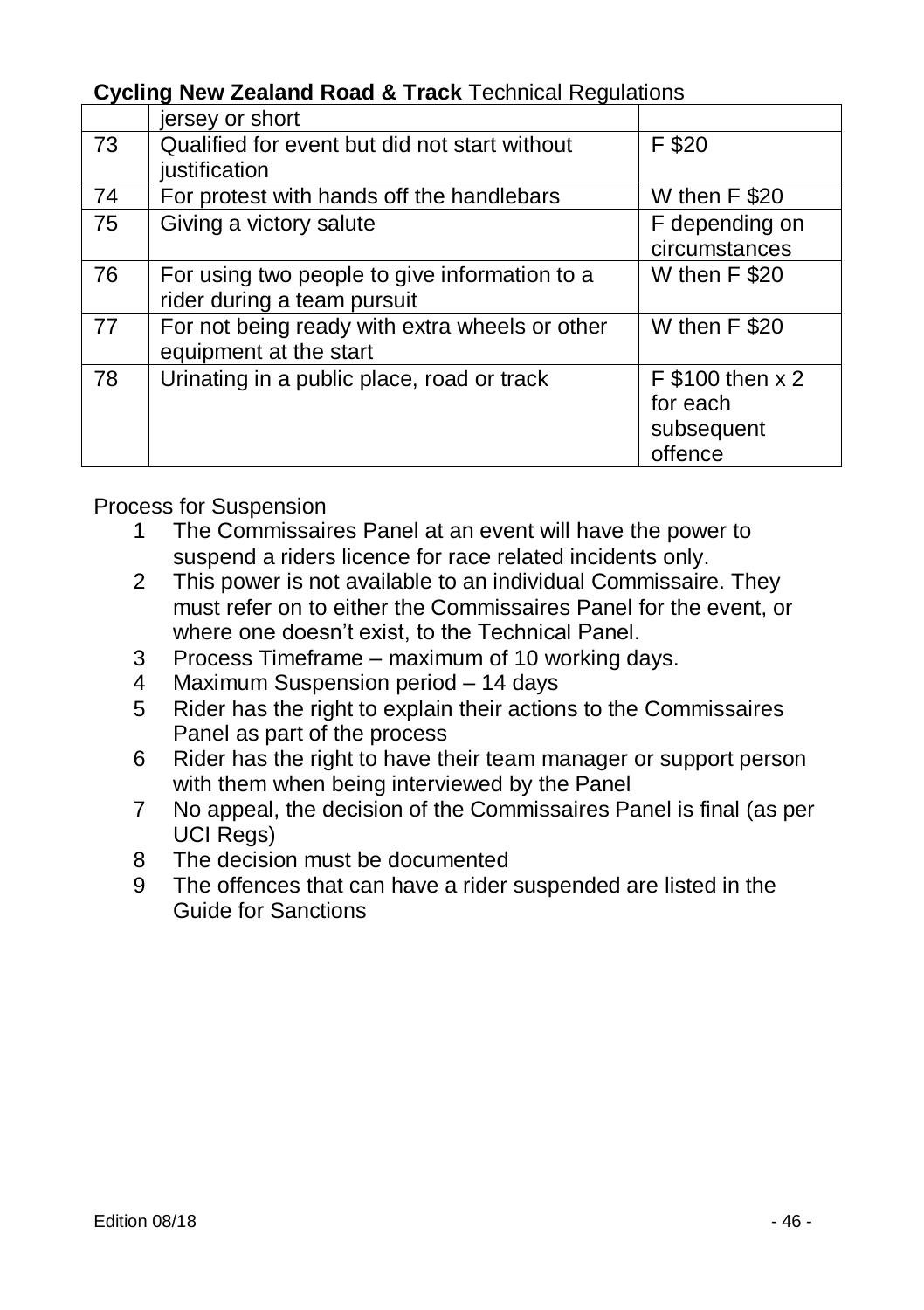### **Appendix 2**

Distances for National Road Championships

The guidelines for distances are as listed below. Note that there will be variations to suit the difficulty of the course and the logistics involved in managing the races, including (but not limited to) running multiple events on a circuit, available support resources, field size, combined grades and traffic management requirements

### **Road Races**

MJ15 Boys - 35km MJ15 Girls - 35km MJ17 Boys – 75km MJ17 Girls - 40km to 50km MJ19 - 100km to 125km WJ19 - 50km to 75km ME/MU- Men Senior & U23 men – 100 to 150km *(Age Group Nationals)* WE/WU - Women Senior & U23 Women – 80 to 100 km *(Age Group Nationals)* WE/WU Womens Elite/U23 Women – 100 to 125km *(Elite Champs Only)* ME/MU Mens Elite/U23 Men - 175km to 200km *(Elite Champs Only)* Men Masters 1 - 100km to 125km Men Masters 2 - 90km to 100km Men Masters 3 - 75 to 100km Men Masters 4 - 75km to 100km Men Masters 5 - 50km to 75km Men Masters 6 - 50km to 75km Men Masters 7 - 50km Men Masters 8 & 9 – 50km Women Masters 1 & 2 - 75km Women Masters 3, 4, 5, 6, 7, 8 & 9 - 50 to 60km

### **Time Trials**

Distances for Time Trials are to be as follows: *(Note: distance may vary depending on course, logistics and safety requirements)* **15Kms:**

Paracyclist Handbikes, U15 Girls, U15 Boys, U17 Girls, U17 Boys, U19 Women, Men Masters 6 to Men Masters 9, Women Masters 4 to Women Masters 9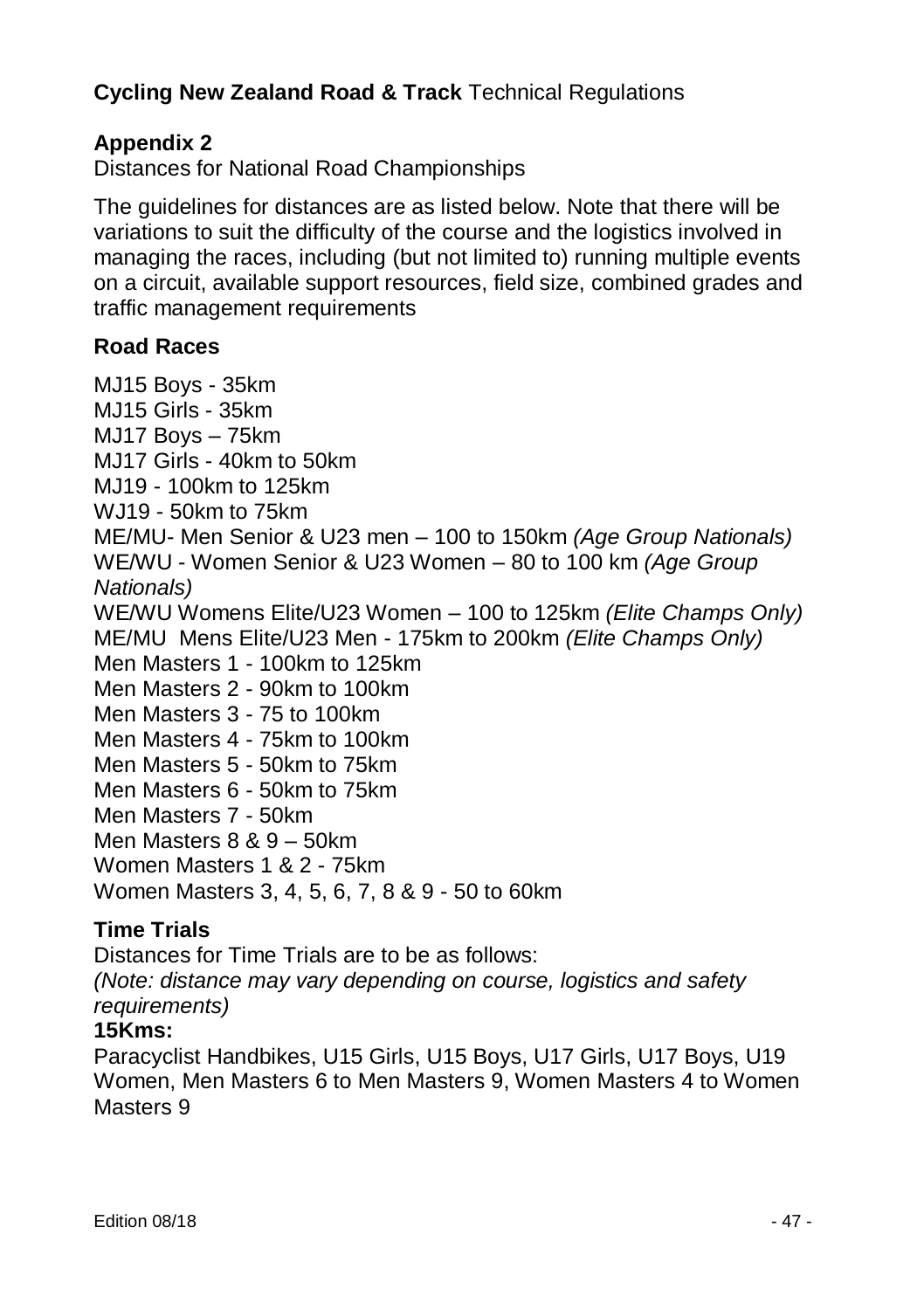### **25 Kms:**

Senior and U23 Men (Age Group nationals only) Senior and U23 Women (Both Elite/U23 & Age Group Champs) Paracyclist Men, Paracyclist Women, Men Masters 1 to Men Masters 5, Women Masters 1 Women to Women Masters 3 and under 19 Men,

**40Kms:** Senior Men and Under 23 Men, Elite/U23 Road Champs only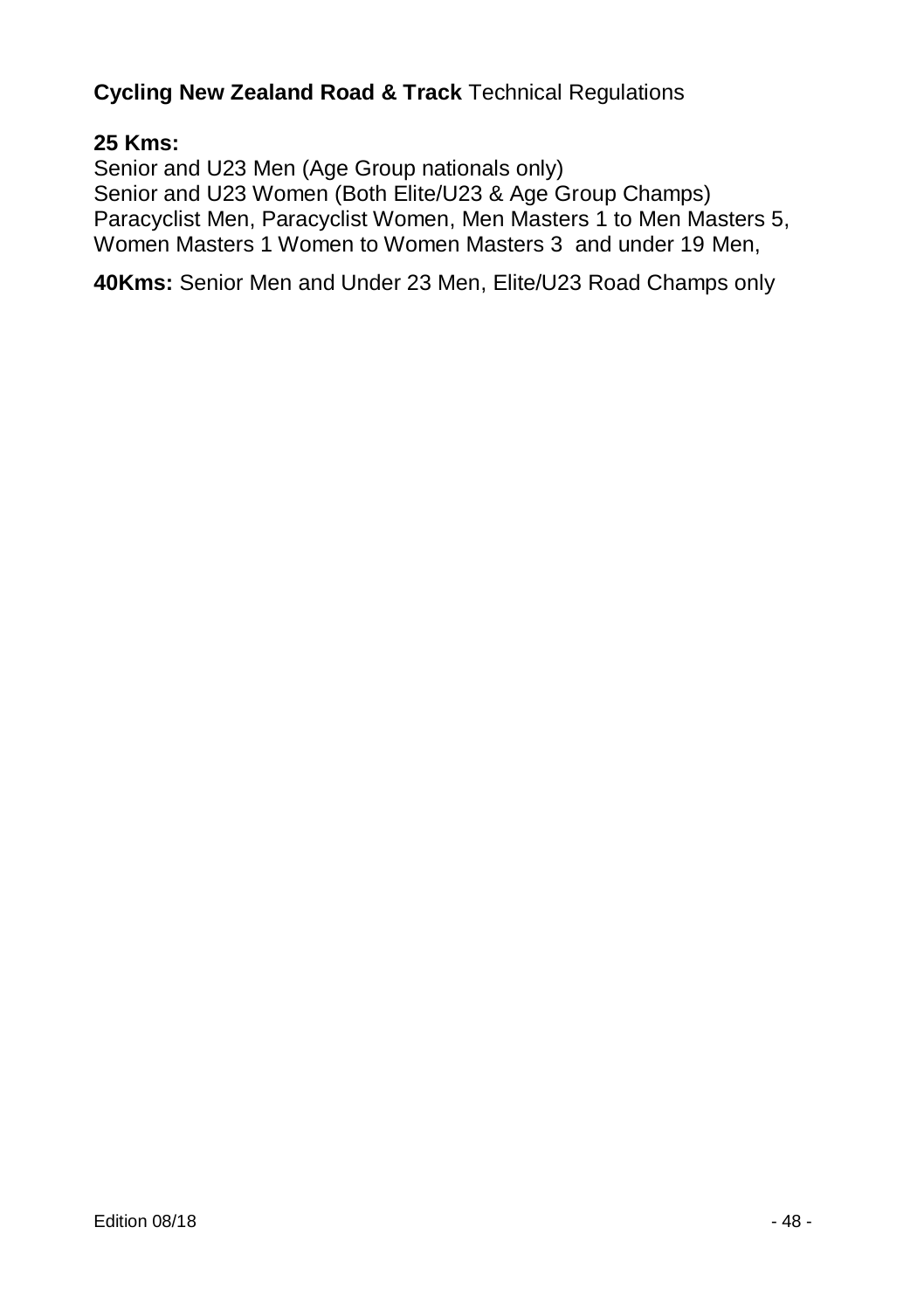Track Championship Entry Limits per Centre

NB – This information is subject to confirmation by way of information on the entry form each year.

### **Elite Championships**

|                    |   | Gender Entry Limit                                        | QualifyingTime<br>as at 11/17 |
|--------------------|---|-----------------------------------------------------------|-------------------------------|
| 500m TT            | W | $3 + TQs$                                                 | 0:38                          |
| 1000m TT           | м | $3 + TQs$                                                 | 1:08                          |
| Points             |   | Not limited, but riders must be of a<br>national standard |                               |
|                    |   | 3 nominated riders eligible for<br>points shield          |                               |
| Scratch            |   | Not limited, but riders must be of a<br>national standard |                               |
|                    |   | 4 nominated riders eligible for<br>points shield          |                               |
| lInd Pursuit       |   | $3 + TOs$                                                 | M 4:45<br>W 3:55              |
| Team Pursuit       |   | 2 + Pool (Open event for Elite &<br>U(19)                 |                               |
| Madison            |   | $2 + Pool$                                                |                               |
| Keirin             |   | 6                                                         |                               |
| Sprint             |   | Open                                                      |                               |
| 250m TT            |   | Open                                                      |                               |
| <b>Team Sprint</b> |   | $2 + Pool$                                                |                               |
| Omnium             |   | Open                                                      |                               |

### **U19 Championships**

|               |   | Gender Entry Limit                                        | QualifyingTime<br>as at 11/17 |
|---------------|---|-----------------------------------------------------------|-------------------------------|
| 500m TT       | w |                                                           | 0:39                          |
| 1000m TT      |   | $3 + TQs$                                                 | 1:09                          |
| <b>Points</b> |   | Not limited, but riders must be of a<br>national standard |                               |
|               |   | 4 nominated riders eligible for<br>points shield          |                               |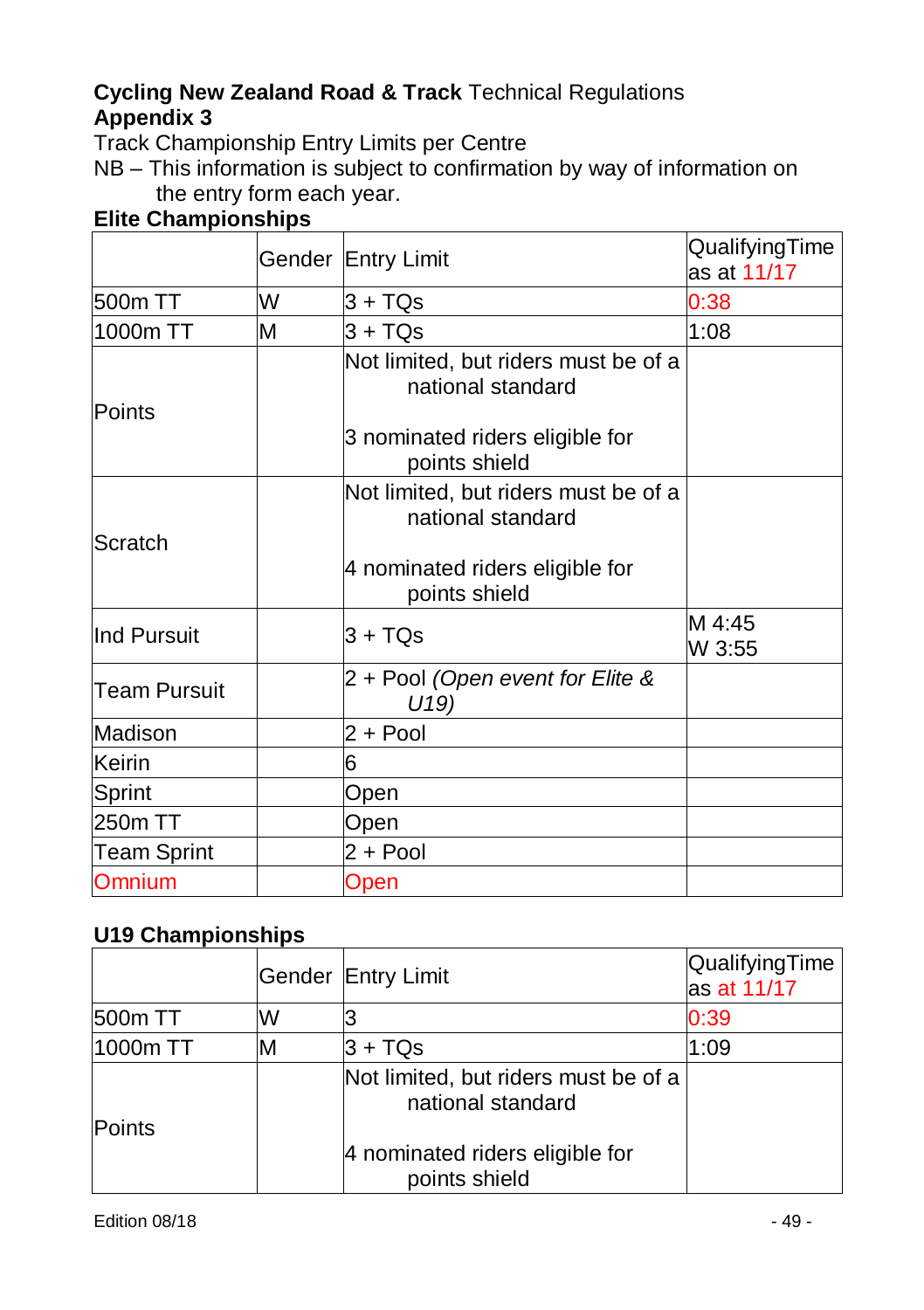| <b>Cycling New Zealand Road &amp; Frack Technical Regulations</b> |                                                           |                  |  |
|-------------------------------------------------------------------|-----------------------------------------------------------|------------------|--|
| Scratch                                                           | Not limited, but riders must be of a<br>national standard |                  |  |
|                                                                   | 4 nominated riders eligible for<br>points shield          |                  |  |
| lInd Pursuit                                                      | $3 + TOs$                                                 | M 3:36<br>W 2:38 |  |
| <b>Team Pursuit</b>                                               | 2 + Pool (Open event for Elite &<br>U19)                  |                  |  |
| <b>Madison</b>                                                    | 2 + pool                                                  |                  |  |
| Keirin                                                            | 6                                                         |                  |  |
| Sprint                                                            | Unlimited                                                 |                  |  |
| <b>Team Sprint</b>                                                | $2 + Pool$                                                |                  |  |
| Omnium                                                            | Open                                                      |                  |  |

### **Age Group Track Championships**

| Event                         | <b>Entry Limit</b>                                                                                                                                                                                    | Qualifying Times as at<br>11/17 |
|-------------------------------|-------------------------------------------------------------------------------------------------------------------------------------------------------------------------------------------------------|---------------------------------|
| <b>MJ17</b>                   |                                                                                                                                                                                                       |                                 |
| Sprint                        | Unlimited                                                                                                                                                                                             |                                 |
| Scratch                       | 6                                                                                                                                                                                                     |                                 |
| Points                        | 4                                                                                                                                                                                                     |                                 |
| 500m TT<br>Individual Pursuit | All TQ, but if less than<br>4 TQ, then non time<br>qualifiers can be<br>added - see note<br>below<br>All TQ, but if less<br>than 3 TQ, then non<br>time qualifiers can be $ 2:30$<br>added - see note | 0:37.5                          |
| <b>Team Sprint</b>            | below<br>$2 + Pool$                                                                                                                                                                                   |                                 |
| <b>Team Pursuit</b>           | $2 + Pool$                                                                                                                                                                                            |                                 |
| <b>Madison</b>                | 2 + Pool                                                                                                                                                                                              |                                 |
| <b>WJ17</b>                   |                                                                                                                                                                                                       |                                 |
| Sprint                        | Unlimited                                                                                                                                                                                             |                                 |
| Scratch                       | 6                                                                                                                                                                                                     |                                 |
| Points                        | 4                                                                                                                                                                                                     |                                 |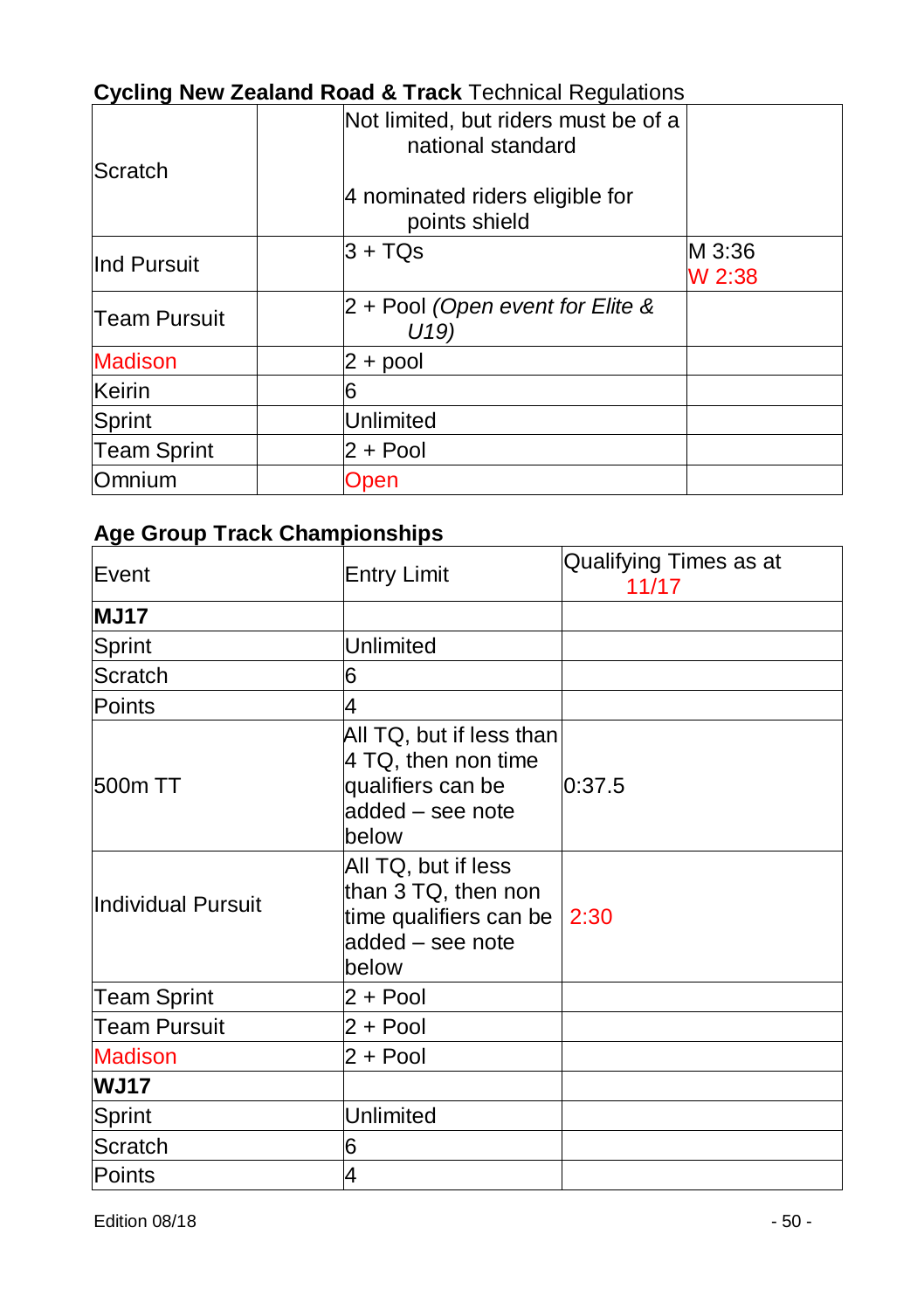| 500m TT                                          | All TQ, but if less than<br>4 TQ, then non time<br>qualifiers can be<br>added - see note<br>below      | 0:40.0 |
|--------------------------------------------------|--------------------------------------------------------------------------------------------------------|--------|
| Individual Pursuit                               | All TQ, but if less<br>than 3 TQ, then non<br>time qualifiers can be 2:48<br>added - see note<br>below |        |
| <b>Team Sprint</b>                               | $2 + Pool$                                                                                             |        |
| <b>Team Pursuit</b>                              | $2 + Pool$                                                                                             |        |
| <b>Madison</b>                                   | $2 + Pool$                                                                                             |        |
| <b>MJ15 &amp; WJ15</b>                           |                                                                                                        |        |
|                                                  |                                                                                                        |        |
| <b>Time Trial</b>                                | All TQ, but if less than<br>4 TQ, then non time<br>qualifiers can be<br>added - see note<br>below      |        |
| Points                                           | 4                                                                                                      |        |
| Scratch                                          | $\overline{\mathbf{4}}$                                                                                |        |
| Derby                                            | $\overline{\mathbf{4}}$                                                                                |        |
| <b>Masters Men &amp; Women</b>                   |                                                                                                        |        |
| All events                                       | 6                                                                                                      |        |
| Points - Men & Women                             |                                                                                                        |        |
| Scratch<br>(M1=20km, M2=15km,<br>M3 & M4 = 10km) | If less than 8 riders<br>per grade, then<br>combined with<br>another grade                             |        |
| Keirin                                           | Separate races if 12<br>or more M1 and 12 or<br>more M2/M3.                                            |        |
| <b>Time Trial</b>                                | 5 year age groups                                                                                      |        |
| <b>Individual Pursuit</b>                        | 5 year age groups                                                                                      |        |
| Team Sprint - Men                                | Combined age 120yr                                                                                     |        |
| Team Sprint - Women                              | Combined age 70yr +                                                                                    |        |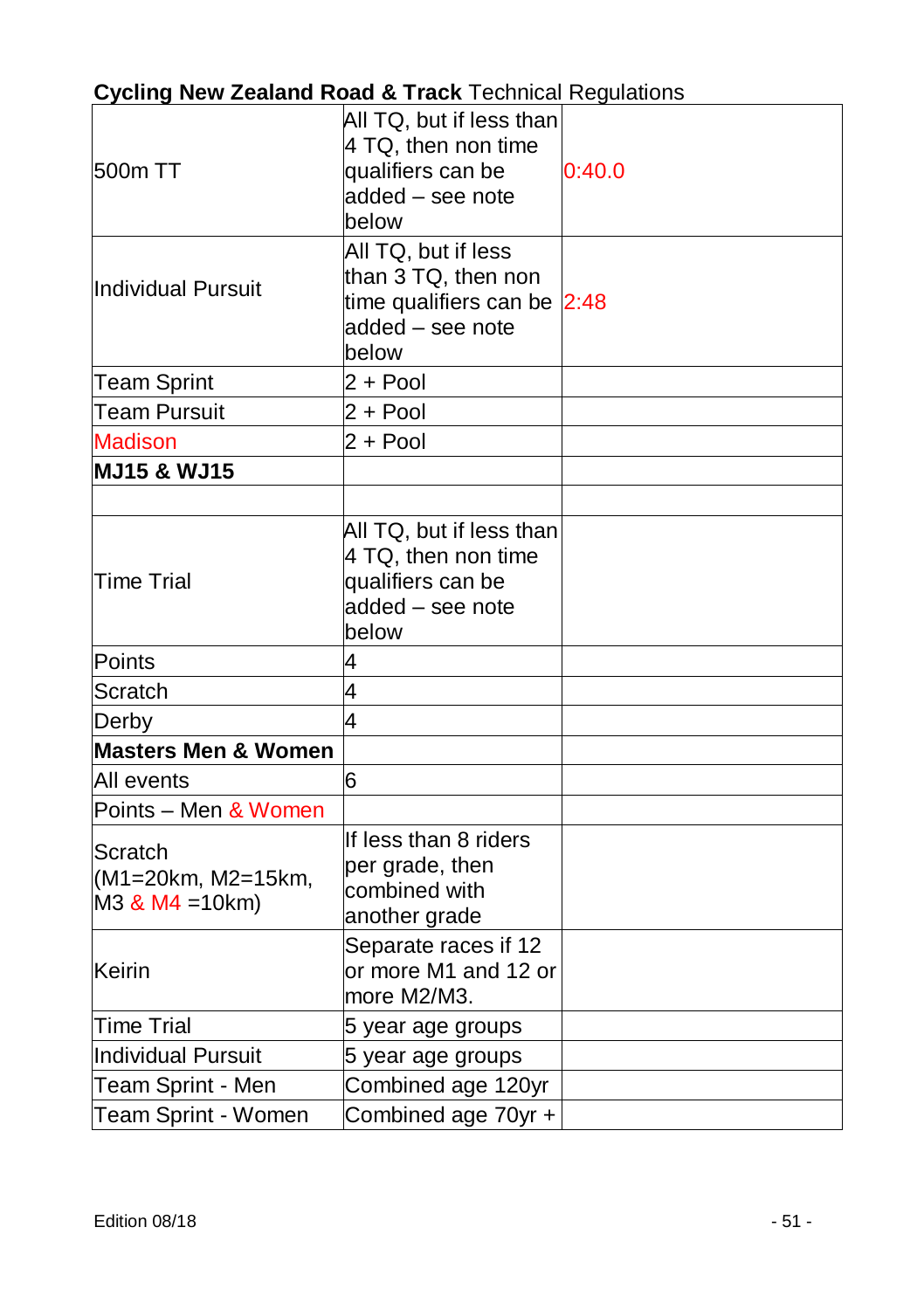**The Centre is responsible for conducting a suitable selection process to ensure that only riders who are competitive at this level are entered in the National Championships**

### **Junior U17 Events**

• In the MU17 and WU17 500m time trial, all riders who have ridden under the respective qualifying times, are eligible to be selected for their Centre.

If a Centre has no time qualifiers, a maximum of 4 non-qualifiers may be entered.

If a Centre has two riders who have met the qualifying time, a further two non-qualifiers may be added to make a maximum of 4 riders.

If more than 4 have met the qualifying time, all are eligible for Centre selection but no non-qualifiers can obviously be entered.

### **This applies for the Junior Time Trial only**

• In the Individual Pursuits, with all riders who have met the agreed qualifying times, being eligible for selection.

In the event of only one or two time qualifiers, a further non qualifier can be added to make a maximum of three selections.

#### **Masters Events**

In the Master's events, a maximum of 6 riders per event is permitted

If fields of 12 or more are not achieved, the event will be reduced in Distance.

If an event has less than 8 riders, the event may be combined with another age group.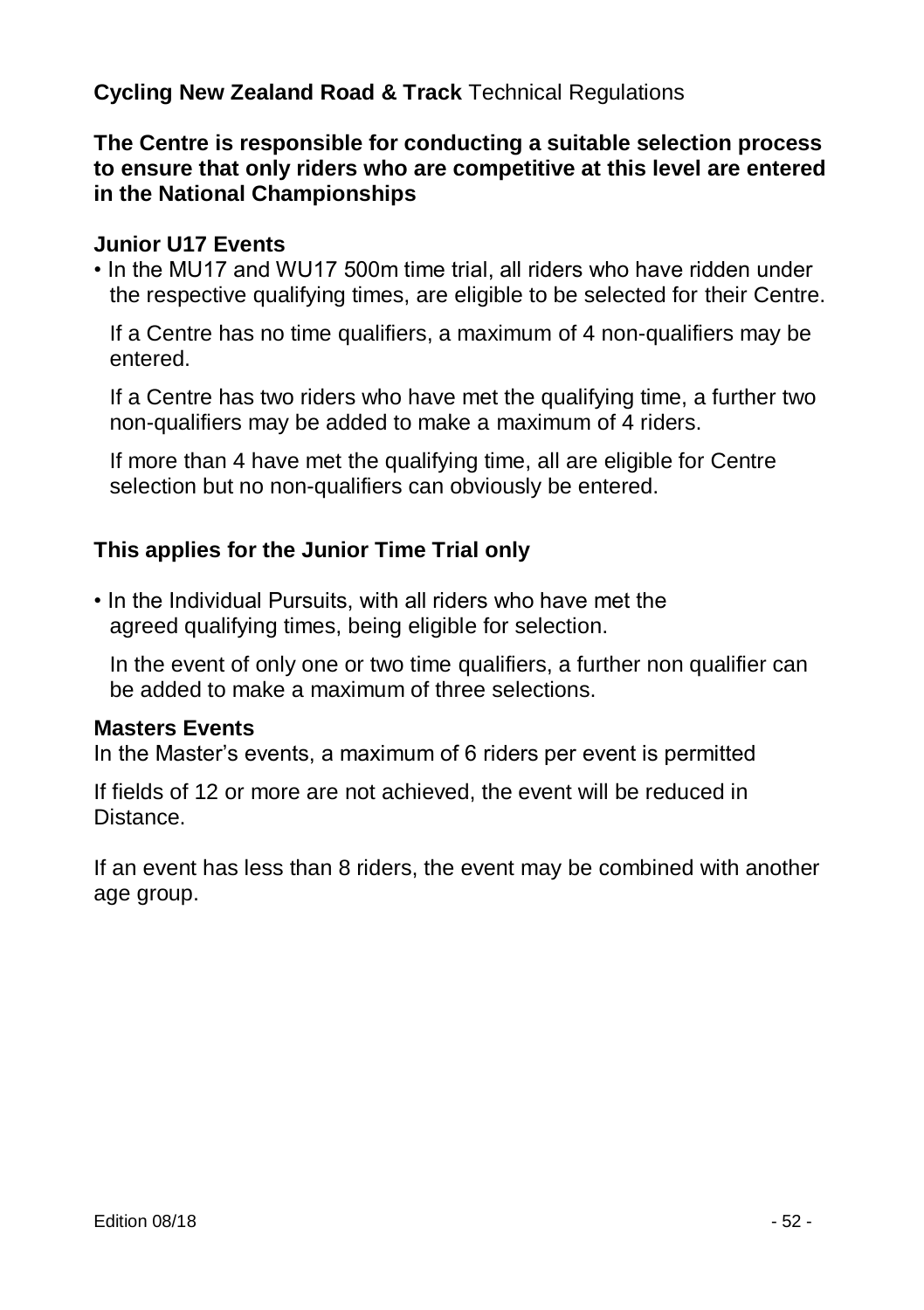### **Appendix 4**

Events for which NZ National Records will be held

Men (Elite/Senior & U23)

200m flying start 750m Team Sprint 1000m Time Trial standing start 4000m Individual Pursuit standing start 4000m team pursuit 1 hour standing start

Women (Elite/Senior)

200m flying start 500m Time Trial Standing start 500m Team Sprint 3000m Individual Pursuit standing start 4000m team pursuit 1 hour standing start

Junior U19 Men

200m flying start 1000m Time Trial standing start 750m Team Sprint 3000m Individual Pursuit standing start 4000m team pursuit

Junior U19 Women

200m flying start 500m Time Trial Standing start 500m Team Sprint 2000m Individual Pursuit Standing Start 4000m team pursuit

### Junior U17 Men

200m flying start 500m Time Trial Standing start 750m Team Sprint 2000m Individual Pursuit standing start 3000m team pursuit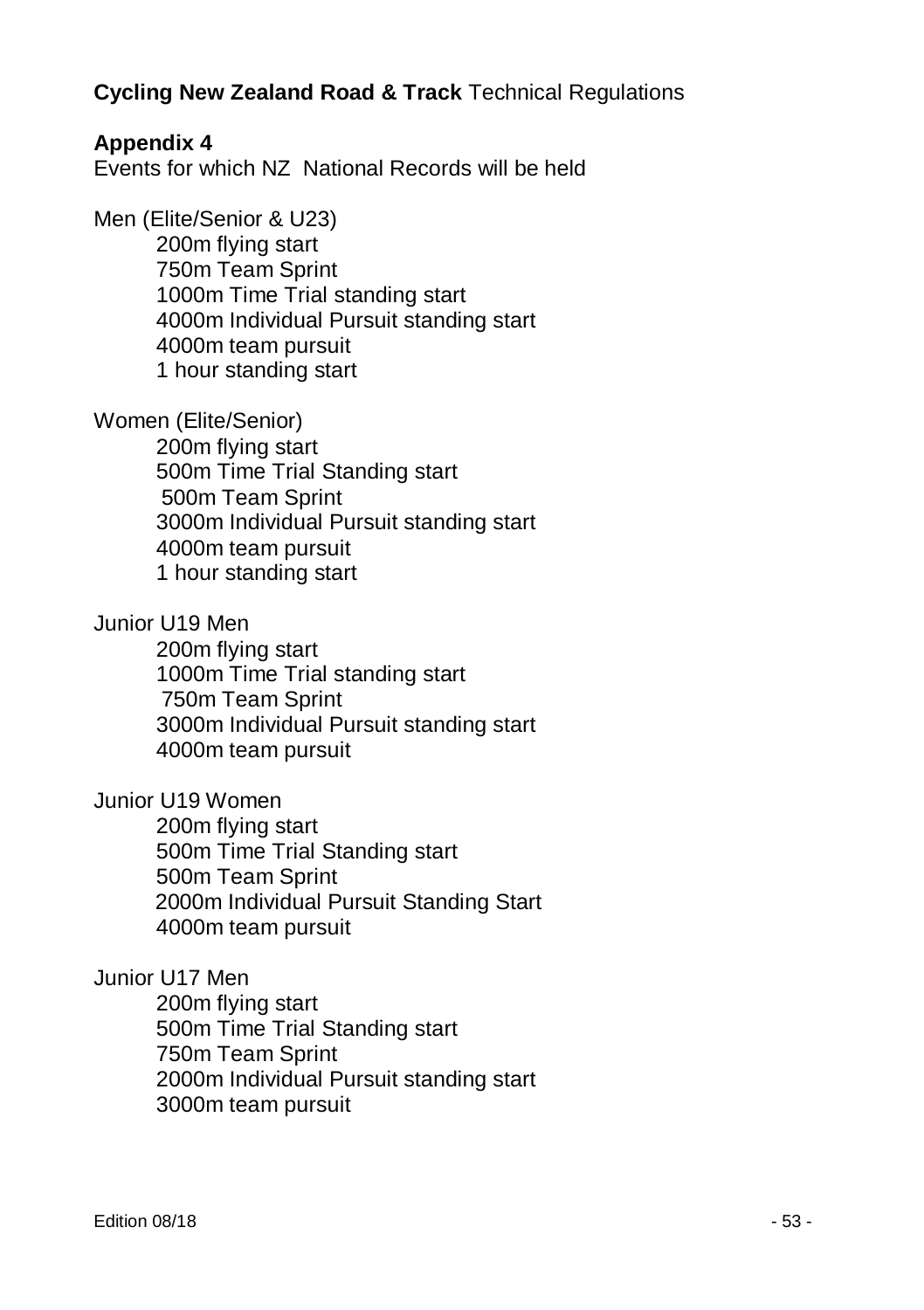Junior U17 Women 200m flying start 500m Time Trial standing start 500m Team Sprint 2000m Individual Pursuit standing start 3000m team pursuit

Junior U15 Men, Junior U15 Women 500m Time Trial standing start

Men Masters (Track Category 1, 2 & 3) 200m flying start 1000m Time Trial standing start 750m Time Trial standing start 500m Time Trial standing start 750m Team Sprint (120yrs+) 3000m Individual Pursuit standing start 2000m Individual Pursuit standing start 1 hour standing Start

Women Masters (Track Category 1, 2 & 3) 200m flying start 500m Time Trial standing start 500m Team Sprint (70yrs+) 2000m Individual Pursuit standing start 1 hour standing Start

Current Records are located on the Cycling New Zealand website

### **https://www.cyclingnewzealand.nz/road/cnzrt#docs**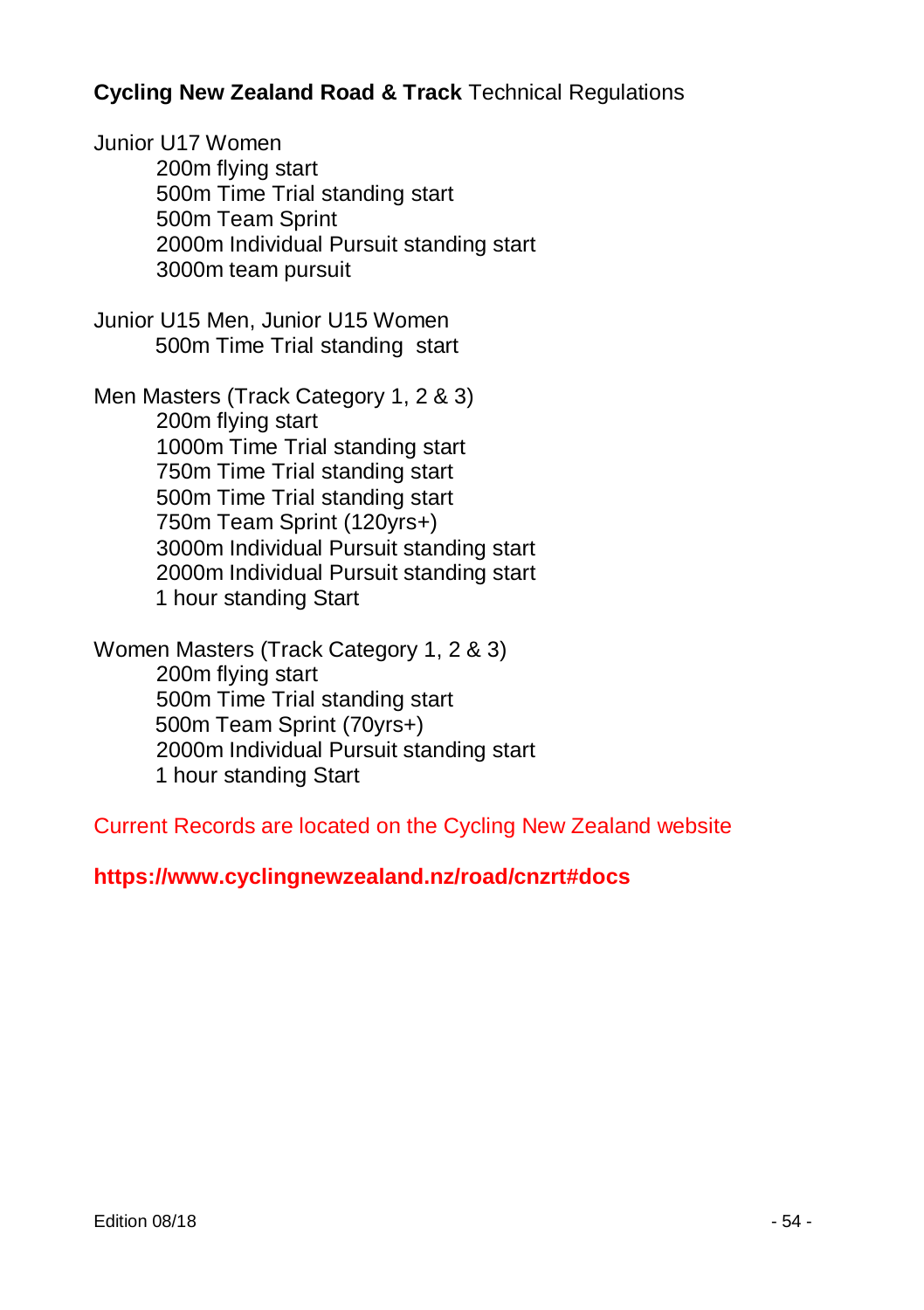### **Appendix 5**

National Trophies

National Age Group Road Championships

### **N.Z.A.C.A. ROAD CHAMPIONSHIP CUP (U19 Men) Presented by Dunlop (N.Z) Ltd**

To be competed for annually at the National Road Championships held under the rules of the N.Z.A.C.A (Inc) and shall be awarded to the winner of the Junior Road Championship.

### **N.Z.A.C.A. JUVENILE ROAD CHAMPIONSHIP CUP (U17) Donated by Mr David Gee**

To be competed for annually at the National Road Championships' held under the rules of the N.Z.A.C.A. (Inc) and shall be awarded to the winner of the Juvenile Road Championship.

### **NAN WALKER CUP (U17ITT) Donated by Mrs N Walker, Otorohanga**

To be competed for annually at the National Road Championships held under the rules of the N.Z.A.C.A. (Inc) and shall be awarded to the winner of the Junior Individual Time Trial Championships.

### **Hazel Summers Cup (U19 Women Time Trial)**

Junior Women Cycling NZ

### **Bill Summers Cup (U17 Girls Time Trial)**

Novice Girls Cycling NZ

### **N.Z.A.C.A. ROAD CHAMPIONSHIPS POINTS SHIELD Donated by the Wellington Centre, N.Z.A.C.A.**

To be competed annually at the National Road Cycling Championships for Centres of the N.Z.A.C.A. (Inc).

Points shall be awarded for placing on the following basis: 3,2,1, for Championships: and 3,2,1 for Teams Time Trials.

In the event of the points being equal the team securing the most first places shall be declared the winner. In the event of a tie occurring in the number of first places, the team securing most second or third places shall be declared the winner. In the event of points being equal at the conclusion of the 'count-back', the award shall be shared.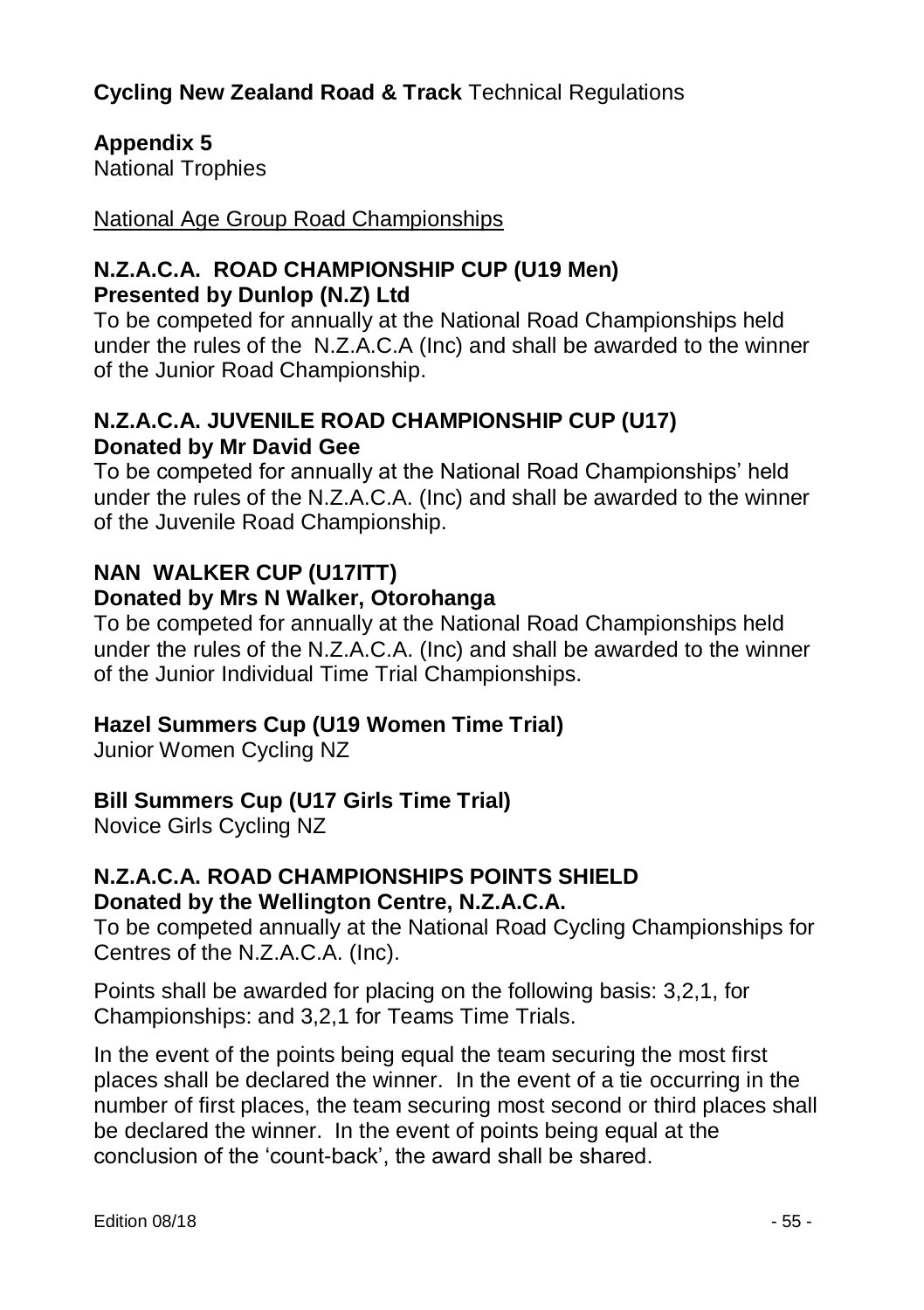### **Alf Haslett Challenge Trophy**

NZ Veteran Cat 3 Road Cycling Champ

The following should be awarded exclusively for the:

Elite Road Nationals as from 2010

### **N.Z.A.C.A. ROAD CHAMPIONSHIP CUP (Senior men) Presented by Dunlop (N.Z.) Ltd**

To be competed for annually at the National Road Championships help under the rules of the N.Z.A.C.A (Inc) and shall be awarded to the winner of the Senior Road Championship.

### **BEV MAY TROPHY (Senior Women) Donated by Bev May, Morrinsville**

To be competed for annually at the Elite Road Championships Awarded to the winner of the Senior Road Championship.

### **THE NEW ZEALAND CYCLING CORPS MEMORIAL TROPHY**

To be competed for annually at the Elite Road Championships and awarded to the winner of the Elite Mens Under 23 Championship

### **Track Nationals**

### **N.Z.A.C.A. SPRINT CHAMPIONSHIP CUP**

### **Presented by A.A. Pennington, Wellington**

To be competed for annually at the National Hard Track Championships held under the rules of the N.Z.A.C.A (Inc) and shall be awarded to the winner of the Senior Sprint Championship.

### **THE PHILLIPS CHALLENGE CUP**

### **Presented by F.W.Cave Ltd., Auckland**

To be competed for annually at the National Hard Track Championships held under the rules of the N.Z.A.C.A. (Inc) and shall be awarded to the winner of the 15,000 metres Senior Championship.

### **THE A.W. GOODER THROPHY**

### **Donated by Mr A.W. Gooder, Auckland**.

To be competed for annually at the National Hard Track Championships held under the rules of the N.Z.A.C.A. (Inc) and shall be awarded to the winners of the 4000 metres Senior Teams Pursuit Championship.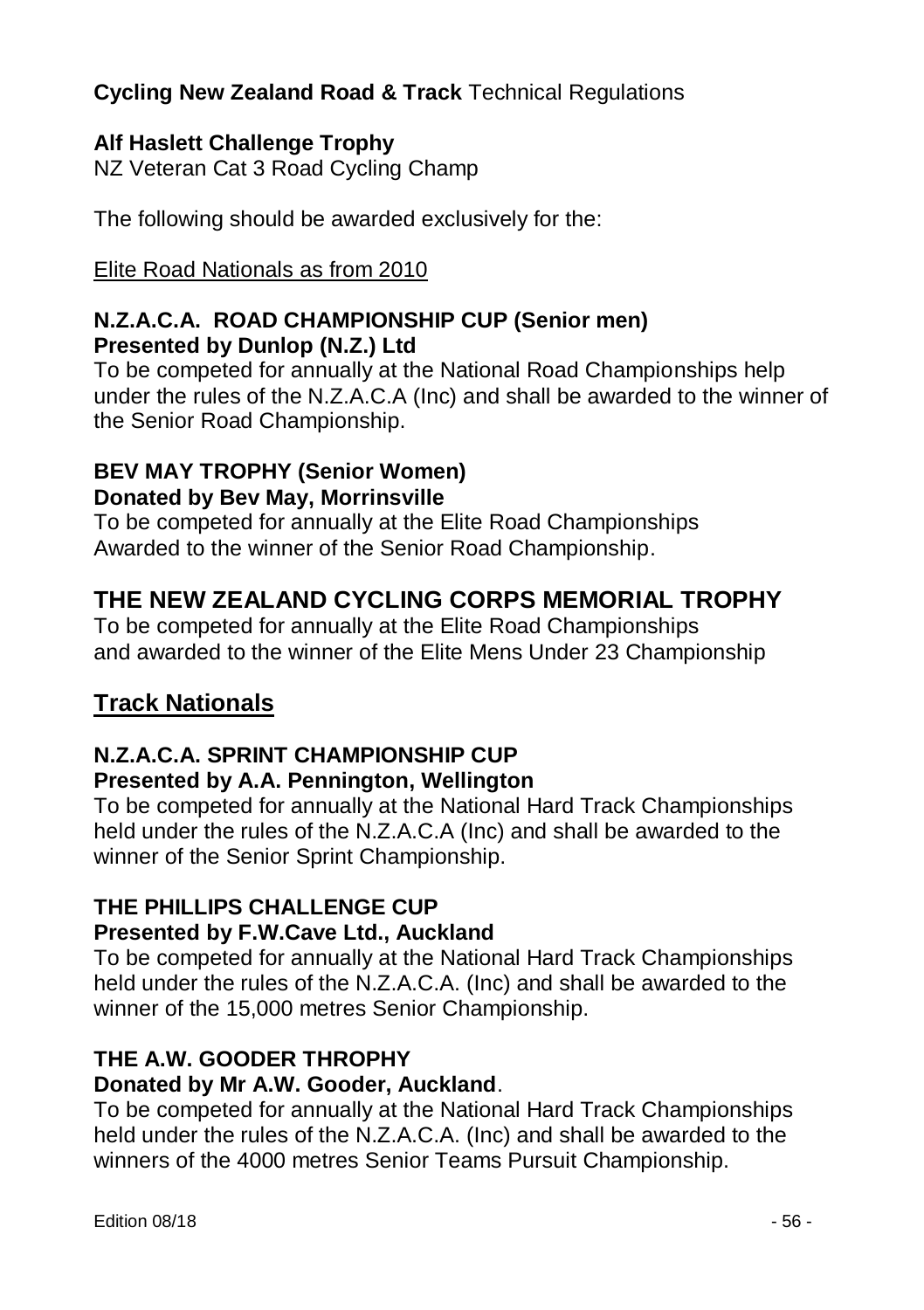### **THE B.S.A. CHALLENGE CUP Presented by B.S.A. Cycles, England**

To be competed for annually at the National Hard Track Championships held under the rules of the N.Z.A.C.A. and shall be awarded to the winner of the 1000 Metres Senior Time Trial Championship.

### **THE JOHN R. HOLLOWAY MEMORIAL CHALLENGE CUP Donated by the Invercargill Amateur Cycling Club**

To be competed for annually at the National Hard Track Championships held under the rules of the N.Z.A.C.A. (Inc) and shall be awarded to the winner of the Junior 1000 Metres Time Trial Championship.

### **THE LEWER ROSE BOWL**

### **Donated by Mr. G. W. Lewer, Christchurch**

To be competed annually at the National Hard Track Championships held under the rules of the N.Z.A.C.A. (Inc) and shall be awarded to the winner of the Junior Sprint Championship.

### **THE CANTERBURY TROPHY**

### **Donated by the Canterbury Centre, N.Z.A.C.A**

To be competed for annually at the National Hard Track Championships held under the rules of the N.Z.A.C.A. (Inc) and shall be awarded to the winner of the 8000 metres Junior Championship.

### **N.Z.A.C.A. 1600 METRES JUVENILE CHAMPIONSHIP CUP Donated by Mr. A. C. Morgan, Auckland**

To be competed for annually at the National Hard Track Championships held under the rules of the N.Z.A.C.A. (Inc) and shall be awarded to the winner of the New Zealand 1600 metres Juvenile (Under 17 Boys scratch) Championship.

### **N.Z.A.C.A. 3000 METRES INDIVIDUAL PURSUIT JUNIOR CHAMPIONSHIP CUP**

### **Donated by Mr D.A. Camparini, Wellington**

To be competed for annually at the National Hard Track Championships held under the rules of the N.Z.A.C.A (Inc) and shall be awarded to the winner of the New Zealand Junior 3000 Metres Individual Pursuit Championship.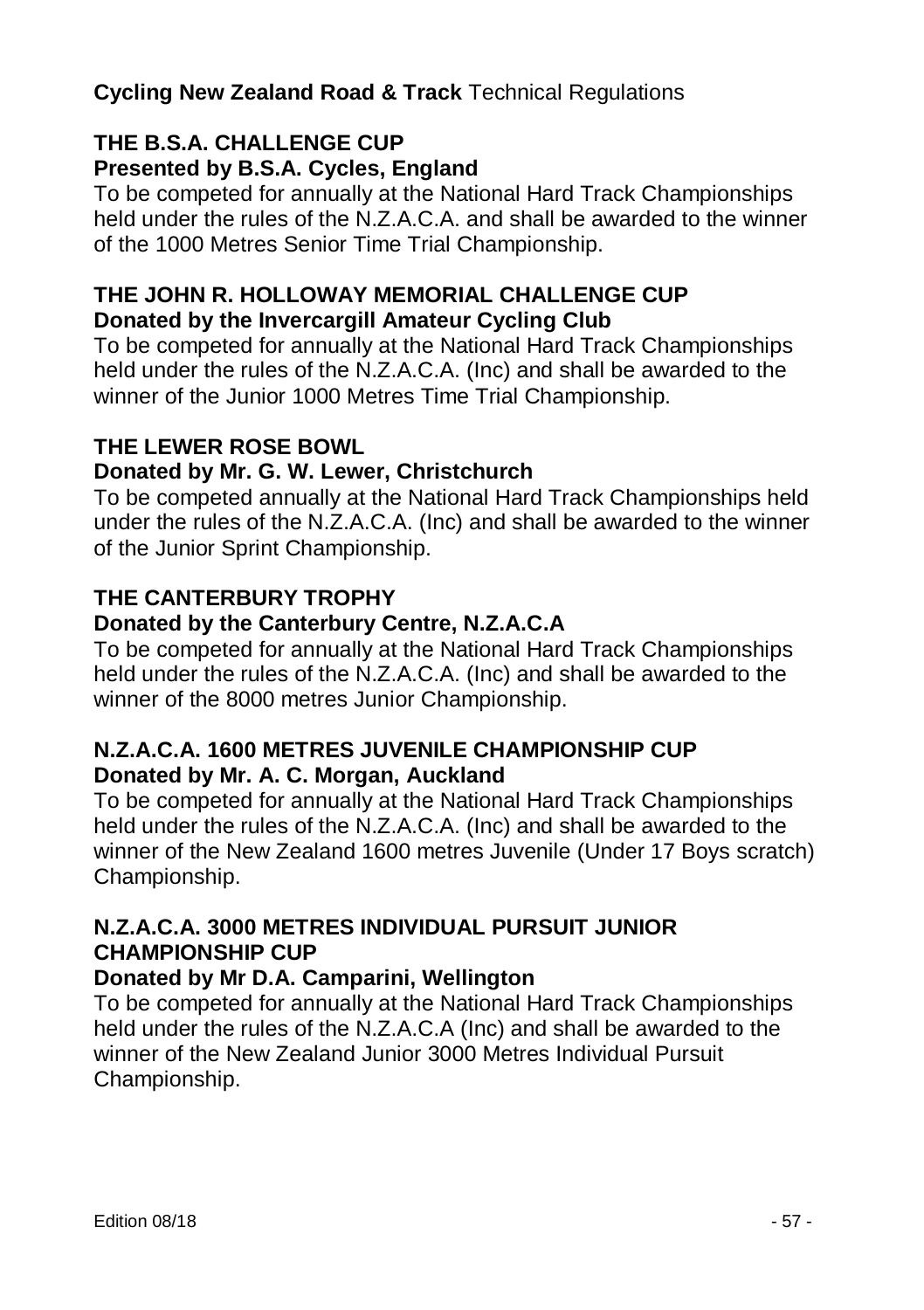### **JIM GUEST MEMORIAL TROPHY Donated by Pt. Chevalier A.C.C., Auckland**

To be competed for annually at the National Hard Track Championships held under the rules of the N.Z.A.C.A. (Inc) and shall be awarded to the winner of the 4000 Metres Junior Teams Pursuit Championship.

### **KEVIN BLACKWELL MEMORIAL CUP**

### **Donated by Blackwell Family**

To be competed for annually at the National Hard Track Championships held under the rules of the N.Z.A.C.A (Inc) and shall be awarded to the winner of the Juvenile (Under 17 Boys) 500 Metres Time Trial Championship.

### **H.F. LITOLFF TROPHY**

### **Donated by Mr. H.F. Litolff, Christchurch**

To be competed for annually at the National Hard Track Championship held under the rules of the N.Z.A.C.A. (Inc) and shall be awarded to the winner of the Juvenile (Under 17 Boys scratch) 500 Metres Championship.

### **ASH MORGAN CUP**

### **Donated by Mr. A. Morgan, Auckland**.

To be competed for annually at the National Hard Track Championships held under the rules of the N.Z.A.C.A (Inc) and shall be awarded to the winner of the Juvenile (Under 17 Boys scratch) 4000 Metres Championship.

### **ROSS PEPPER POINTS CUP**

To be competed for annually at the National Hard Track Championships held under the rules of the N.Z.A.C.A (Inc) and shall be awarded to the winner of Senior 50km Points Race.

#### **NZ NOVICE SPRINT TROPHY Presented by Errol and Julian Thurlow**  Awarded to winner of Under 17 Boys Sprint

### **LYNN MURPHY TROPHY**

### **Presented by Lynn Murphy**

Awarded to the winner of the 4000 Metres Junior WomensTeams Pursuit Championship.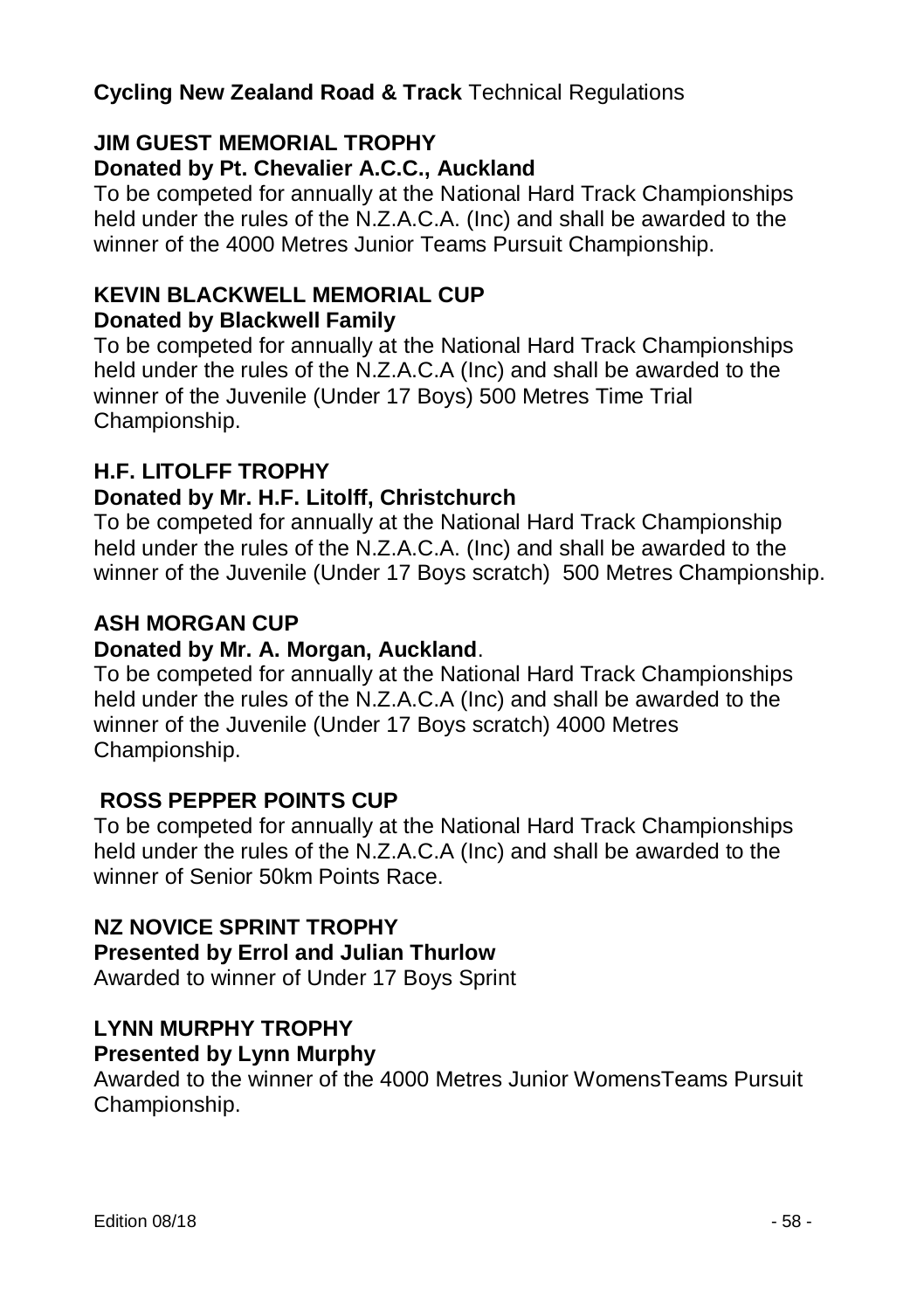#### **UNDER 19 WOMENS INDIVIDUAL PURSUIT Presented by Sarah Ulmar**

Awarded to the winner of the Junior U19 Womens Individual Pursuit

### **BEV MAY UNDER 19 POINTS TROPHY**

### **Presented by Bev May**

Awarded to the winner of the Junior U19 Womens Points Race

### **BARBARA LEVIDO HOWE U15 GIRLS SPRINT CUP**

Awarded to U15 Girls Derby Champion

### **BARBARA LEVIDO HOWE SENIOR WOMEN SPRINT CUP**

Awarded to Elite Womens Sprint Champion

#### **SHANE PHILLIPS MEMORIAL Donated by Phillips Family**

To be competed for annually at the National Hard Track Championships held up the rules of the N.Z.A.C.A. (Inc) and shall be awarded to the winner of the Junior 25km Points Race.

## **OAKLEY MEMORIAL TROPHY**

### **Donated by Mrs Oakley, Masterton**

To be competed for annually at the National Hard Track Championships held under the rules of the N.Z.A.C.A. (Inc) and shall be awarded to the winner of the Veterans (Cat 1) 500 Metres (scratch) Championship.

### **OAKLEY MEMORIAL TROPHY**

### **Donated by Mrs Oakley, Masterton**

To be competed for annually at the National Hard Track Championships held under the rules of the N.Z.A.C.A. (Inc) and shall be awarded to the winner of the Veterans (Cat 1) 4000 Metres (scratch) Championship.

### **LEVIN JUBILEE CUP**

### **Donated by Levin Borough Council**.

To be competed for annually at the National Hard Track Championships held under the rules of the N.Z.A.C.A. (Inc) and shall be awarded to the Junior (Under 19 Men) aggregating the greatest number of points in the Championship events.

Points shall be awarded for placings on the following basis: First, 5 points: second, 3 points; third 2 points; fourth 1 point. Except that points for Tandem shall be: First, 3 points; second, 2 points: third 1 point.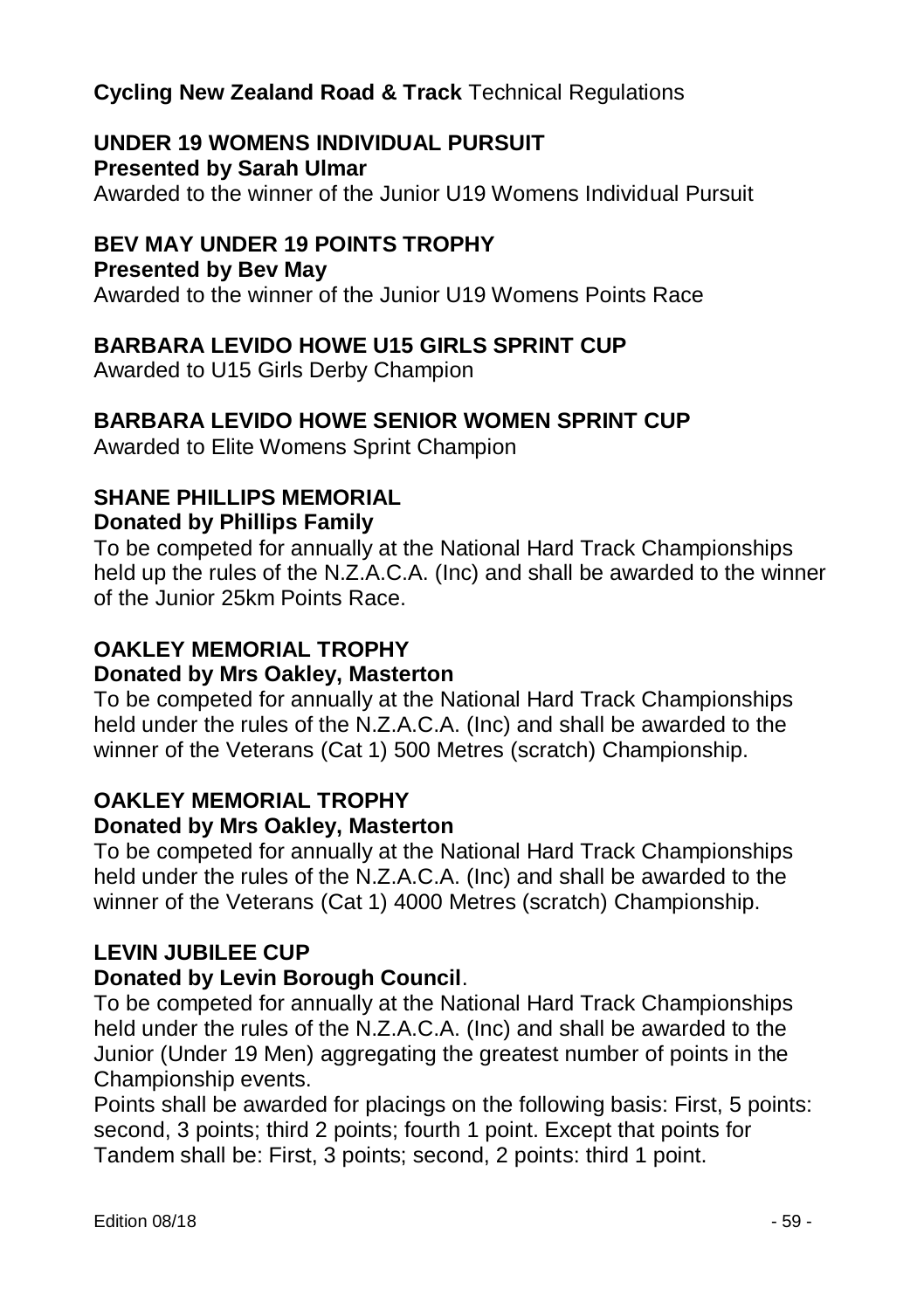### **HOROWHENUA COUNTY CENTENNIAL CHALLENGE CUP Presented by Horowhenua District Council**

Awarded to the Elite Women aggregating the greatest number of points in the Championship events; TT, Sprint, IP, Points

### **SHONA SMITH MEMORIAL TROPHY**

Awarded to winner of Under 17 Girls 500m TT

#### **THE WARREN T. JOHNSTON CUP Donated by Mr. A.A. Pennington, Wellington.**

To be competed for annually at the National Hard Track Championships held under the rules of the N.Z.A.C. (Inc) and shall be awarded to the rider aggregating the greatest number of points in the following senior events: Senior Sprint Tandem Sprint (now Keirin) 1000 Metres Time Trial 15,000 Metres

Points shall be awarded for placings on the followings basis; First, 5 points; second, 3 points; third, 2 points; fourth, 1 point.

Except that points for Tandem shall be First, 3 points; second 2 points: third 1 point.

Note – In the tandem event, each rider shall be awarded the listed points.

### **N.Z.A.C.A. CHAMPIONSHIPS POINTS SHIELD Donated by West Coast (N.I.) Centre**

To be competed for annually at the National Hard Track Championships by Centres of the N.Z.A.C.A. (Inc).

The points shall be awarded for Championship events, including juveniles, as follows: First place, 5 points; second place, 3 points; third place, 1 point. Only riders nominated by the Centre are eligible for points. Those riders and teams who qualify on time under Rule 133 shall count for points.

Points gained by the first and second teams in the teams pursuit championship shall count towards the award of the Shield.

In the event of deadheats in the 1000 metres Time Trial all placegetters shall be awarded the listed points. (Explanatory Note: It is the intention that with the 'times' being paramount, all riders dead-heating for first, second or third place shall receive the appropriate points.)

In the event of the points being equal the Centre securing the most first places shall be declared the winner. In the event of a tie occurring in the number of first places the Shield shall be shared.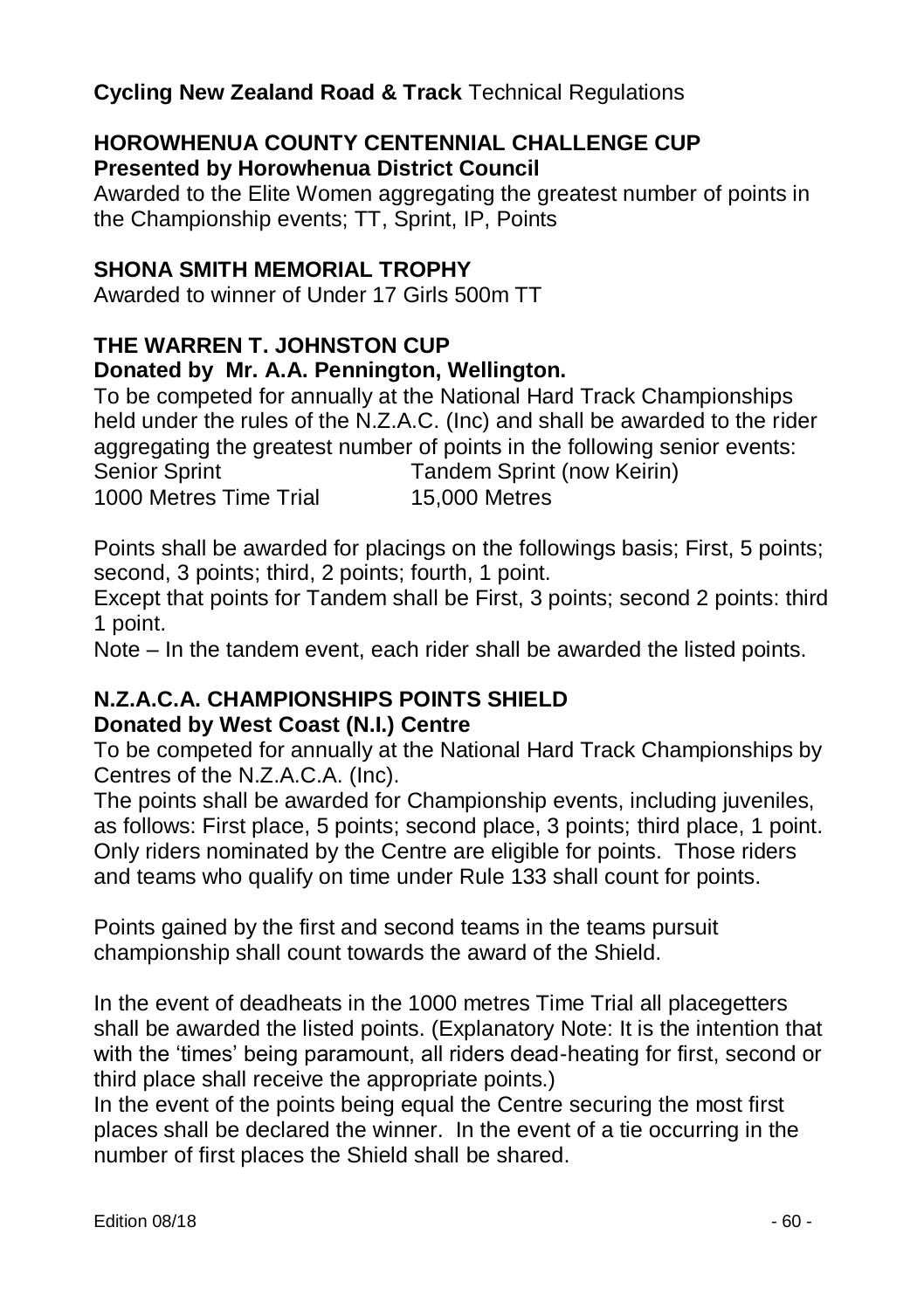### **Other:**

### **THE PENNINGTON CUP**

### **Donated by Mr. A.A. Pennington, Wellington**

To be competed for annually at the National *Grass* Track Championships held under the rules of the N.Z.A.C.A. (Inc) and shall be awarded to the winner of the 400 metres Invitation Scratch Race.

One entry shall be accepted from each Centre participation at the Championship, from riders entered in the Championship events, entry to be made by the team manager on the day of the meeting

In the event of the trophy holder not being selected by his Centre he shall have the right to compete and defend the trophy.

## **N.Z.A.C.A.CHAMPIONSHIP POINTS SHIELD**

### **Donated by the West Coast (N.I.) Centre**

To be competed for annually at the National *Grass* Track Championships by Centres of the N.Z.A.C.A. (Inc).

The points shall be awarded for championship events including juveniles as follows: First place, 5 points: second place, 3 points; third place, 1 point. Only riders nominated by the Centre are eligible for points.

In the event of the points being equal the Centre securing the most first places shall be declared the winner. In the event of a tie occurring in the number of first places the Shield shall be shared.

### **HOPE GIBBONS SHIELD**

### **Donated by**

Awarded to the Teams Time Trial Champion

### **KAREN HALIDAY POINTS CUP**

### **Donated by Karen Haliday**

Awarded to the winner of Senior Womens Points Race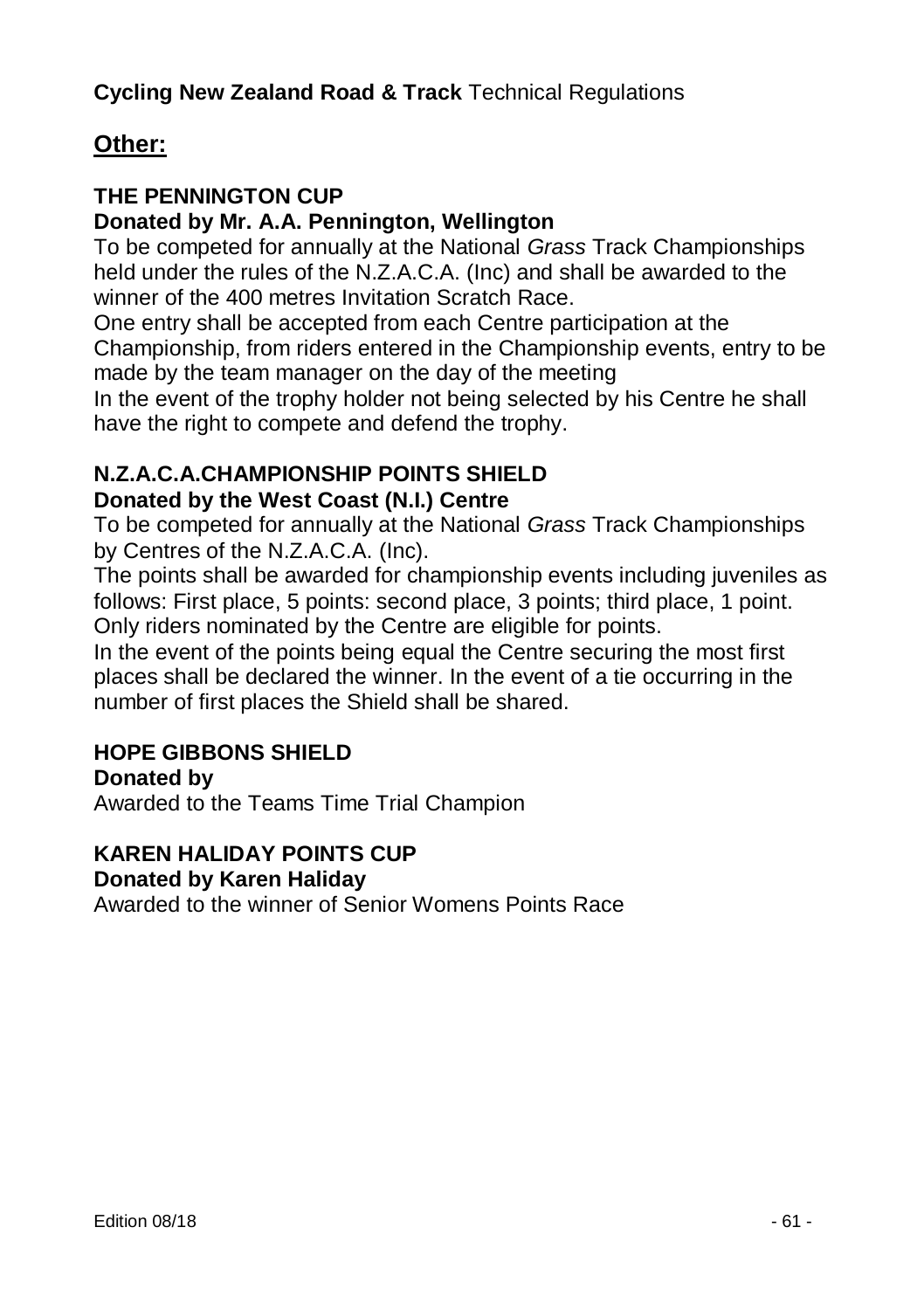### **Historical Misplaced trophies:**

### **OAKLEY MEMORIAL TROPHY (Vet One) Donated by Mrs Oakley, Masterton**

Veterans (35-44 years)

To be competed for annually at the National Road Championships held up the rules of the N.Z.A.C.A. (Inc) and shall be awarded to the winner of the Veterans (over 35-44 years) Road Championship.

### **OAKLEY MEMORIAL TROPHY (Vet Two) Donated by Mrs Oakley, Masterton**

Veterans (over 45 years)

To be competed annually at the National Road Championships held up the rules of the N.Z.A.C. (Inc) and shall be awarded to the winner of the Veterans (over 45 years) Road Championship.

### **THE NORTH ISLAND AND SOUTH ISLAND ROAD CHAMPIONSHIP CUPS**

**Donated by Messrs A.A.Pennington Wellington & R Robson, Dunedin** The cups shall be competed for annually in the 100 mile Open event held in each Island and designated also as The North Island and South Island Road Championships, and shall be awarded the rider from the appropriate island gaining the fastest time in the event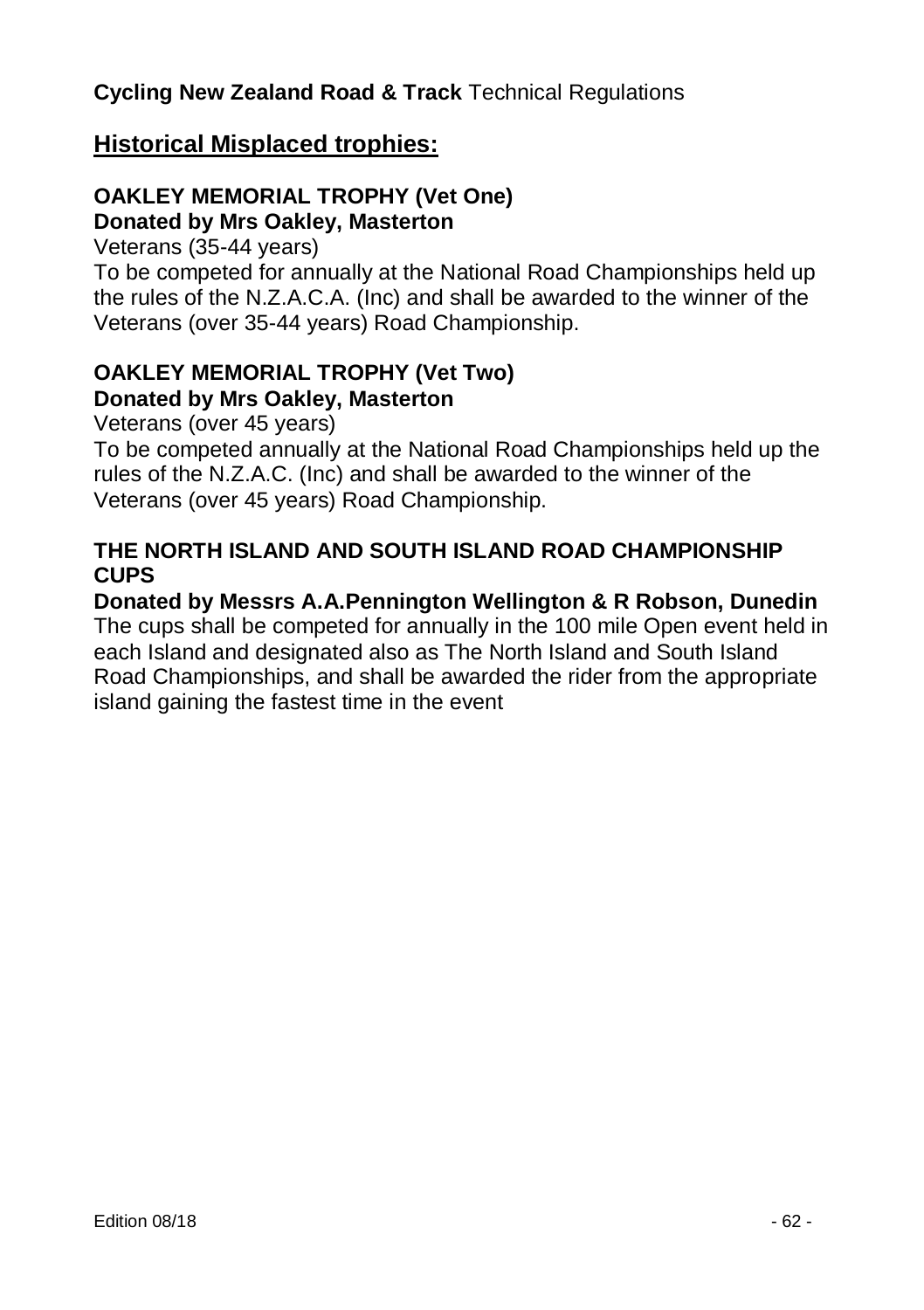| Item                                    | <b>Regulation</b> |
|-----------------------------------------|-------------------|
| 250m TT                                 | 43                |
| Annual Fees - Trade Teams               | 34                |
| Anti-Doping                             | 25                |
| At the Start - General                  | 11                |
| At the Start – Road Racing              | 52                |
| <b>Australian Pursuit</b>               | 16                |
| Clothing                                | $\overline{2}$    |
| Control                                 | 19                |
| Control NZ Champs                       | 70                |
| Criteriums                              | 57                |
| <b>Criterium Champs</b>                 | 78.5 & 122        |
| Centre & Club Colours / Uniforms        | 73 & Appendix 6   |
| Commissaires Panel                      | 77                |
| <b>Combining Masters Events</b>         | 31                |
| Danish Points Race                      | 16                |
| Derby                                   | 43                |
| <b>Disc Brakes</b>                      | 61                |
| Disqualification                        | 16                |
| Equipment - General                     | 5                 |
| Equipment - Track                       | 31                |
| <b>Entries and Scratchings</b>          | $\overline{7}$    |
| Entries - NZ Champs                     | 71                |
| Entry Eligibility - NZ Champs           | 78                |
| <b>Elimination Race</b>                 | 41                |
| Finish                                  | 12                |
| <b>Finishing Line</b>                   | 54                |
| Gear Limits Junior U15, U17, U19        | 60                |
| General                                 | 20                |
| General - Road Racing                   | 59                |
| <b>General Provisions - Trade Teams</b> | 131               |
| Helmets                                 | 3                 |
| <b>Handicap Races</b>                   | 8,56              |
| Individual Race - NZ Champs Road        | 120               |
| Individual Time Trial NZ Champs Road    | 121               |
| <b>Individual Pursuit</b>               | 102               |
| Junior Under 17                         | 21                |
| Junior Under 15                         | 22                |
| Junior Under 19 (MJ & WJ)               | 23                |
| Judging at the finish - Track           | 33                |
| Junior U17 Track                        | 107               |
| Kilometre Time Trial - Track            | 101               |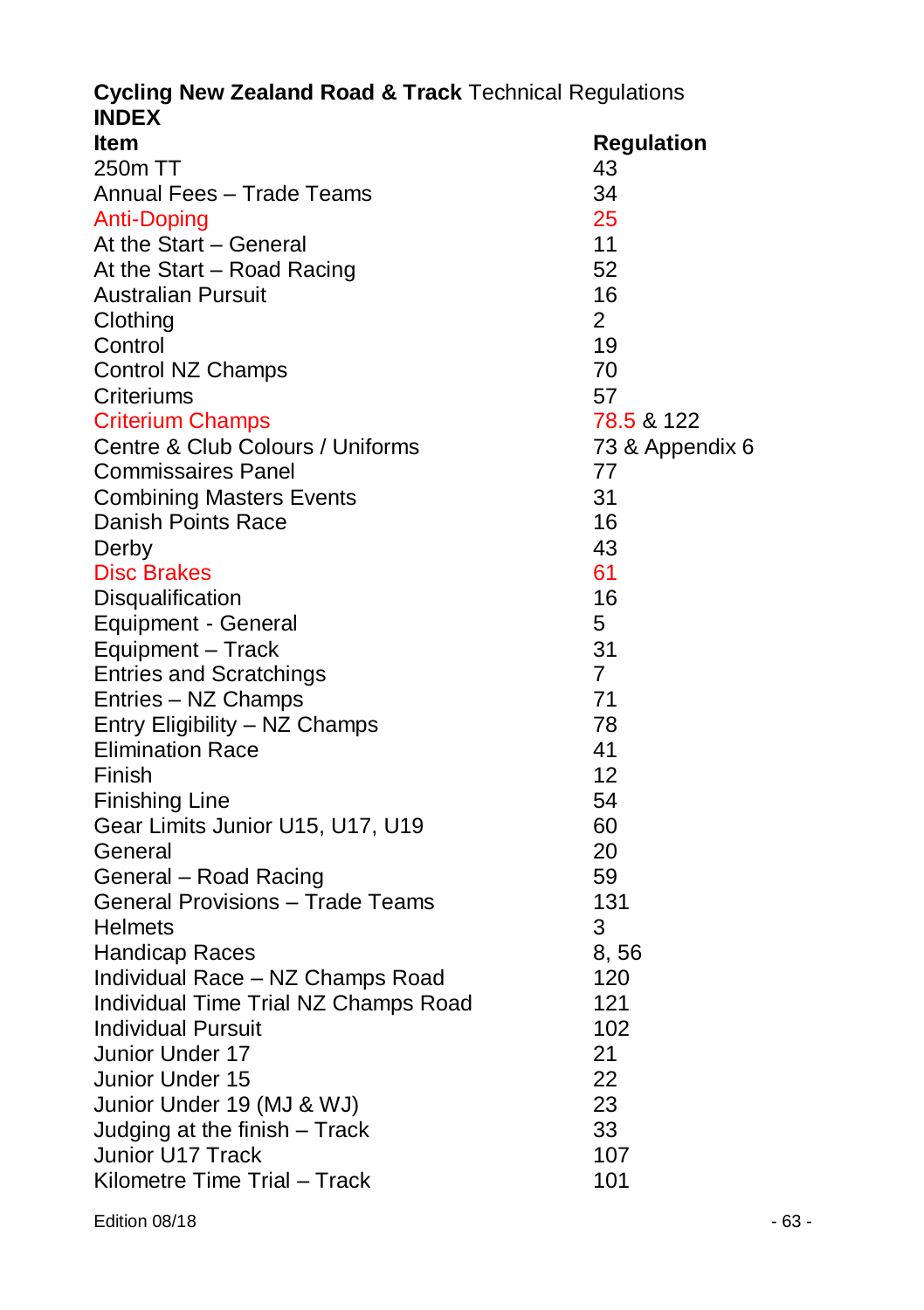| ltem                                            | <b>Regulation</b> |
|-------------------------------------------------|-------------------|
| Keirin                                          | 106               |
| Licences                                        | 1                 |
| <b>Licencing Trade Teams</b>                    | 132               |
| Life Members (list)                             | Appendix 6        |
| <b>Maximum Entries Track Events</b>             | 80                |
| Madison                                         | 40                |
| Medals - Road & Track Championships             | 126               |
| National Title & Jerseys, Elite/U23 Road Champs | 27                |
| <b>Numbers</b>                                  | 4                 |
| <b>NZ Continental Trade Teams</b>               | 137               |
| Own Risk                                        | 6                 |
| Offensive & Undesirable Language                | 18                |
| Omnium                                          | 42                |
| <b>Outside Assistance</b>                       | 58                |
| Officials                                       | 75                |
| Open Races - Definition                         | 9                 |
| <b>CNZ Road &amp; Track Presidents (list)</b>   | Appendix 6        |
| Prizes                                          | 13                |
| <b>Protests</b>                                 | 14                |
| Public Address System                           | 79                |
| <b>Points Race</b>                              | 104               |
| Points Shield - Road                            | 124               |
| Points Shield - Track                           | 109               |
| Pool System                                     | 110               |
| <b>Qualifying Times</b>                         | 81 & Appendix 3   |
| Race Entry - NZ Trade Teams                     | 134               |
| Race Attire - NZ Trade Teams                    | 135               |
| Risk - Rider Health & Safety Obligations        | 6                 |
| Refusal to attend Inquiry                       | 17                |
| Records                                         | 34 and Appendix 4 |
| Road Events - NZ Champs                         | 82                |
| Sanctions                                       | 24                |
| Sprint - Track                                  | 100               |
| Scratch Races                                   | 105               |
| Sponsorship - NZ Trade Teams                    | 133               |
| <b>Track Markings</b>                           | 30                |
| Timing - Track                                  | 32                |
| <b>Traffic Safety</b>                           | 50                |
| Turning Point - Road Races                      | 53                |
| Time Trials - Road                              | 55                |
| <b>Team Managers</b>                            | 72                |